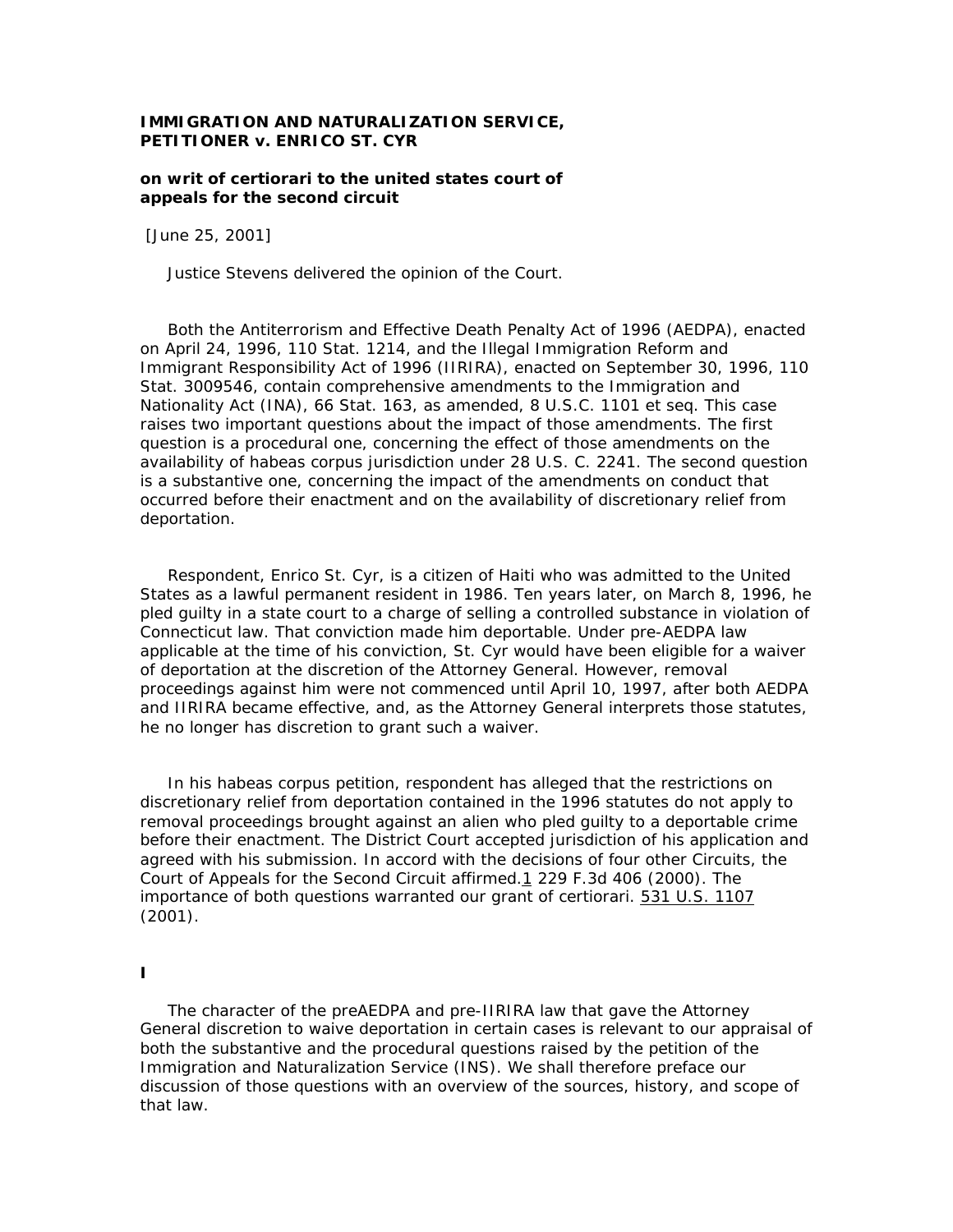Subject to certain exceptions, 3 of the Immigration Act of 1917 excluded from admission to the United States several classes of aliens, including, for example, those who had committed crimes involving moral turpitude. 39 Stat. 875. The seventh exception provided [t]hat aliens returning after a temporary absence to an unrelinquished United States domicile of seven consecutive years may be admitted in the discretion of the Secretary of Labor, and under such conditions as he may prescribe. *Id.*, at 878.2 Although that provision applied literally only to exclusion proceedings, and although the deportation provisions of the statute did not contain a similar provision, the Immigration and Naturalization Service (INS) relied on 3 to grant relief in deportation proceedings involving aliens who had departed and returned to this country after the ground for deportation arose. See, *e.g.*, *Matter of L*, 1 I.&N. Dec. 1, 2 (1940).<sup>3</sup>

 Section 212 of the Immigration and Nationality Act of 1952, which replaced and roughly paralleled 3 of the 1917 Act, excluded from the United States several classes of aliens, including those convicted of offenses involving moral turpitude or the illicit traffic in narcotics. See 66 Stat. 182187. As with the prior law, this section was subject to a proviso granting the Attorney General broad discretion to admit excludable aliens. See *id.*, at 187. That proviso, codified at 8 U.S.C. 1182(c), stated:

Aliens lawfully admitted for permanent residence who temporarily proceeded abroad voluntarily and not under an order of deportation, and who are returning to a lawful unrelinquished domicile of seven consecutive years, may be admitted in the discretion of the Attorney General .

Like 3 of the 1917 Act, 212(c) was literally applicable only to exclusion proceedings, but it too has been interpreted by the Board of Immigration Appeals (BIA) to authorize any permanent resident alien with a lawful unrelinquished domicile of seven consecutive years to apply for a discretionary waiver from deportation. See *Matter of Silva*, 16 I.&N. Dec. 26, 30 (1976) (adopting position of *Francis* v. *INS*, 532 F.2d 268 (CA2 1976)). If relief is granted, the deportation proceeding is terminated and the alien remains a permanent resident.

The extension of  $212(c)$  relief to the deportation context has had great practical importance, because deportable offenses have historically been defined broadly. For example, under the Immigration and Nationality Act, aliens are deportable upon conviction for two crimes of moral turpitude (or for one such crime if it occurred within five years of entry into the country and resulted in a jail term of at least one year). See 8 U.S.C. 1227(a)(2)(A)(i)(ii) (1994 ed., Supp. V). In 1988, Congress further specified that an alien is deportable upon conviction for any aggravated felony, Anti-Drug Abuse Act of 1988, 102 Stat. 44694470, 1227(a)(2)(A)(iii), which was defined to include numerous offenses without regard to how long ago they were committed.4 Thus, the class of aliens whose continued residence in this country has depended on their eligibility for 212(c) relief is extremely large, and not surprisingly, a substantial percentage of their applications for 212(c) relief have been granted.5 Consequently, in the period between 1989 and 1995 alone, 212(c) relief was granted to over 10,000 aliens.6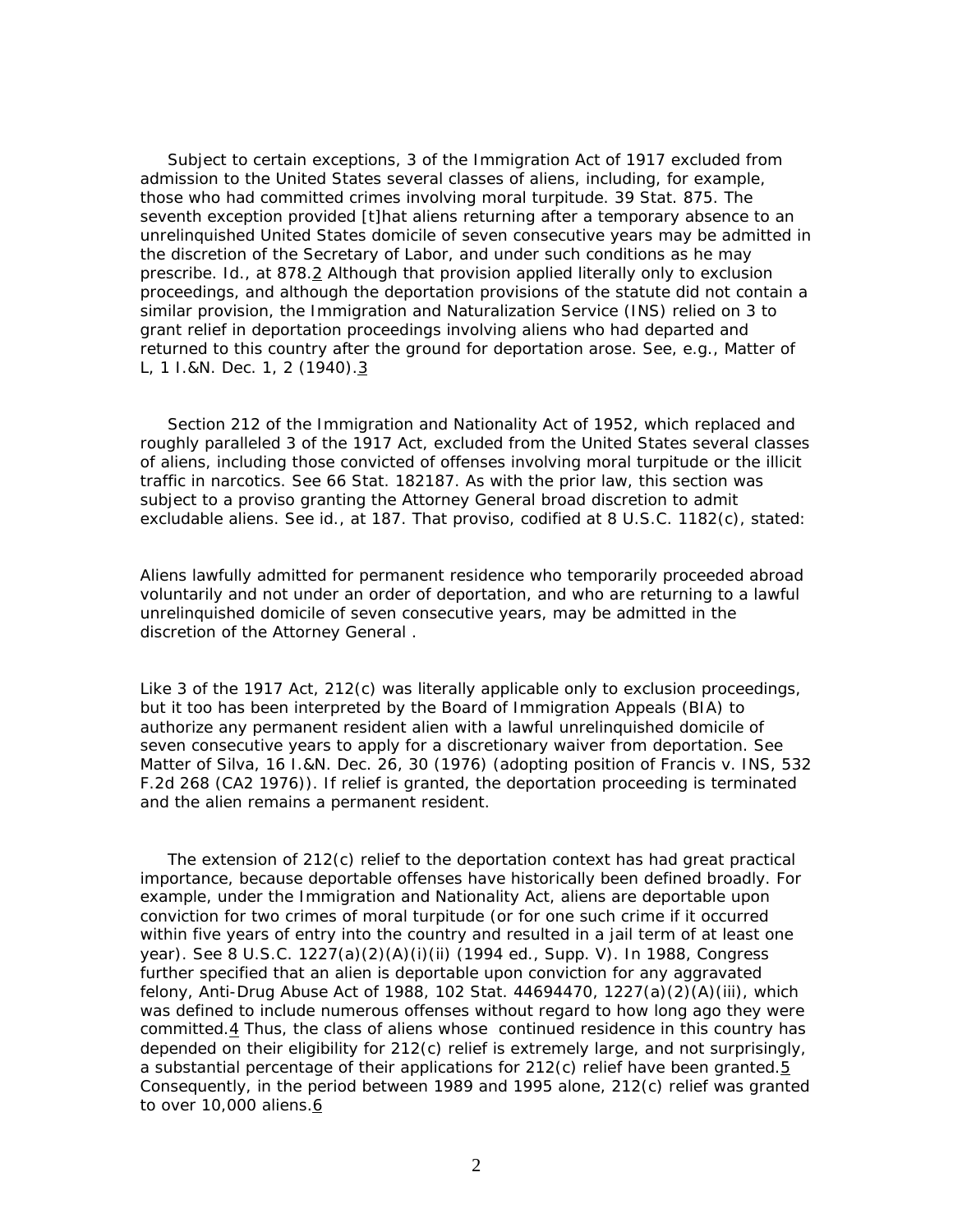Three statutes enacted in recent years have reduced the size of the class of aliens eligible for such discretionary relief. In 1990, Congress amended 212(c) to preclude from discretionary relief anyone convicted of an aggravated felony who had served a term of imprisonment of at least five years. 511, 104 Stat. 5052 (amending 8 U.S.C. 1182(c)). In 1996, in 440(d) of AEDPA, Congress identified a broad set of offenses for which convictions would preclude such relief. See 110 Stat. 1277 (amending 8 U.S.C. 1182 $(c)$ ).  $\overline{2}$  And finally, that same year, Congress passed IIRIRA. That statute, *inter alia*, repealed 212(c), see 304(b), 110 Stat. 3009597, and replaced it with a new section that gives the Attorney General the authority to cancel removal for a narrow class of inadmissible or deportable aliens, see *id.*, at 3009594 (creating 8 U.S.C. 1229b). So narrowed, that class does not include anyone previously convicted of any aggravated felony. 1229b(a)(3) (1994 ed., Supp. V).

 In the Attorney Generals opinion, these amendments have entirely withdrawn his 212(c) authority to waive deportation for aliens previously convicted of aggravated felonies. Moreover, as a result of other amendments adopted in AEDPA and IIRIRA, the Attorney General also maintains that there is no judicial forum available to decide whether these statutes did, in fact, deprive him of the power to grant such relief. As we shall explain below, we disagree on both points. In our view, a federal court does have jurisdiction to decide the merits of the legal question, and the District Court and the Court of Appeals decided that question correctly in this case.

#### **II**

 The first question we must consider is whether the District Court retains jurisdiction under the general habeas corpus statute, 28 U.S.C. 2241, to entertain St. Cyrs challenge. His application for a writ raises a pure question of law. He does not dispute any of the facts that establish his deportability or the conclusion that he is deportable. Nor does he contend that he would have any right to have an unfavorable exercise of the Attorney Generals discretion reviewed in a judicial forum. Rather, he contests the Attorney Generals conclusion that, as a matter of statutory interpretation, he is not eligible for discretionary relief.

 The District Court held, and the Court of Appeals agreed, that it had jurisdiction to answer that question in a habeas corpus proceeding.8 The INS argues, however, that four sections of the 1996 statutesspecifically, 401(e) of AEDPA and three sections of IIRIRA (8 U.S.C. 1252(a)(1), 1252(a)(2)(C), and 1252(b)(9) (1994 ed., Supp. V))stripped the courts of jurisdiction to decide the question of law presented by respondents habeas corpus application.

 For the INS to prevail it must overcome both the strong presumption in favor of judicial review of administrative action9 and the longstanding rule requiring a clear statement of congressional intent to repeal habeas jurisdiction. See *Ex parte Yerger*, 8 Wall. 85, 102 (1869) (We are not at liberty to except from [habeas corpus jurisdiction] any cases not plainly excepted by law); *Felker* v. *Turpin*, 518 U.S. 651, 660661 (1996) (noting that [n]o provision of Title I mentions our authority to entertain original habeas petitions, and the statute makes no mention of our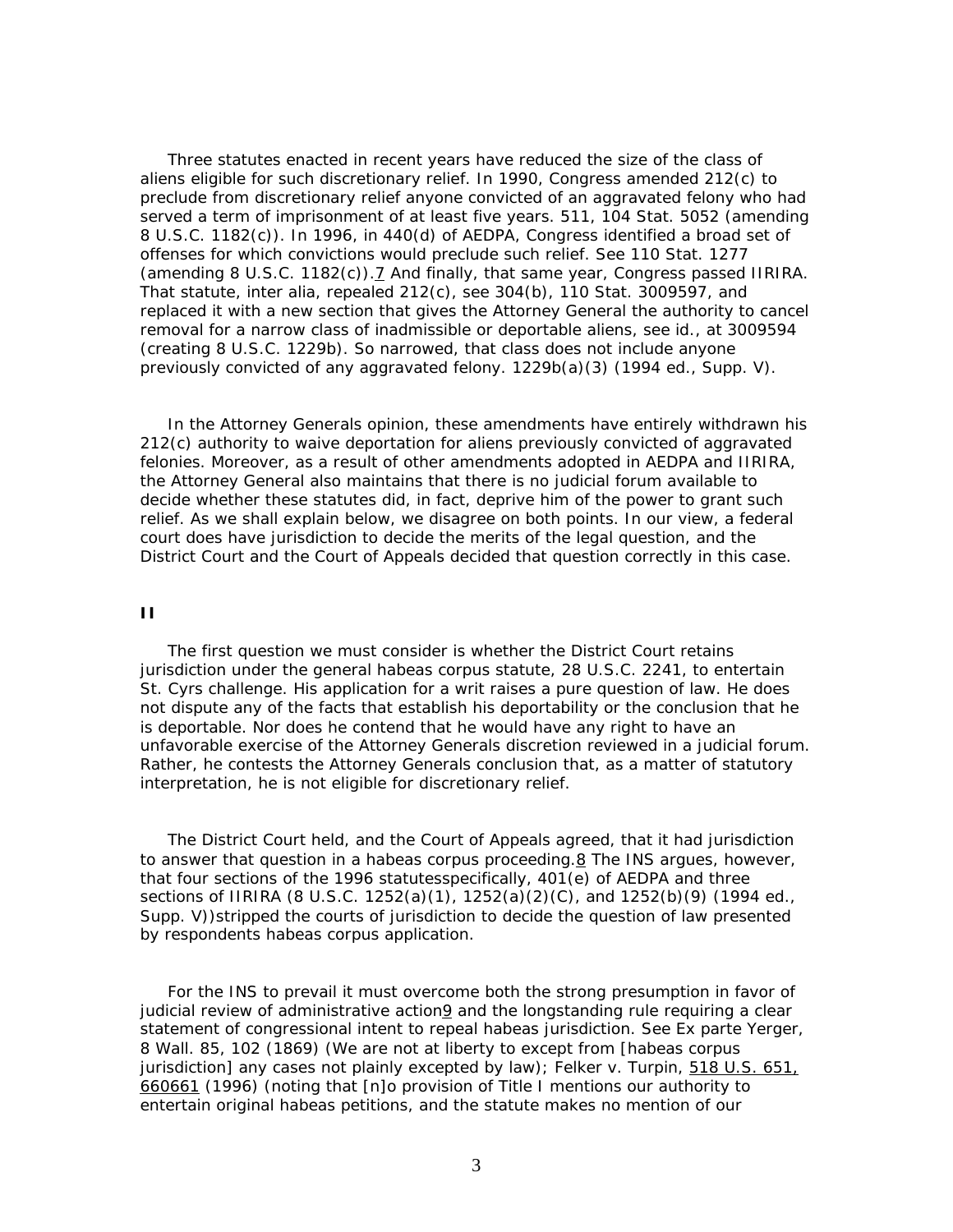authority to hear habeas petitions filed as original matters in this Court).10 Implications from statutory text or legislative history are not sufficient to repeal habeas jurisdiction; instead, Congress must articulate specific and unambiguous statutory directives to effect a repeal. *Ex parte Yerger*, 8 Wall., at 105 (Repeals by implication are not favored. They are seldom admitted except on the ground of repugnancy; and never, we think, when the former act can stand together with the new act).11

 In this case, the plain statement rule draws additional reinforcement from other canons of statutory construction. First, as a general matter, when a particular interpretation of a statute invokes the outer limits of Congress power, we expect a clear indication that Congress intended that result. See *Edward J. DeBartolo Corp*. v. *Florida Gulf Coast Building & Constr. Trades Council*, 485 U. S. 568, 575 (1988). Second, if an otherwise acceptable construction of a statute would raise serious constitutional problems, and where an alternative interpretation of the statute is fairly possible, see *Crowell* v. *Benson*, 285 U.S. 22, 62 (1932), we are obligated to construe the statute to avoid such problems. See *Ashwander* v. *TVA*, 297 U.S. 288, 341, 345348 (1936) (Brandeis, J., concurring); *United States ex rel. Attorney General* v. *Delaware & Hudson Co.*, 213 U.S. 366, 408 (1909).12

 A construction of the amendments at issue that would entirely preclude review of a pure question of law by any court would give rise to substantial constitutional questions. Article I, 9, cl.2, of the Constitution provides: The Privilege of the Writ of Habeas Corpus shall not be suspended, unless when in Cases of Rebellion or Invasion the public Safety may require it. Because of that Clause, some judicial intervention in deportation cases is unquestionably required by the Constitution. *Heikkila* v. *Barber,* 345 U.S. 229, 235 (1953).

 Unlike the provisions of AEDPA that we construed in *Felker* v. *Turpin,* 518 U.S. 651 (1996), this case involves an alien subject to a federal removal order rather than a person confined pursuant to a state-court conviction. Accordingly, regardless of whether the protection of the Suspension Clause encompasses all cases covered by the 1867 Amendment extending the protection of the writ to state prisoners, cf. *id.,* at 663664, or by subsequent legal developments, see *LaGuerre* v*. Reno,* 164 F.3d 1035 (CA7 1998), at the absolute minimum, the Suspension Clause protects the writ as it existed in 1789.13 *Felker,* 518 U.S., at 663664.

 At its historical core, the writ of habeas corpus has served as a means of reviewing the legality of executive detention, and it is in that context that its protections have been strongest.14 See, *e.g.*, *Swain* v. *Pressley,* 430 U.S. 372, 380, n.13 (1977); *id.*, at 385386 (Burger, C.J., concurring) (noting that the traditional Great Writ was largely a remedy against executive detention); *Brown* v. *Allen,* 344 U.S. 443, 533 (1953) (Jackson, J., concurring in result) (The historic purpose of the writ has been to relieve detention by executive authorities without judicial trial). In England prior to 1789, in the Colonies,15 and in this Nation during the formative years of our Government, the writ of habeas corpus was available to nonenemy aliens as well as to citizens.16 It enabled them to challenge executive and private detention in civil cases as well as criminal. $17$  Moreover, the issuance of the writ was not limited to challenges to the jurisdiction of the custodian, but encompassed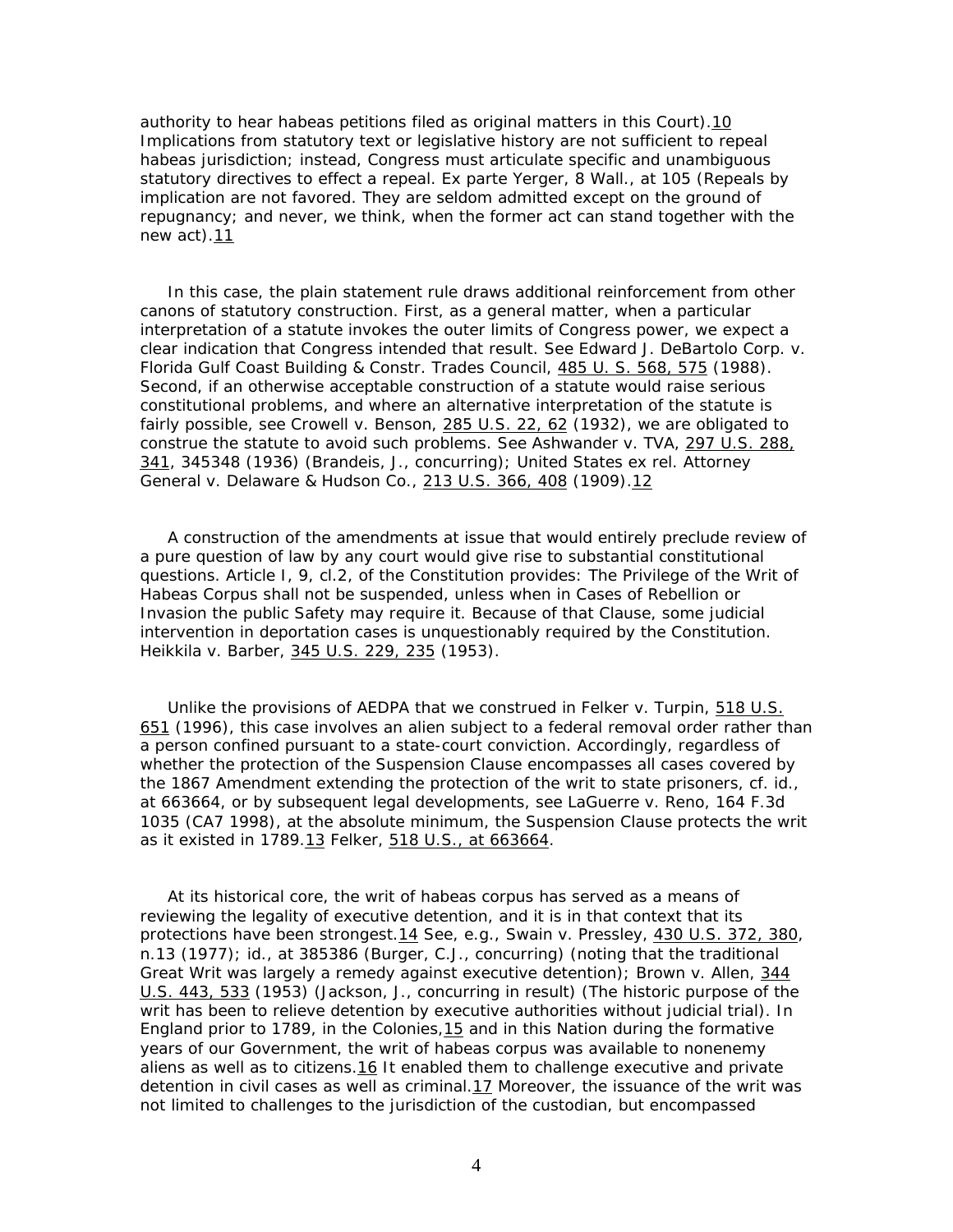detentions based on errors of law, including the erroneous application or interpretation of statutes.18 It was used to command the discharge of seamen who had a statutory exemption from impressment into the British Navy,19 to emancipate slaves,  $20$  and to obtain the freedom of apprentices $21$  and asylum inmates.  $22$  Most important, for our purposes, those early cases contain no suggestion that habeas relief in cases involving executive detention was only available for constitutional error.23

 Notwithstanding the historical use of habeas corpus to remedy unlawful executive action, the INS argues that this case falls outside the traditional scope of the writ at common law. It acknowledges that the writ protected an individual who was held without legal authority, but argues that the writ would not issue where an official had statutory authorization to detain the individual but the official was not properly exercising his discretionary power to determine whether the individual should be released. Brief for Respondent, O. T. 2000, No. 001011, p.33. In this case, the INS points out, there is no dispute that the INS had authority in law to hold St. Cyr, as he is eligible for removal. St. Cyr counters that there is historical evidence of the writ issuing to redress the improper exercise of official discretion. See n. 23, *supra*; Hafetz, The Untold Story of Noncriminal Habeas Corpus and the 1996 Immigration Acts, 107 Yale L.J. 2509 (1998).

 St. Cyrs constitutional position also finds some support in our prior immigration cases. In *Heikkila* v. *Barber*, the Court observed that the then-existing statutory immigration scheme had the effect of precluding judicial intervention in deportation cases *except insofar as it was required by the Constitution,* 345 U.S., at 234235 (emphasis added)and that scheme, as discussed below, did allow for review on habeas of questions of law concerning an aliens eligibility for discretionary relief. Therefore, while the INS historical arguments are not insubstantial, the ambiguities in the scope of the exercise of the writ at common law identified by St. Cyr, and the suggestions in this Courts prior decisions as to the extent to which habeas review could be limited consistent with the Constitution, convince us that the Suspension Clause questions that would be presented by the INS reading of the immigration statutes before us are difficult and significant.24

 In sum, even assuming that the Suspension Clause protects only the writ as it existed in 1789, there is substantial evidence to support the proposition that pure questions of law like the one raised by the respondent in this case could have been answered in 1789 by a common law judge with power to issue the writ of habeas corpus. It necessarily follows that a serious Suspension Clause issue would be presented if we were to accept the INSs submission that the 1996 statutes have withdrawn that power from federal judges and provided no adequate substitute for its exercise. See Hart, The Power of Congress to Limit the Jurisdiction of Federal Courts: An Exercise in Dialectic, 66 Harv. L.Rev. 1362, 13951397 (1953). The necessity of resolving such a serious and difficult constitutional issueand the desirability of avoiding that necessitysimply reinforce the reasons for requiring a clear and unambiguous statement of constitutional intent.

 Moreover, to conclude that the writ is no longer available in this context would represent a departure from historical practice in immigration law. The writ of habeas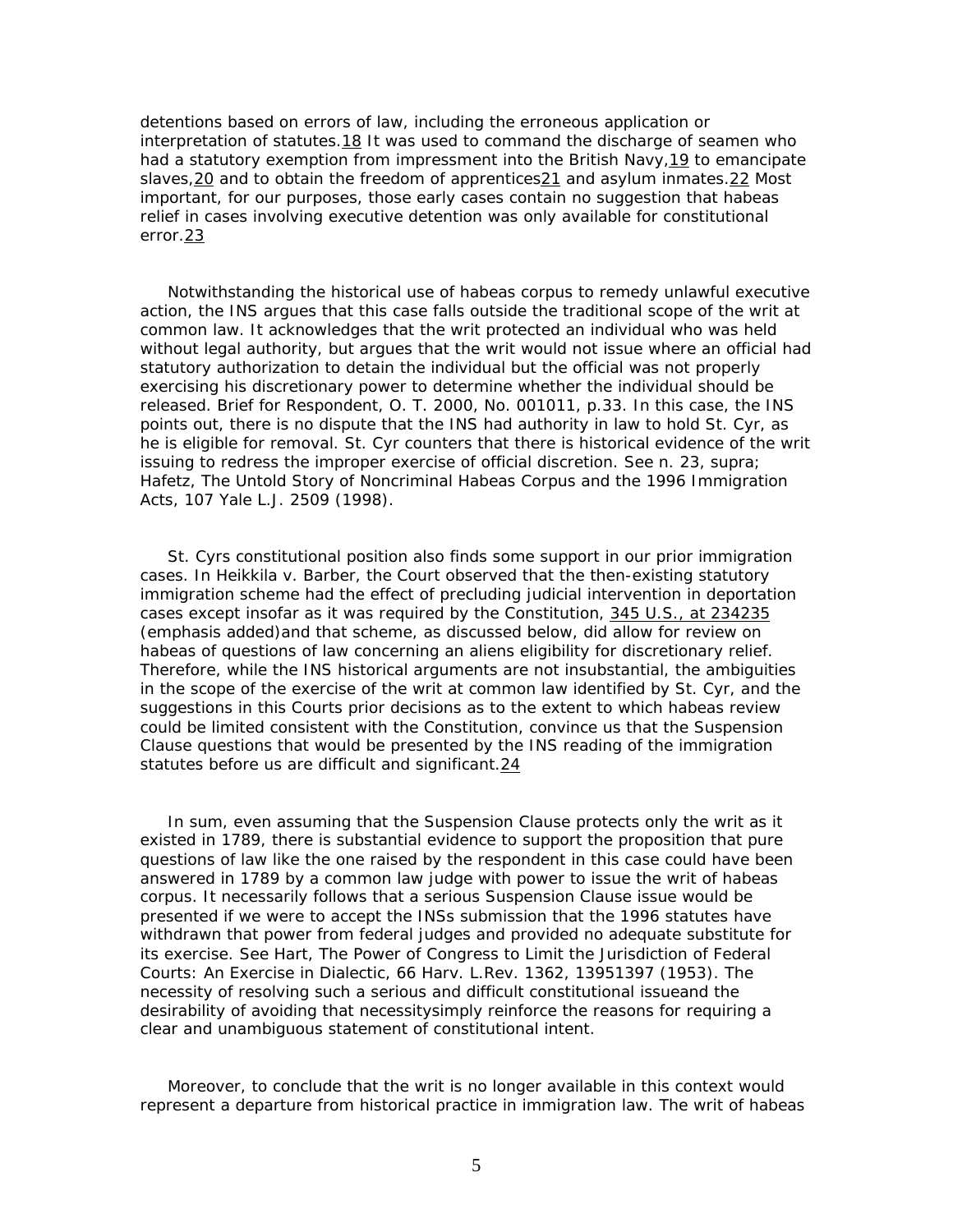corpus has always been available to review the legality of executive detention. See *Felker*, 518 U.S., at 663; *Swain* v. *Pressley,* 430 U.S., at 380, n.13; *id.*, at 385386 (Burger, C.J., concurring); *Brown* v. *Allen,* 344 U.S., at 533 (Jackson, J., concurring in result). Federal courts have been authorized to issue writs of habeas corpus since the enactment of the Judiciary Act of 1789, and 2241 of the Judicial Code provides that federal judges may grant the writ of habeas corpus on the application of a prisoner held in custody in violation of the Constitution or laws or treaties of the United States.25 28 U.S.C. 2241. Before and after the enactment in 1875 of the first statute regulating immigration, 18 Stat. 477, that jurisdiction was regularly invoked on behalf of noncitizens, particularly in the immigration context. See, *e.g.*, *In re Kaine,* 14 How. 103 (1853); *United States* v. *Jung Ah Lung,* 124 U.S. 621, 626632 (1888).

 Until the enactment of the 1952 Immigration and Nationality Act, the sole means by which an alien could test the legality of his or her deportation order was by bringing a habeas corpus action in district court.26 See, *e.g.*, *United States* v. *Jung Ah Lung*, 124 U.S. 621 (1888); *Heikkila*, 345 U.S., at 235; *Chin Yow* v. *United States,* 208 U.S. 8 (1908); *Ng Fung Ho* v. *White*, 259 U.S. 276, 284 (1922). In such cases, other than the question whether there was some evidence to support the order,27 the courts generally did not review factual determinations made by the Executive. See *Ekiu* v. *United States,* 142 U.S. 651, 659 (1892). However, they did review the Executives legal determinations. See *Gegiow* v. *Uhl,* 239 U.S. 3, 9 (1915) (The statute by enumerating the conditions upon which the allowance to land may be denied, prohibits the denial in other cases. And when the record shows that a commissioner of immigration is exceeding his power, the alien may demand his release upon *habeas corpus*); see also Neuman, Jurisdiction and the Rule of Law after the 1996 Immigration Act, 113 Harv. L.Rev. 1963, 19651969 (2000)**.28** In case after case, courts answered questions of law in habeas corpus proceedings brought by aliens challenging Executive interpretations of the immigration laws.29

 Habeas courts also regularly answered questions of law that arose in the context of discretionary relief. See, *e.g.*, *United States ex rel. Accardi* v. *Shaughnessy*, 347 U.S. 260 (1954); *United States ex rel. Hintopoulos* v. *Shaughnessy*, 353 U.S. 72, 77 (1957).30 Traditionally, courts recognized a distinction between eligibility for discretionary relief, on the one hand, and the favorable exercise of discretion, on the other hand. See Neuman, 113 Harv. L.Rev., at 1991 (noting the strong tradition in habeas corpus law . . . that subjects the legally erroneous failure to exercise discretion, unlike a substantively unwise exercise of discretion, to inquiry on the writ). Eligibility that was governed by specific statutory standards provided a right to a ruling on an applicants eligibility, even though the actual granting of relief was not a matter of right under any circumstances, but rather is in all cases a matter of grace. *Jay* v. *Boyd,* 351 U.S. 345, 353354 (1956). Thus, even though the actual suspension of deportation authorized by 19(c) of the Immigration Act of 1917 was a matter of grace, in *United States ex rel. Accardi* v. *Shaugnessy,* 347 U.S. 260 (1954), we held that a deportable alien had a right to challenge the Executives failure to exercise the discretion authorized by the law. The exercise of the District Courts habeas corpus jurisdiction to answer a pure question of law in this case is entirely consistent with the exercise of such jurisdiction in *Accardi.* See also *United States ex rel. Hintopoulos* v. *Shaughnessy*, 353 U.S., at 77*.*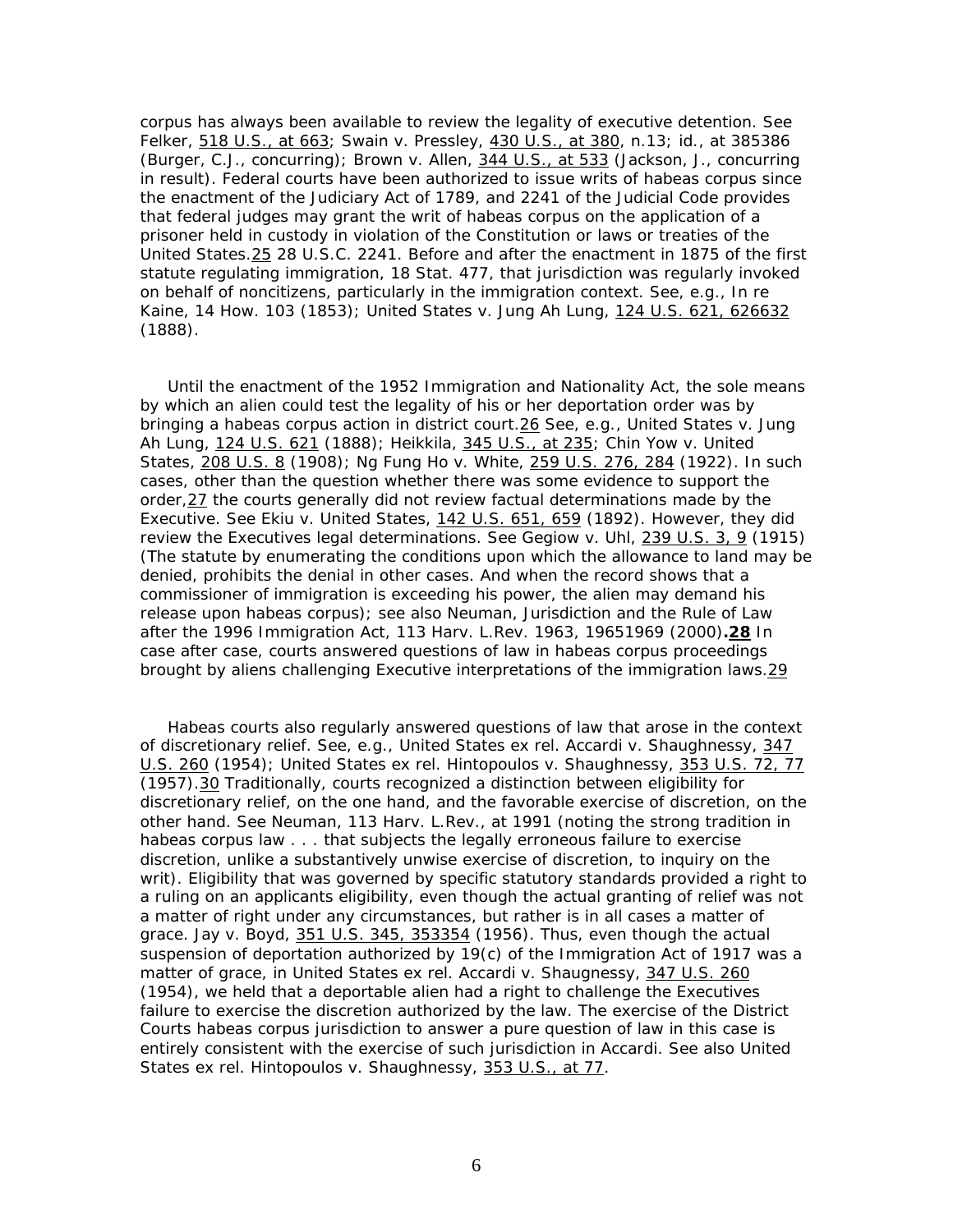Thus, under the pre-1996 statutory schemeand consistent with its common-law antecedentsit is clear that St. Cyr could have brought his challenge to the Board of Immigration Appeals legal determination in a habeas corpus petition under 28 U.S. C. 2241. The INS argues, however, that AEDPA and IIRIRA contain four provisions that express a clear and unambiguous statement of Congress intent to bar petitions brought under 2241, despite the fact that none of them mention that section. The first of those provisions is AEDPAs 401(e).

 While the title of 401(e)*Elimination of Custody Review by Habeas Corpus*would seem to support the INS submission, the actual text of that provision does not.31 As we have previously noted, a title alone is not controlling. *Pennsylvania Dept. of Corrections* v. *Yeskey*, 524 U.S. 206, 212 (1998) ([T]he title of a statute . . . cannot limit the plain meaning of the text. For interpretive purposes [it is] of use only when [it] shed[s] light on some ambiguous word or phrase (quoting *Trainmen* v. *Baltimore & Ohio R.Co.,* 331 U.S. 519, 528529 (1947))). The actual text of 401(e), unlike its title, merely repeals a subsection of the 1961 statute amending the judicial review provisions of the 1952 Immigration and Nationality Act. See n. 31, *supra*. Neither the title nor the text makes any mention of 28 U.S.C. 2241.

 Under the 1952 Act, district courts had broad authority to grant declaratory and injunctive relief in immigration cases, including orders adjudicating deportability and those denying suspensions of deportability. See *Foti* v. *INS,* 375 U.S. 217, 225226 (1963). The 1961 Act withdrew that jurisdiction from the district courts and provided that the procedures set forth in the Hobbs Act would be the sole and exclusive procedure for judicial review of final orders of deportation, subject to a series of exceptions. See 75 Stat. 651. The last of those exceptions stated that any alien held in custody pursuant to an order of deportation may obtain review thereof by habeas corpus proceedings. See *id.,* at 652, codified at 8 U.S.C. 1105a(10) (repealed Sept. 30, 1996).

 The INS argues that the inclusion of that exception in the 1961 Act indicates that Congress must have believed that it would otherwise have withdrawn the preexisting habeas corpus jurisdiction in deportation cases, and that, as a result, the repeal of that exception in AEDPA in 1996 implicitly achieved that result. It seems to us, however, that the 1961 exception is best explained as merely confirming the limited scope of the new review procedures. In fact, the 1961 House Report provides that this section in no way disturbs the Habeas Corpus Act.32 H.R. Rep. No. 1086, 87th Cong., 1st Sess., 29 (1961). Moreover, a number of the courts that considered the interplay between the general habeas provision and INA 106(a)(10) after the 1961 Act and before the enactment of AEDPA did not read the 1961 Acts specific habeas provision as supplanting jurisdiction under 2241. *Orozco* v. *INS,* 911 F.2d 539, 541 (CA11 1990); *United States ex rel. Marcello* v. *INS*, 634 F.2d 964, 967 (CA5 1981); *Sotelo Mondragon* v. *Ilchert*, 653 F.2d 1254, 1255 (CA9 1980).

In any case, whether  $106(a)(10)$  served as an independent grant of habeas jurisdiction or simply as an acknowledgement of continued jurisdiction pursuant to 2241, its repeal cannot be sufficient to eliminate what it did not originally grantnamely, habeas jurisdiction pursuant to 28 U.S. C. 2241.33 See *Ex parte Yerger*, 8 Wall., at 105106 (concluding that the repeal of an additional grant of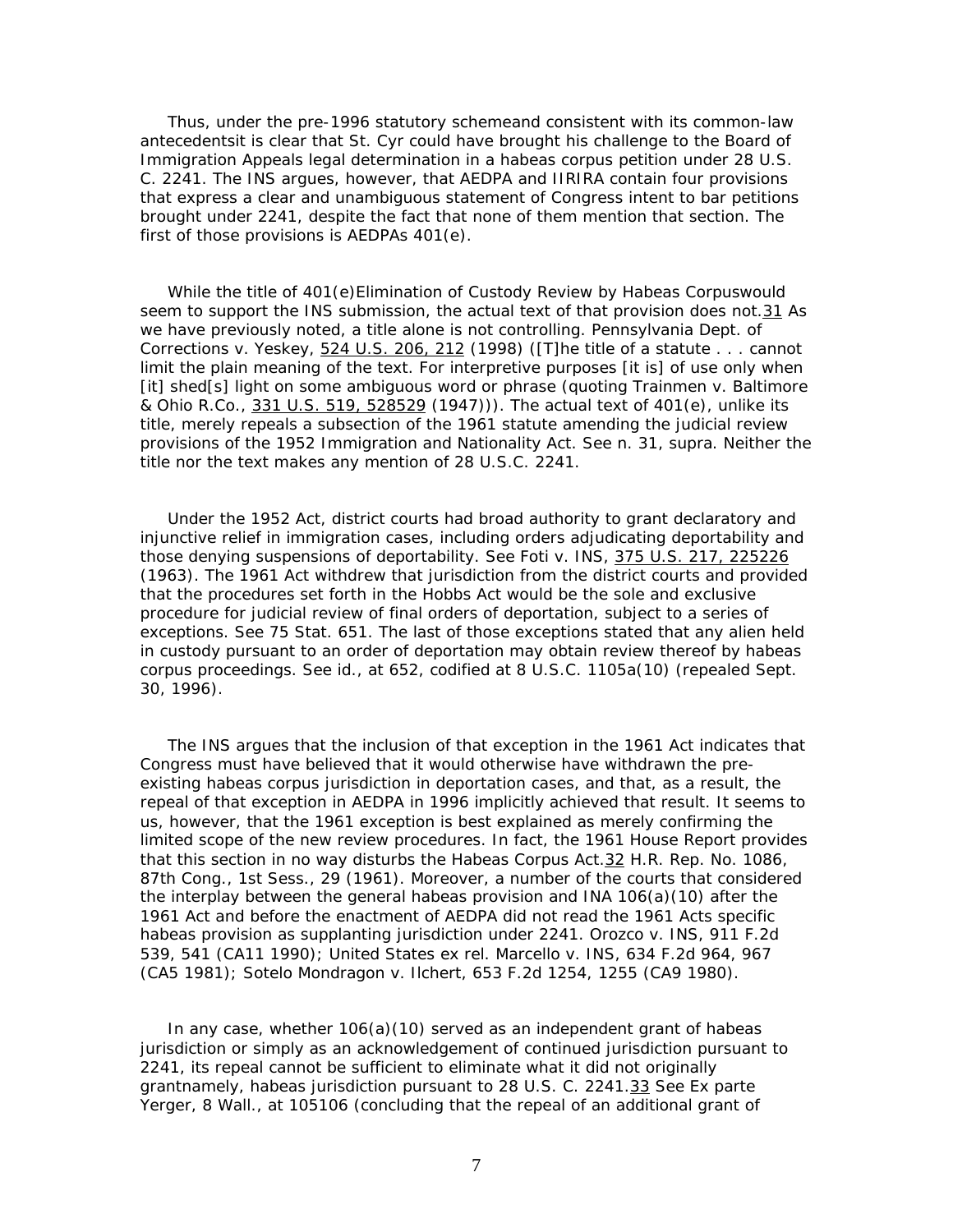jurisdiction does not operate as a repeal of jurisdiction theretofore allowed); *Ex parte McCardle*, 7 Wall. 506, 515 (1869) (concluding that the repeal of portions of the 1867 statute conferring appellate jurisdiction on the Supreme Court in habeas proceedings did not affect the jurisdiction which was previously exercised).

 The INS also relies on three provisions of IIRIRA, now codified at 8 U.S.C.  $1252(a)(1)$ ,  $1252(a)(2)(C)$ , and  $1252(b)(9)$ . As amended by 306 of IIRIRA, 8 U.S.C. 1252(a)(1) (1994 ed., Supp. V) now provides that, with certain exceptions, including those set out in subsection (b) of the same statutory provision, [j]udicial review of a final order of removal is governed only by the Hobbs Acts procedures for review of agency orders in the courts of appeals. Similarly, 1252(b)(9), which addresses the [c]onsolidation of questions for judicial review, provides that [j]udicial review of all questions of law and fact, including interpretation and application of constitutional and statutory provisions, arising from any action taken or proceeding brought to remove an alien from the United States under this subchapter shall be available only in judicial review of a final order under this section. 34 Finally,  $1252(a)(2)(C)$ , which concerns [m]atters not subject to judicial review, states: Notwithstanding any other provision of law, no court shall have jurisdiction to review any final order of removal against an alien who is removable by reason of having committed certain enumerated criminal offenses.

 The term judicial review or jurisdiction to review is the focus of each of these three provisions. In the immigration context, judicial review and habeas corpus have historically distinct meanings. See *Heikkila* v. *Barber,* 345 U.S. 229 (1953). In *Heikkila*, the Court concluded that the finality provisions at issue preclud[ed] judicial review to the maximum extent possible under the Constitution, and thus concluded that the APA was inapplicable. *Id.,* at 235. Nevertheless, the Court reaffirmed the right to habeas corpus. *Ibid.* Noting that the limited role played by the courts in habeas corpus proceedings was far narrower than the judicial review authorized by the APA, the Court concluded that it is the scope of inquiry on habeas corpus that differentiates habeas review from judicial review. *Id.,* at 236; see also, *e.g., Terlinden* v. *Ames*, 184 U.S. 270, 278 (1902) (noting that under the extradition statute then in effect there was no right of review to be exercised by any court or judicial officer, but that limited review on habeas was nevertheless available); *Ekiu*, 142 U.S., at 663 (observing that while a decision to exclude an alien was subject to inquiry on habeas, it could not be impeached or reviewed). Both  $1252(a)(1)$  and  $(a)(2)(C)$  speak of judicial reviewthat is, full, nonhabeas review. Neither explicitly mentions habeas, 35 or 28 U.S.C. 2241.36 Accordingly, neither provision speaks with sufficient clarity to bar jurisdiction pursuant to the general habeas statute.

 The INS also makes a separate argument based on 8 U.S.C. 1252(b)(9) (1994 ed., Supp. V). We have previously described 1252(b)(9) as a zipper clause. *Reno* v. *American-Arab Anti-Discrimination Committee*, 525 U.S. 471, 483 (1999). Its purpose is to consolidate judicial review of immigration proceedings into one action in the court of appeals, but it applies only [w]ith respect to review of an order of removal under subsection (a)(1). 8 U.S.C. 1252(b) (1994 ed., Supp. V).37 Accordingly, this provision, by its own terms, does not bar habeas jurisdiction over removal orders *not* subject to judicial review under 1252(a)(1)including orders against aliens who are removable by reason of having committed one or more criminal offenses. Subsection  $(b)(9)$  simply provides for the consolidation of issues to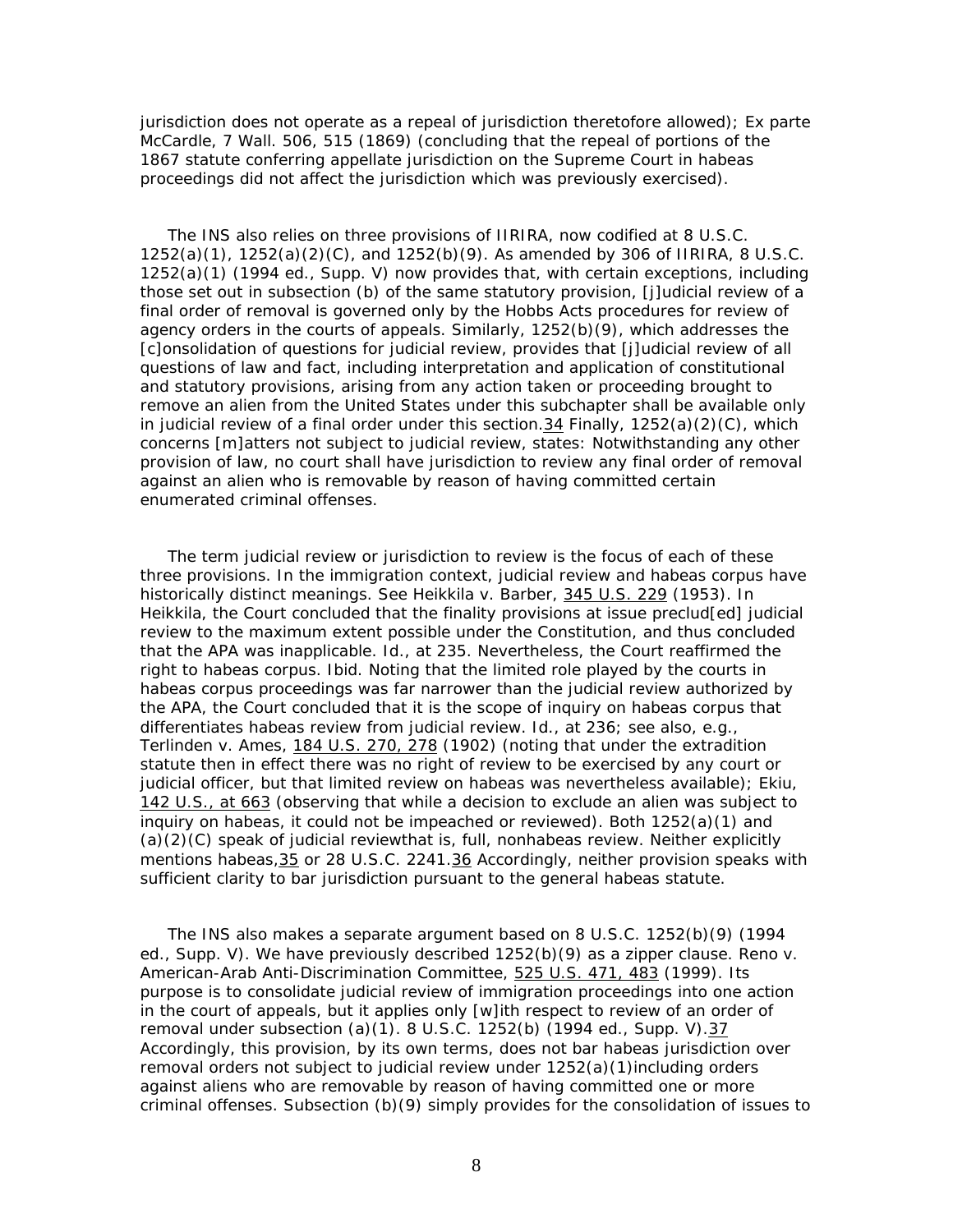be brought in petitions for [j]udicial review, which, as we note above, is a term historically distinct from habeas. See *Mahadeo* v. *Reno*, 226 F.3d 3, 12 (CA1 2000); *Flores-Miramontes* v. *INS*, 212 F.3d 1133, 1140 (CA9 2000). It follows that 1252(b)(9) does not clearly apply to actions brought pursuant to the general habeas statute, and thus cannot repeal that statute either in part or in whole.

 If it were clear that the question of law could be answered in another judicial forum, it might be permissible to accept the INS reading of 1252. But the absence of such a forum, coupled with the lack of a clear, unambiguous, and express statement of congressional intent to preclude judicial consideration on habeas of such an important question of law, strongly counsels against adopting a construction that would raise serious constitutional questions.38 Cf. *Felker*, 518 U.S., at 660661*.* Accordingly, we conclude that habeas jurisdiction under 2241 was not repealed by AEDPA and IIRIRA.

#### **III**

 The absence of a clearly expressed statement of congressional intent also pervades our review of the merits of St. Cyrs claim. Two important legal consequences ensued from respondents entry of a guilty plea in March 1996: (1) He became subject to deportation, and (2) he became eligible for a discretionary waiver of that deportation under the prevailing interpretation of 212(c). When IIRIRA went into effect in April 1997, the first consequence was unchanged except for the fact that the term removal was substituted for deportation. The issue that remains to be resolved is whether IIRIRA 304(b) changed the second consequence by eliminating respondents eligibility for a waiver.

 The INS submits that the statute resolves the issue because it unambiguously communicates Congress intent to apply the provisions of IIRIRAs Title IIIA to all removals initiated after the effective date of the statute, and, in any event, its provisions only operate prospectively and not retrospectively. The Court of Appeals, relying primarily on the analysis in our opinion in *Landgraf* v. *USI Film Products*, 511 U.S. 244 (1994), held, contrary to the INS arguments, that Congress intentions concerning the application of the Cancellation of Removal procedure are ambiguous and that the statute imposes an impermissible retroactive effect on aliens who, in reliance on the possibility of 212(c) relief, pled guilty to aggravated felonies. See 229 F.3d, at 416, 420. We agree.

 Retroactive statutes raise special concerns. See *Landgraf*, 511 U.S., at 266. The Legislatures unmatched powers allow it to sweep away settled expectations suddenly and without individualized consideration. Its responsivity to political pressures poses a risk that it may be tempted to use retroactive legislation as a means of retribution against unpopular groups or individuals.39 *Ibid*. Accordingly, congressional enactments will not be construed to have retroactive effect unless their language requires this result. *Bowen* v. *Georgetown Univ. Hospital,* 488 U.S. 204, 208 (1988).

 [This] presumption against retroactive legislation is deeply rooted in our jurisprudence, and embodies a legal doctrine centuries older than our Republic.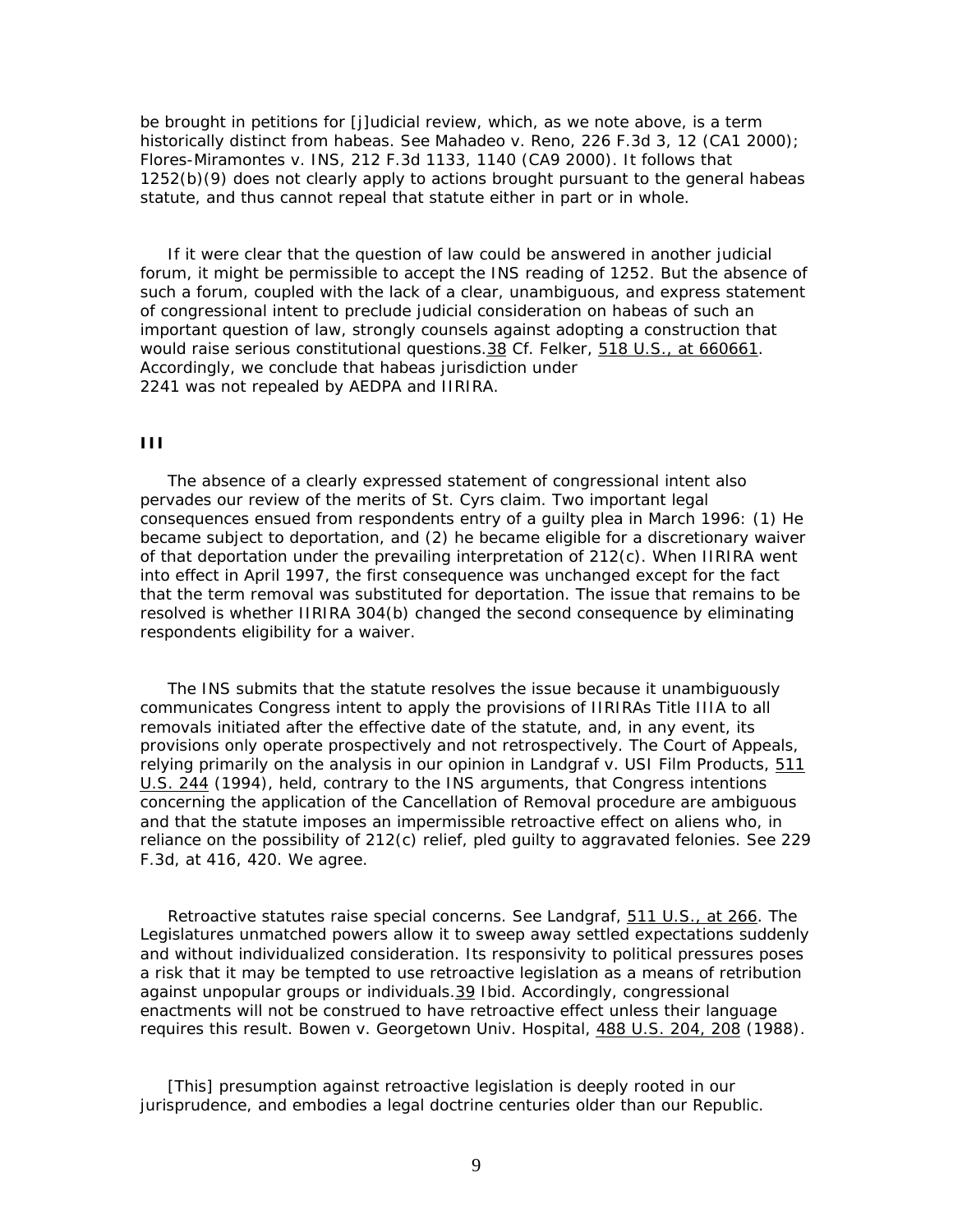Elementary considerations of fairness dictate that individuals should have an opportunity to know what the law is and to conform their conduct accordingly; settled expectations should not be lightly disrupted. For that reason, the principle that the legal effect of conduct should ordinarily be assessed under the law that existed when the conduct took place has timeless and universal human appeal. *Kaiser*, 494 U.S., at 855 (*Scalia, J.*, concurring). In a free, dynamic society, creativity in both commercial and artistic endeavors is fostered by a rule of law that gives people confidence about the legal consequences of their actions. *Landgraf*, 511 U.S., at 265266 (footnote omitted).

 Despite the dangers inherent in retroactive legislation, it is beyond dispute that, within constitutional limits, Congress has the power to enact laws with retrospective effect. See *id.*, at 268. A statute may not be applied retroactively, however, absent a clear indication from Congress that it intended such a result. Requiring clear intent assures that Congress itself has affirmatively considered the potential unfairness of retroactive application and determined that it is an acceptable price to pay for the countervailing benefits. *Id.*, at 272273. Accordingly, the first step in determining whether a statute has an impermissible retroactive effect is to ascertain whether Congress has directed with the requisite clarity that the law be applied retrospectively. *Martin* v. *Hadix*, 527 U.S. 343, 352 (1999).

 The standard for finding such unambiguous direction is a demanding one. [C]ases where this Court has found truly retroactive effect adequately authorized by statute have involved statutory language that was so clear that it could sustain only one interpretation. *Lindh* v. *Murphy,* 521 U.S. 320, 328, n.4 (1997). The INS makes several arguments in favor of its position that IIRIRA achieves this high level of clarity.

 First, the INS points to the comprehensive nature of IIRIRAs revision of federal immigration law. Congresss comprehensive establishment of a new immigration framework, the INS argues, shows its intent that, after a transition period, the provisions of the old law should no longer be applied at all. Brief for Petitioner 3334. We rejected a similar argument, however, in *Landgraf*, a case that, like this one, involved Congress comprehensive revision of an important federal statute. 511 U.S., at 260261. By itself, the comprehensiveness of a congressional enactment says nothing about Congress intentions with respect to the retroactivity of the enactments individual provisions.40

 The INS also points to the effective date for Title IIIA as providing a clear statement of congressional intent to apply IIRIRAs repeal of 212(c) retroactively. See IIRIRA 309(a). But the mere promulgation of an effective date for a statute does not provide sufficient assurance that Congress specifically considered the potential unfairness that retroactive application would produce. For that reason, a statement that a statute will become effective on a certain date does not even arguably suggest that it has any application to conduct that occurred at an earlier date. *Landgraf*, 511 U.S., at 257.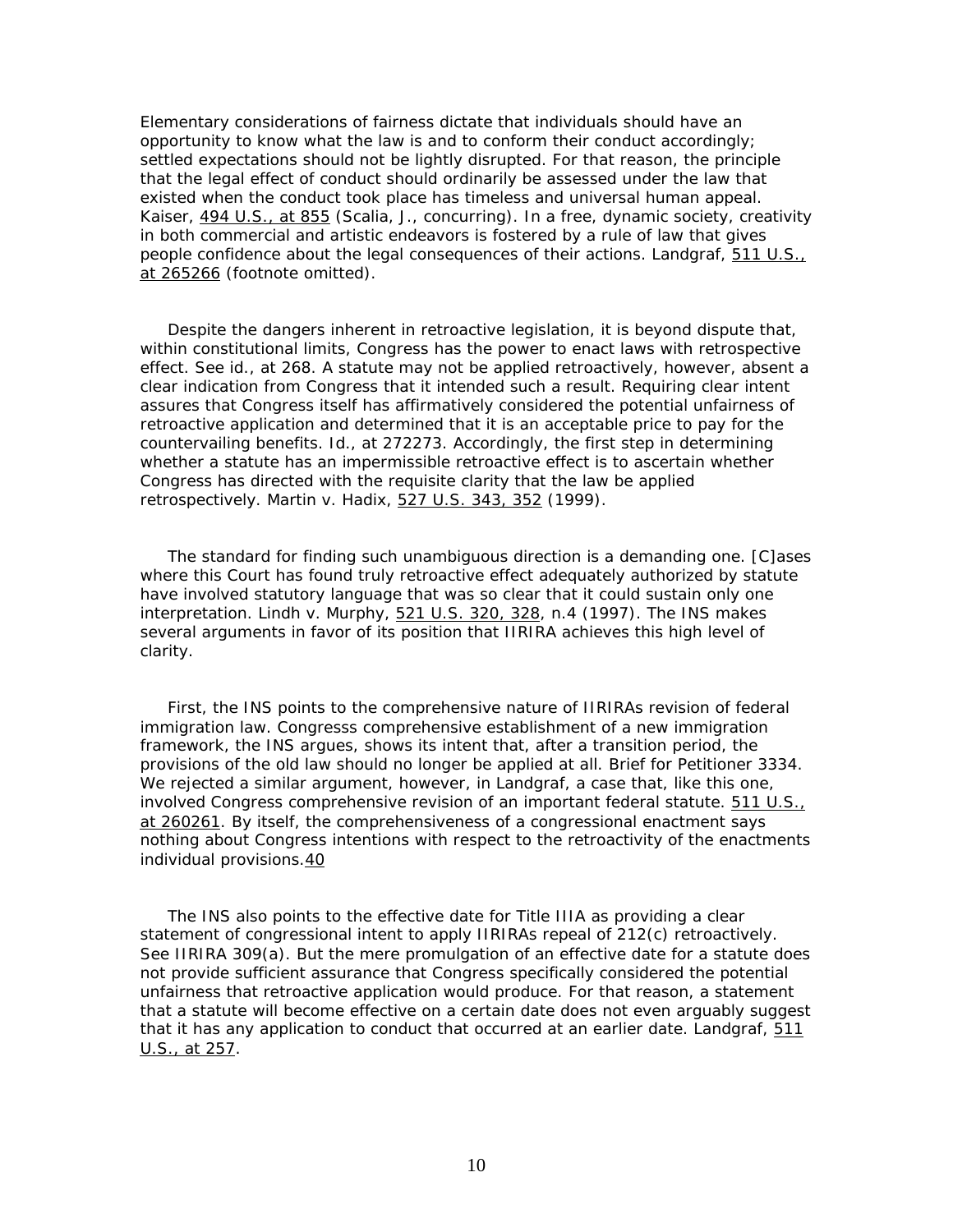The INS further argues that any ambiguity in Congress intent is wiped away by the saving provision in IIRIRA  $309(c)(1)$ . Brief for Petitioner 3436. That provision states that, for aliens whose exclusion or deportation proceedings began prior to the Title IIIA effective date, the amendments made by [Title IIIA] shall not apply, and the proceedings (including judicial review thereof) shall continue to be conducted without regard to such amendments.41 This rule, however, does not communicate with unmistakable clarity Congress intention to apply its repeal of 212(c) retroactively. Nothing in either  $309(c)(1)$  or the statutes legislative history even discusses the effect of the statute on proceedings based on pre-IIRIRA convictions that are commenced *after* its effective date.42 Section 309(c)(1) is best read as merely setting out the *procedural* rules to be applied to removal proceedings pending on the effective date of the statute. Because [c]hanges in procedural rules may often be applied in suits arising before their enactment without raising concerns about retroactivity, *Landgraf*, 511 U.S., at 275, it was necessary for Congress to identify which set of procedures would apply in those circumstances. As the Conference Report expressly explained,  $[Section 309(c)]$  provides for the transition to new *procedures* in the case of an alien already in exclusion or deportation proceedings on the effective date. H.R. Conf. Rep. No. 104828, p.222 (1996) (emphasis added).

Another reason for declining to accept the INS invitation to read  $309(c)(1)$  as dictating the temporal reach of IIRIRA 304(b) is provided by Congress willingness, in other sections of IIRIRA, to indicate unambiguously its intention to apply specific provisions retroactively. IIRIRAs amendment of the definition of aggravated felony, for example, clearly states that it applies with respect to conviction[s] entered before, on, or after the statutes enactment date. 321(b).43 As the Court of Appeals noted, the fact that Congress made some provisions of IIRIRA expressly applicable to prior convictions, but did not do so in regard to 304(b), is an indication that Congress did not definitively decide the issue of 304(b)s retroactive application to pre-enactment convictions. See 229 F.3d, at 415. The saving provision is therefore no more significant than the specification of an effective date.

 The presumption against retroactive application of ambiguous statutory provisions, buttressed by the longstanding principle of construing any lingering ambiguities in deportation statutes in favor of the alien, *INS* v. *CardozaFonseca,* 480 U.S. 421, 449 (1987), forecloses the conclusion that, in enacting 304(b), Congress itself has affirmatively considered the potential unfairness of retroactive application and determined that it is an acceptable price to pay for the countervailing benefits.44 *Landgraf*, 511 U.S., at 272273. We therefore proceed to the second step of *Landgraf*s retroactivity analysis in order to determine whether depriving removable aliens of consideration for 212(c) relief produces an impermissible retroactive effect for aliens who, like respondent, were convicted pursuant to a plea agreement at a time when their plea would not have rendered them ineligible for  $212(c)$  relief. 45

 The inquiry into whether a statute operates retroactively demands a commonsense, functional judgment about whether the new provision attaches new legal consequences to events completed before its enactment. *Martin,* 527 U.S., at 357358 (quoting *Landgraf*, 511 U.S., at 270). A statute has retroactive effect when it takes away or impairs vested rights acquired under existing laws, or creates a new obligation, imposes a new duty, or attaches a new disability, in respect to transactions or considerations already past . . . .46 *Landgraf*, 511 U.S., at 269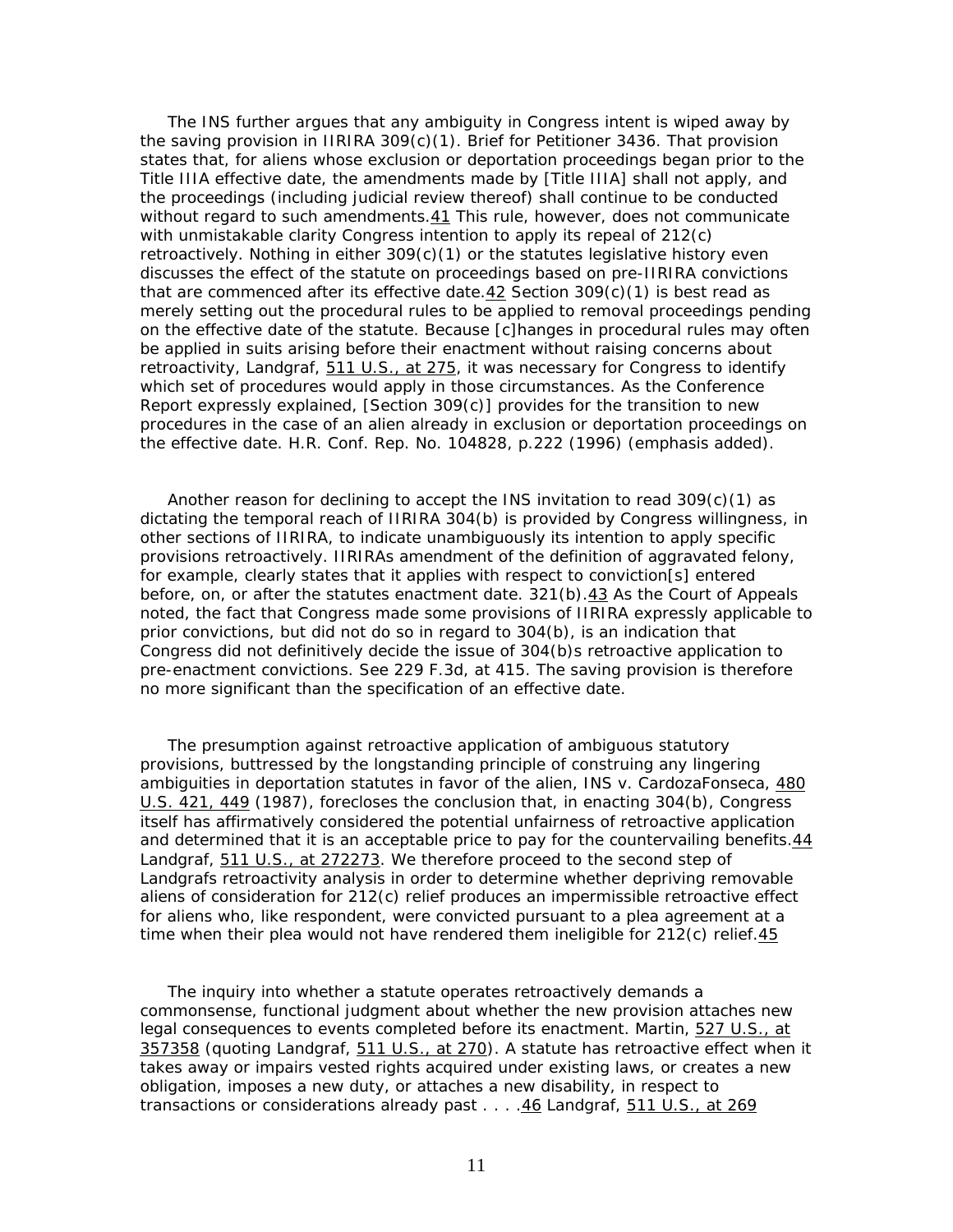(quoting *Society for Propagation of the Gospel* v. *Wheeler*, 22 F. Cas. 756, 767 (No. 13,156) (CCNH 1814) (Story, J.)). As we have repeatedly counseled, the judgment whether a particular statute acts retroactively should be informed and guided by familiar considerations of fair notice, reasonable reliance, and settled expectations. *Martin*, 527 U.S., at 358 (quoting *Landgraf*, 511 U.S., at 270).

 IIRIRAs elimination of any possibility of 212(c) relief for people who entered into plea agreements with the expectation that they would be eligible for such relief clearly attaches a new disability, in respect to transactions or considerations already past. *Landgraf*, 511 U.S., at 269. Plea agreements involve a *quid pro quo* between a criminal defendant and the government. See *Newton* v. *Rumery,* 480 U.S. 386, 393, n. 3 (1987). In exchange for some perceived benefit, defendants waive several of their constitutional rights (including the right to a trial) and grant the government numerous tangible benefits, such as promptly imposed punishment without the expenditure of prosecutorial resources.47 *Ibid.* There can be little doubt that, as a general matter, alien defendants considering whether to enter into a plea agreement are acutely aware of the immigration consequences of their convictions.48 See *Magana-Pizano* v. *INS*, 200 F.3d 603, 612 (CA9 1999) (That an alien charged with a crime would factor the immigration consequences of conviction in deciding whether to plead or proceed to trial is well-documented.); see also 3 Bender, Criminal Defense Techniques 60A.01, 60A.02[2] (1999) (Preserving the clients right to remain in the United States may be more important to the client than any potential jail sentence). Given the frequency with which 212(c) relief was granted in the years leading up to AEDPA and IIRIRA,49 preserving the possibility of such relief would have been one of the principal benefits sought by defendants deciding whether to accept a plea offer or instead to proceed to trial.50

 The case of Charles Jideonwo, a petitioner in a parallel litigation in the Seventh Circuit, is instructive. Charged in 1994 with violating federal narcotics law, Jideonwo entered into extensive plea negotiations with the government, the sole purpose of which was to ensure that he got less than five years to avoid what would have been a statutory bar on 212(c) relief. *Jideonwo* v. *INS*, 224 F.3d 692, 699 (CA7 2000) (quoting the Immigration Judges findings of fact). The potential for unfairness in the retroactive application of IIRIRA 304(b) to people like Jideonwo and St. Cyr is significant and manifest. Relying upon settled practice, the advice of counsel, and perhaps even assurances in open court that the entry of the plea would not foreclose 212(c) relief, a great number of defendants in Jideonwos and St. Cyrs position agreed to plead guilty.51 Now that prosecutors have received the benefit of these plea agreements, agreements that were likely facilitated by the aliens belief in their continued eligibility for 212(c) relief, it would surely be contrary to familiar considerations of fair notice, reasonable reliance, and settled expectations, *Landgraf*, 511 U.S., at 270, to hold that IIRIRAs subsequent restrictions deprive them of any possibility of such relief.52

 The INS argues that deportation proceedings (and the Attorney Generals discretionary power to grant relief from deportation) are inherently prospective and that, as a result, application of the law of deportation can never have a retroactive effect. Such categorical arguments are not particularly helpful in undertaking *Landgraf*s commonsense, functional retroactivity analysis. See *Martin*, 527 U.S., at 359. Moreover, although we have characterized deportation as look[ing]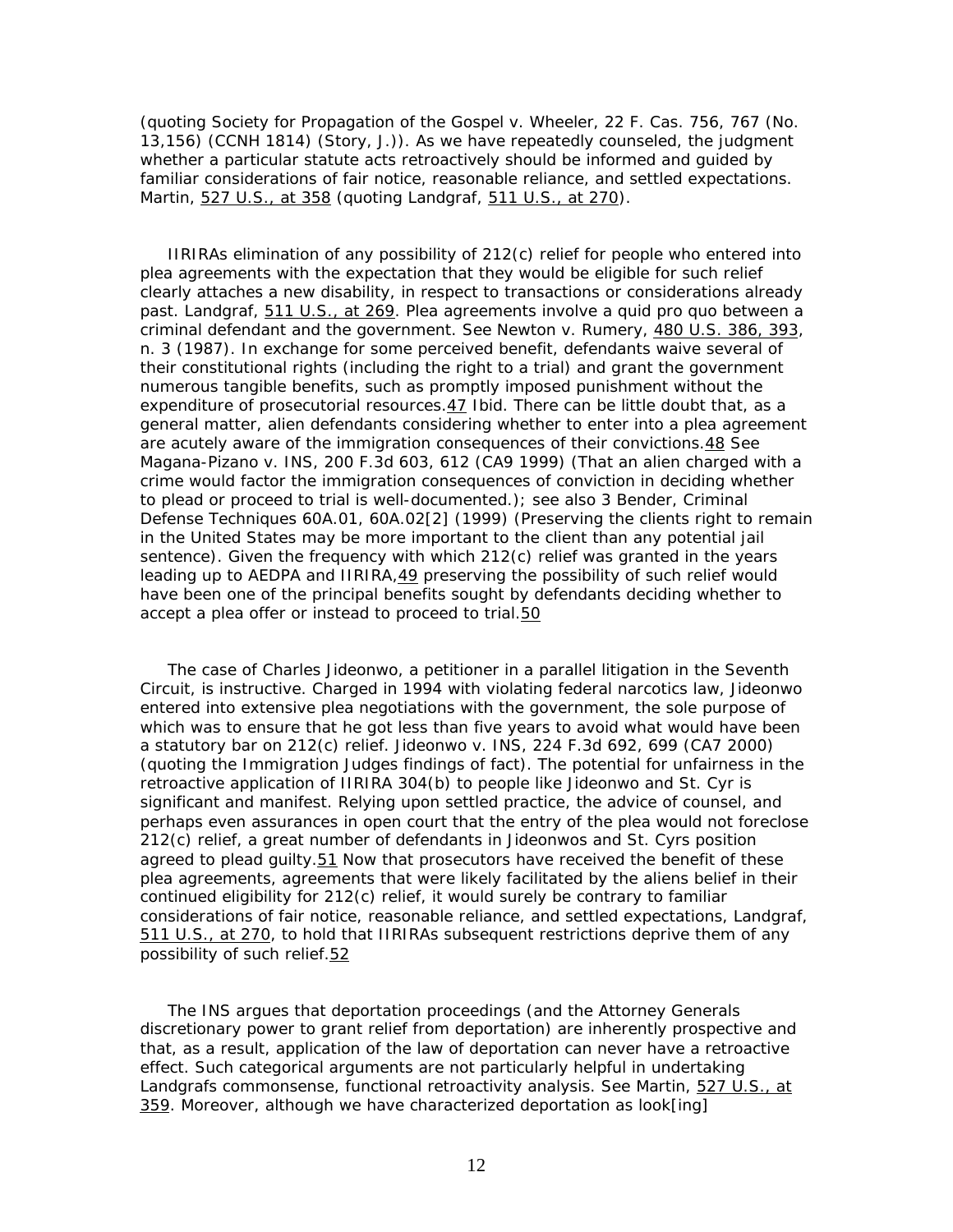prospectively to the respondents right to remain in this country in the future, *INS* v. *LopezMendoza,* 468 U.S. 1032, 1038 (1984), we have done so in order to reject the argument that deportation is punishment for past behavior and that deportation proceedings are therefore subject to the various protections that apply in the context of a criminal trial. *Ibid.* As our cases make clear, the presumption against retroactivity applies far beyond the confines of the criminal law. See *Landgraf*, 511 U.S., at 272. And our mere statement that deportation is not punishment for past crimes does not mean that we cannot consider an aliens reasonable reliance on the continued availability of discretionary relief from deportation when deciding whether the elimination of such relief has a retroactive effect.53

 Finally, the fact that 212(c) relief is discretionary does not affect the propriety of our conclusion. There is a clear difference, for the purposes of retroactivity analysis, between facing possible deportation and facing certain deportation. Cf. *Hughes Aircraft Co.* v. *United States ex rel. Schumer,* 520 U.S. 939, 949 (1997) (an increased likelihood of facing a *qui tam* action constitutes an impermissible retroactive effect for the defendant); *Lindsey* v. *Washington,* 301 U.S. 397, 401 (1937) (Removal of the *possibility* of a sentence of less than fifteen years operates to [defendants] detriment (emphasis added)). Prior to AEDPA and IIRIRA, aliens like St. Cyr had a significant likelihood of receiving 212(c) relief.54 Because respondent, and other aliens like him, almost certainly relied upon that likelihood in deciding whether to forgo their right to a trial, the elimination of any possibility of  $212(c)$  relief by IIRIRA has an obvious and severe retroactive effect.55

 We find nothing in IIRIRA unmistakably indicating that Congress considered the question whether to apply its repeal of 212(c) retroactively to such aliens. We therefore hold that  $212(c)$  relief remains available for aliens, like respondent, whose convictions were obtained through plea agreements and who, notwithstanding those convictions, would have been eligible for 212(c) relief at the time of their plea under the law then in effect.

The judgment is affirmed.

It is so ordered.

------------------------------------------------------------------------

### **IMMIGRATION AND NATURALIZATION SERVICE, PETITIONER** *v.* **ENRICO ST. CYR**

**on writ of certiorari to the united states court of appeals for the second circuit**

[June 25, 2001]

------------------------------------------------------------------------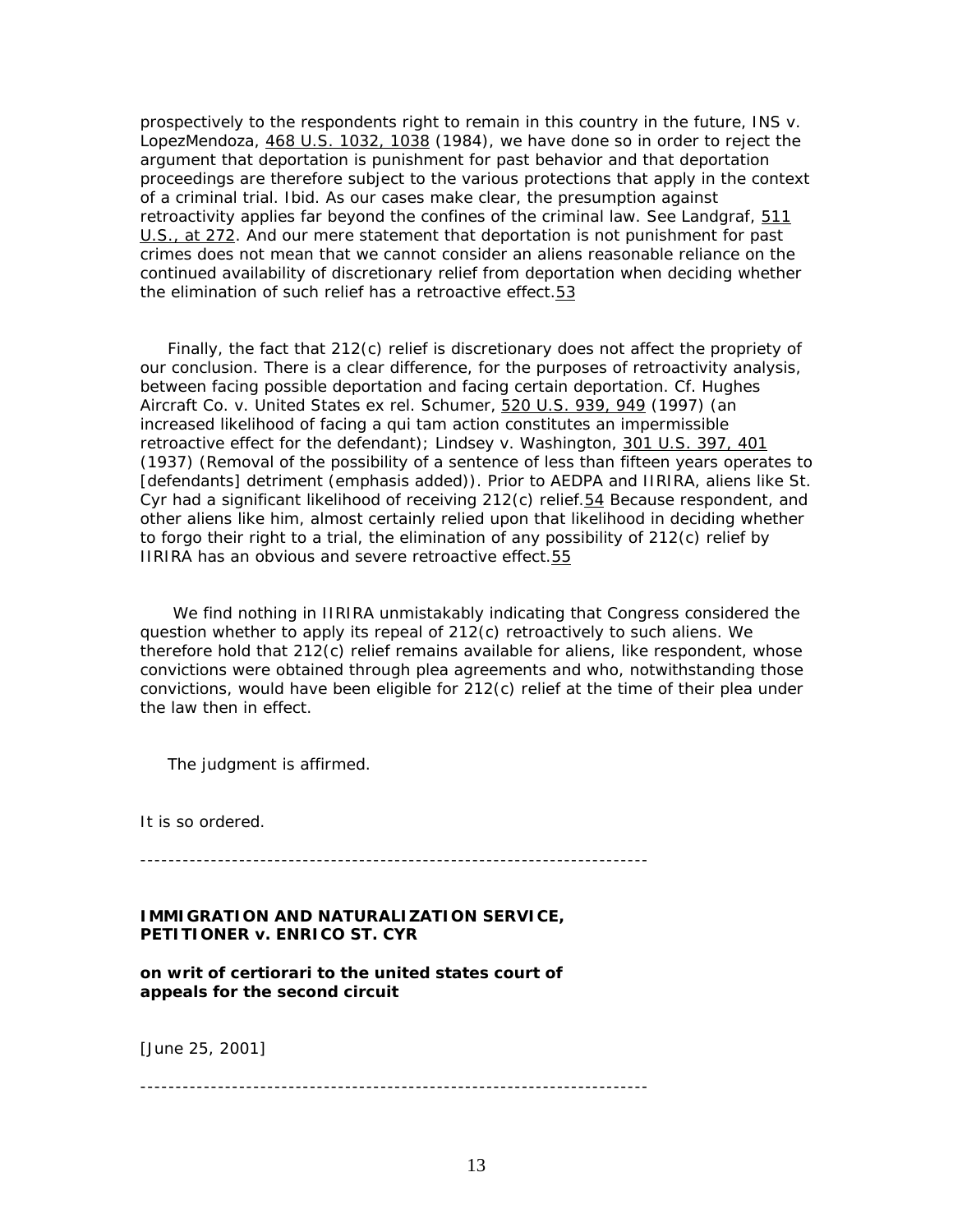*Justice OConnor*, dissenting.

 I join Parts I and III of *Justice Scalia*s dissenting opinion in this case. I do not join Part II because I believe that, assuming, *arguendo,* that the Suspension Clause guarantees some minimum extent of habeas review, the right asserted by the alien in this case falls outside the scope of that review for the reasons explained by *Justice Scalia* in Part IIB of his dissenting opinion. The question whether the Suspension Clause assures habeas jurisdiction in this particular case properly is resolved on this ground alone, and there is no need to say more.

------------------------------------------------------------------------

#### **IMMIGRATION AND NATURALIZATION SERVICE, PETITIONER** *v.* **ENRICO ST. CYR**

**on writ of certiorari to the united states court of appeals for the second circuit**

[June 25, 2001]

------------------------------------------------------------------------

 *Justice Scalia*, with whom *The Chief Justice* and *Justice Thomas* join, and with whom *Justice OConnor* joins as to Parts I and III, dissenting.

 The Court today finds ambiguity in the utterly clear language of a statute that forbids the district court (and all other courts) to entertain the claims of aliens such as respondent St. Cyr, who have been found deportable by reason of their criminal acts. It fabricates a superclear statement, magic words requirement for the congressional expression of such an intent, unjustified in law and unparalleled in any other area of our jurisprudence. And as the fruit of its labors, it brings forth a version of the statute that affords *criminal* aliens *more* opportunities for delay-inducing judicial review than are afforded to non-criminal aliens, or even than were afforded to criminal aliens prior to this legislation concededly designed to *expedite* their removal. Because it is clear that the law deprives us of jurisdiction to entertain this suit, I respectfully dissent.

## **I**

 In categorical terms that admit of no exception, the Illegal Immigration Reform and Immigrant Responsibility Act of 1996 (IIRIRA), 110 Stat. 3009546, unambiguously repeals the application of 28 U.S.C. 2241 (the general habeas corpus provision), and of all other provisions for judicial review, to deportation challenges brought by certain kinds of criminal aliens. This would have been readily apparent to the reader, had the Court at the outset of its opinion set forth the relevant provisions of IIRIRA and of its statutory predecessor, the Antiterrorism and Effective Death Penalty Act of 1996 (AEDPA), 110 Stat. 1214. I will begin by supplying that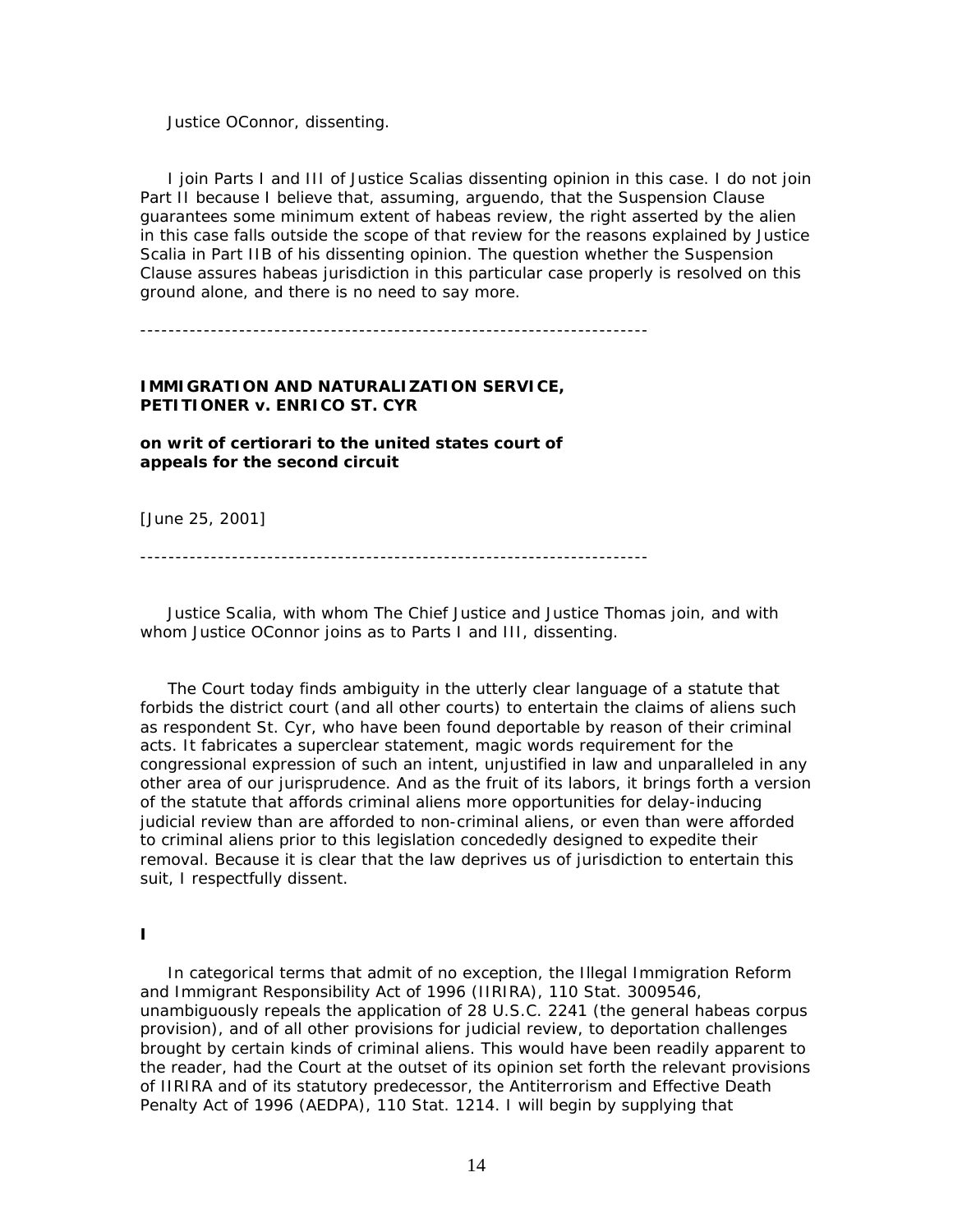deficiency, and explaining IIRIRAs jurisdictional scheme. It begins with what we have called a channeling or zipper clause, *Reno* v. *American-Arab Anti-Discrimination Comm.,* 525 U.S. 471, 483 (1999)namely, 8 U.S.C. 1252(b)(9) (1994 ed., Supp. V). This provision, entitled Consolidation of questions for judicial review, provides as follows:

Judicial review of *all* questions of law and fact, including interpretation and application of constitutional and statutory provisions, arising from *any action taken or proceeding brought to remove an alien* from the United States under this subchapter shall be available *only* in judicial review of a final order under this section. (Emphases added.)

In other words, *if* any review is available of any questio[n] of law arising from any action taken or proceeding brought to remove an alien from the United States under this subchapter, it is available only in judicial review of a final order under this section [1252]. What kind of review does that section provide? That is set forth in  $1252(a)(1)$ , which states:

Judicial review of a final order of removal (other than an order of removal without a hearing pursuant to [the expedited-removal provisions for undocumented aliens arriving at the border found in] section  $1225(b)(1)$  of this title) is governed only by chapter 158 of title 28 [the Hobbs Act], except as provided in subsection (b) of this section [which modifies some of the Hobbs Act provisions] and except that the court may not order the taking of additional evidence under section 2347(c) of [Title 28]. (Emphasis added.)

In other words, *if* judicial review is available, it consists *only* of the modified Hobbs Act review specified in 1252(a)(1).

 In some cases (including, as it happens, the one before us), there can be no review at all, because IIRIRA categorically and unequivocally rules out judicial review of challenges to deportation brought by certain kinds of criminal aliens. Section  $1252(a)(2)(C)$  provides:

Notwithstanding *any* other provision of law, *no court* shall have jurisdiction to review *any* final order of removal against an alien who is removable by reason of having committed [one or more enumerated] criminal offense[s] [including drug-trafficking offenses of the sort of which respondent had been convicted]. (Emphases added).

 Finally, the pre-IIRIRA antecedent to the foregoing provisionsAEDPA 401(e)and the statutory background against which that was enacted, confirm that 2241 habeas review, in the district court or elsewhere, has been unequivocally repealed. In 1961, Congress amended the Immigration and Nationality Act of 1952 (INA), 66 Stat. 163, by directing that the procedure for Hobbs Act review in the courts of appeals shall apply to, and shall be the *sole and exclusive procedure for*, the judicial review of all final orders of deportation under the INA. 8 U.S.C. 1105a(a) (repealed Sept. 30,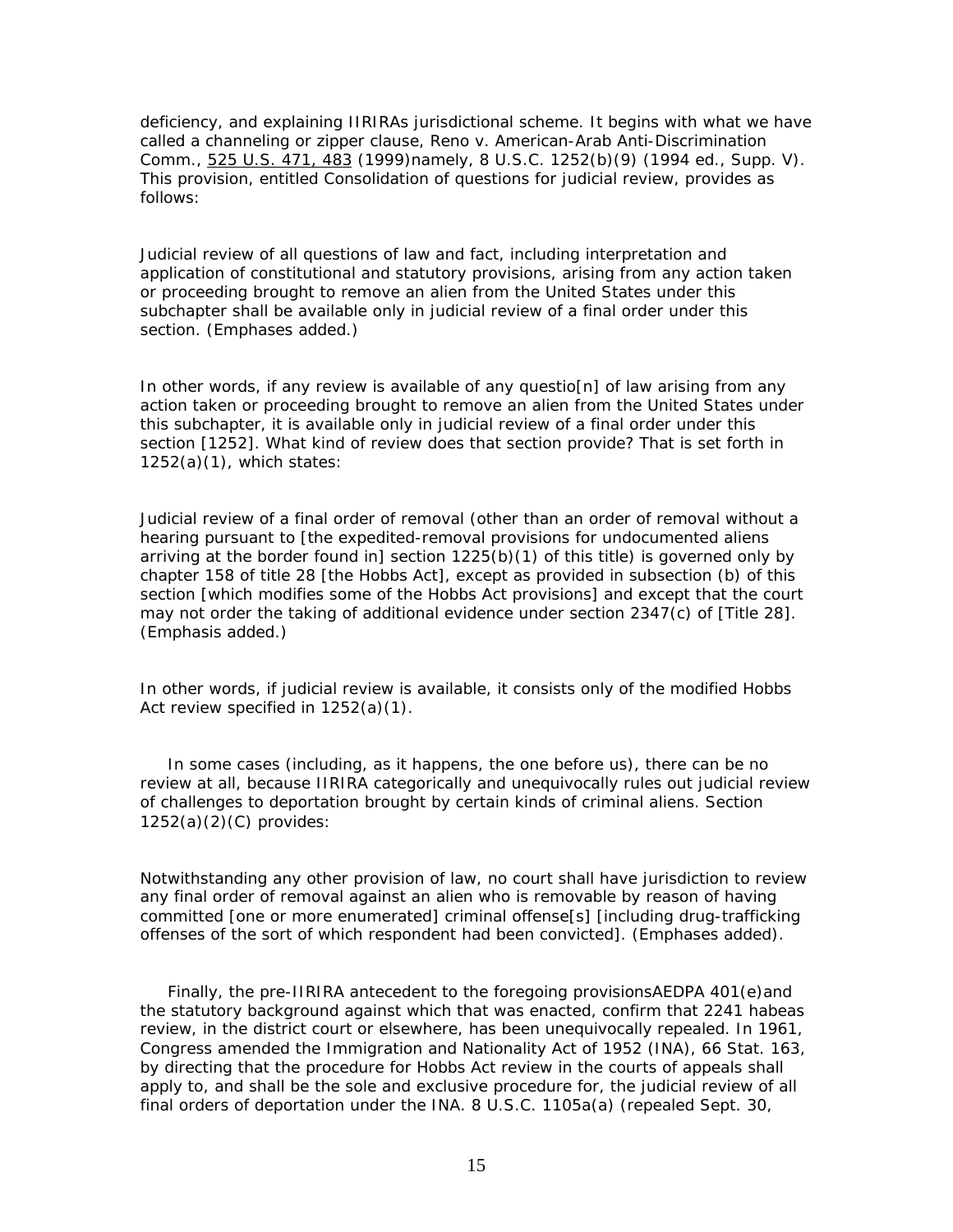1996) (emphasis added). Like 8 U.S.C. 1252(a)(2)(C) (1994 ed., Supp. V), this provision squarely prohibited 2241 district-court habeas review. At the same time that it enacted this provision, however, the 1961 Congress enacted a specific exception: any alien held in custody pursuant to an order of deportation may obtain judicial review thereof by habeas corpus proceedings, 8 U.S.C. 1105a(a)(10) (1994 ed.). (This would of course have been surplusage had 2241 habeas review not been covered by the sole and exclusive procedure provision.) Section 401(e) of AEDPA repealed this narrow exception, and there is no doubt what the repeal was thought to accomplish: the provision was entitled *Elimination of Custody Review by Habeas Corpus.* It gave universal preclusive effect to the sole and exclusive procedure language of 1105a(a). And it is this regime that IIRIRA has carried forward.

 The Courts efforts to derive ambiguity from this utmost clarity are unconvincing. First, the Court argues that  $1252(a)(2)(C)$  and  $1252(b)(9)$  are not as clear as one might thinkthat, even though they are sufficient to repeal the jurisdiction of the courts of appeals, see *Calcano-Martinez* v. *INS*, *post*, at 34,1 they do not cover habeas jurisdiction in the district court, since, [i]n the immigration context, judicial review and habeas corpus have historically distinct meanings, *ante*, at 21, and 22, n.35. Of course 1252(a)(2)(C) does not even *use* the term judicial review (it says jurisdiction to review)but let us make believe it does. The Courts contention that in *this* statute it does not include habeas corpus is decisively refuted by the language of 1252(e)(2), enacted along with 1252(a)(2)(C) and 1252(b)(9): *Judicial review* of any determination made under section 1225(b)(1) of this title [governing review of expedited removal orders against undocumented aliens arriving at the border] is available in *habeas corpus* proceedings . (Emphases added.) It is hard to imagine how Congress could have made it any clearer that, when it used the term judicial review in IIRIRA, it included judicial review through habeas corpus. Research into the historical usage of the term judicial review is thus quite beside the point.

 But the Court is demonstrably wrong about that as well. Before IIRIRA was enacted, from 1961 to 1996, the governing immigration statutes unquestionably treated judicial review as encompassing review by habeas corpus. As discussed earlier, 8 U.S.C. 1105a (1994 ed.) made Hobbs Act review the sole and exclusive procedure for, the *judicial review* of all final orders of deportation (emphasis added), but created (in subsection  $(a)(10)$ ) a limited exception for habeas corpus review. Section 1105a was entitled *Judicial review* of orders of deportation and exclusion (emphasis added), and the exception for habeas corpus stated that any alien held in custody pursuant to an order of deportation may obtain *judicial review* thereof by *habeas corpus* proceedings, *ibid.* (emphases added). Apart from this prior statutory usage, many of our own immigration cases belie the Courts suggestion that the term judicial review, when used in the immigration context, does not include review by habeas corpus. See, *e.g.*, *United States* v. *MendozaLopez,* 481 U.S. 828, 836837 (1987) ([A]ny alien held in custody pursuant to an order of deportation may obtain *judicial review* of that order in a *habeas corpus* proceeding (emphases added)); *Shaughnessy* v. *Pedreiro,* 349 U.S. 48, 52 (1955) (Our holding is that there is a right of *judicial review* of deportation orders *other than by habeas corpus* (emphases added)); see also *id*., at 49.

 The *only* support the Court offers in support of the asserted longstanding distinction between judicial review and habeas, *ante*, at 22, n. 35, is language from a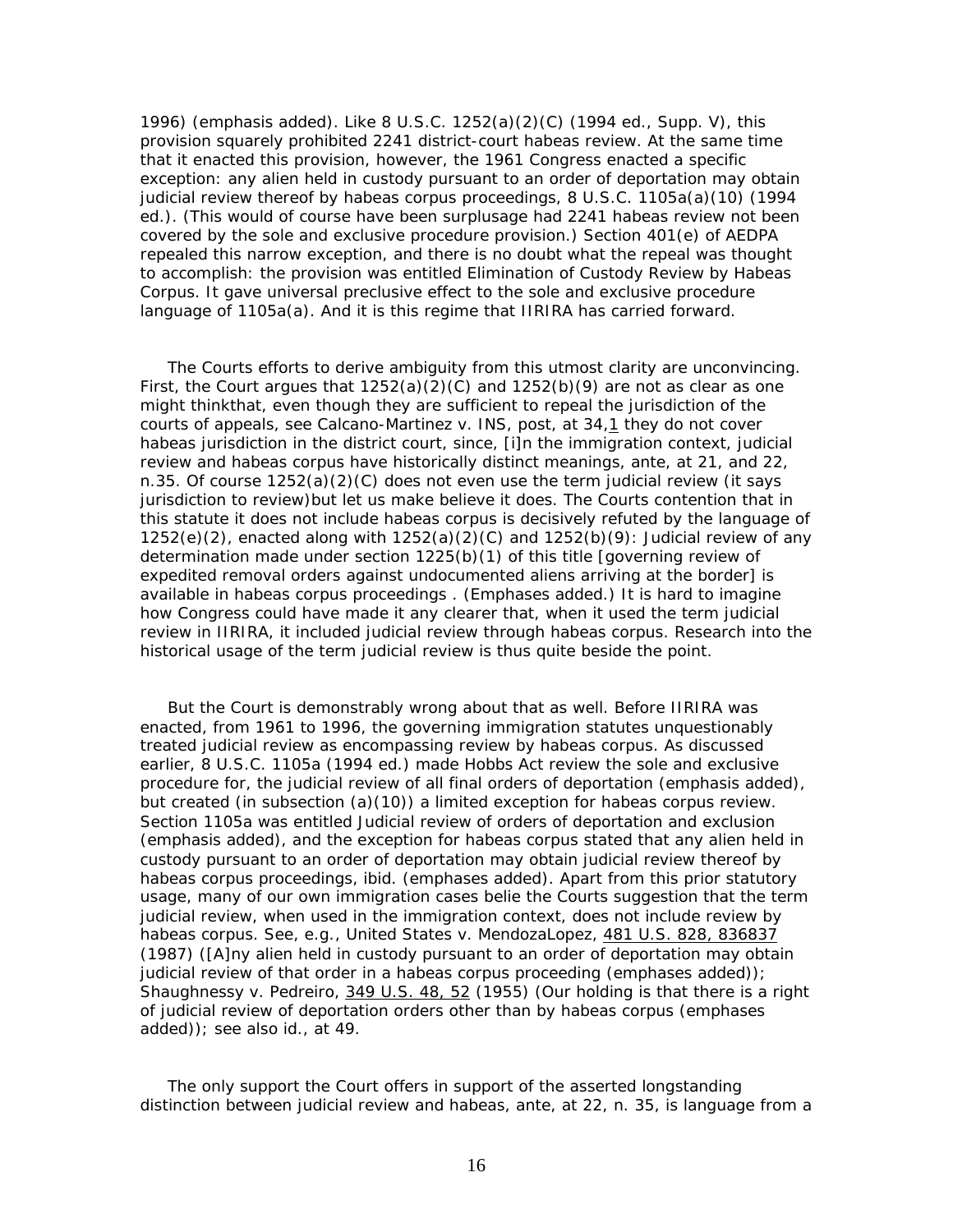single opinion of this Court, *Heikkila* v. *Barber,* 345 U.S. 229 (1953).2 There, we differentiate[d] habeas corpus from judicial review *as that term is used in the Administrative Procedure Act*. *Id.*, at 236 (emphasis added). But that simply asserts that habeas corpus review is different from ordinary APA review, which no one doubts. It does *not* assert that habeas corpus review is not judicial review *at all*. Nowhere does *Heikkila* make such an implausible contention.3

 The Court next contends that the zipper clause, 1252(b)(9), by its own terms, does not bar 2241 district-court habeas review of removal orders, *ante*, at 23, because the opening sentence of subsection (b) states that [w]ith respect to review of an order of removal *under subsection (a)(1) of this section*, the following requirements apply . (Emphasis added.) But in the broad sense, 1252(b)(9) *does* apply to review of an order of removal under subsection  $(a)(1)$ , because it mandates that review of all questions of law and fact arising from any action taken or proceeding brought to remove an alien from the United States under this subchapter must take place *in connection with* such review. This is application enough and to insist that subsection (b)(9) be given effect only *within* the review of removal orders that takes place under subsection  $(a)(1)$ , is to render it meaningless. Moreover, other of the numbered subparagraphs of subsection (b) make clear that the introductory sentence does not at all operate as a limitation upon what follows. Subsection (b)(7) specifies the procedure by which a defendant in a criminal proceeding charged with failing to depart after being ordered to do so may contest the validity of [a removal] order before trial; and subsection (b)(8) prescribes some of the prerogatives and responsibilities of the Attorney General and the alien after entry of a final removal order. These provisions have no effect if they must apply (even in the broad sense that subsection  $(b)(9)$  can be said to apply) to review of an order of removal under subsection (a)(1).

 Unquestionably, unambiguously, and unmistakably, IIRIRA expressly supersedes 2241s general provision for habeas jurisdiction. The Court asserts that *Felker* v. *Turpin,* 518 U.S. 651 (1996), and *Ex parte Yerger,* 8 Wall. 85 (1869), reflect a longstanding rule requiring a clear statement of congressional intent to repeal habeas jurisdiction, *ante*, at 7. They do no such thing. Those cases simply applied the general principlenot unique to habeasthat [r]epeals by implication are not favored. *Felker*, *supra,* at 660; *Yerger*, *supra,* at 105. *Felker* held that a statute which by its terms prohibited only further review by this Court (or by an en banc court of appeals) of a court-of-appeals panels grant or denial of authorization to file a second or successive [habeas] application, 518 U.S., at 657 (quoting 28 U.S.C.  $2244(b)(3)(E)$  (1994 ed., Supp. II)), should not be read to imply the repeal of this Courts separate and distinct authority [under 28 U.S.C. 2241 and 28 U.S.C. 2254 (1994 ed. and Supp. V)] to hear habeas petitions filed as original matters in this Court, 518 U.S., at 661. *Yerger* held that an 1868 Act that by its terms repeal[ed] only so much of the act of 1867 as authorized appeals, or the exercise of appellate jurisdiction by this court, should be read to reach no [further than] the act of 1867, and did not repeal by implication the appellate jurisdiction conferred by the Judiciary Act of 1789 and other pre-1867 enactments. 8 Wall., at 105. In the present case, unlike in *Felker* and *Yerger*, none of the statutory provisions relied upon1252(a)(2)(C),  $1252(b)(9)$ , or 8 U.S.C. 1105a(a) (1994 ed.) requires us to imply from one statutory provision the repeal of another. All *by their terms* prohibit the judicial review at issue in this case.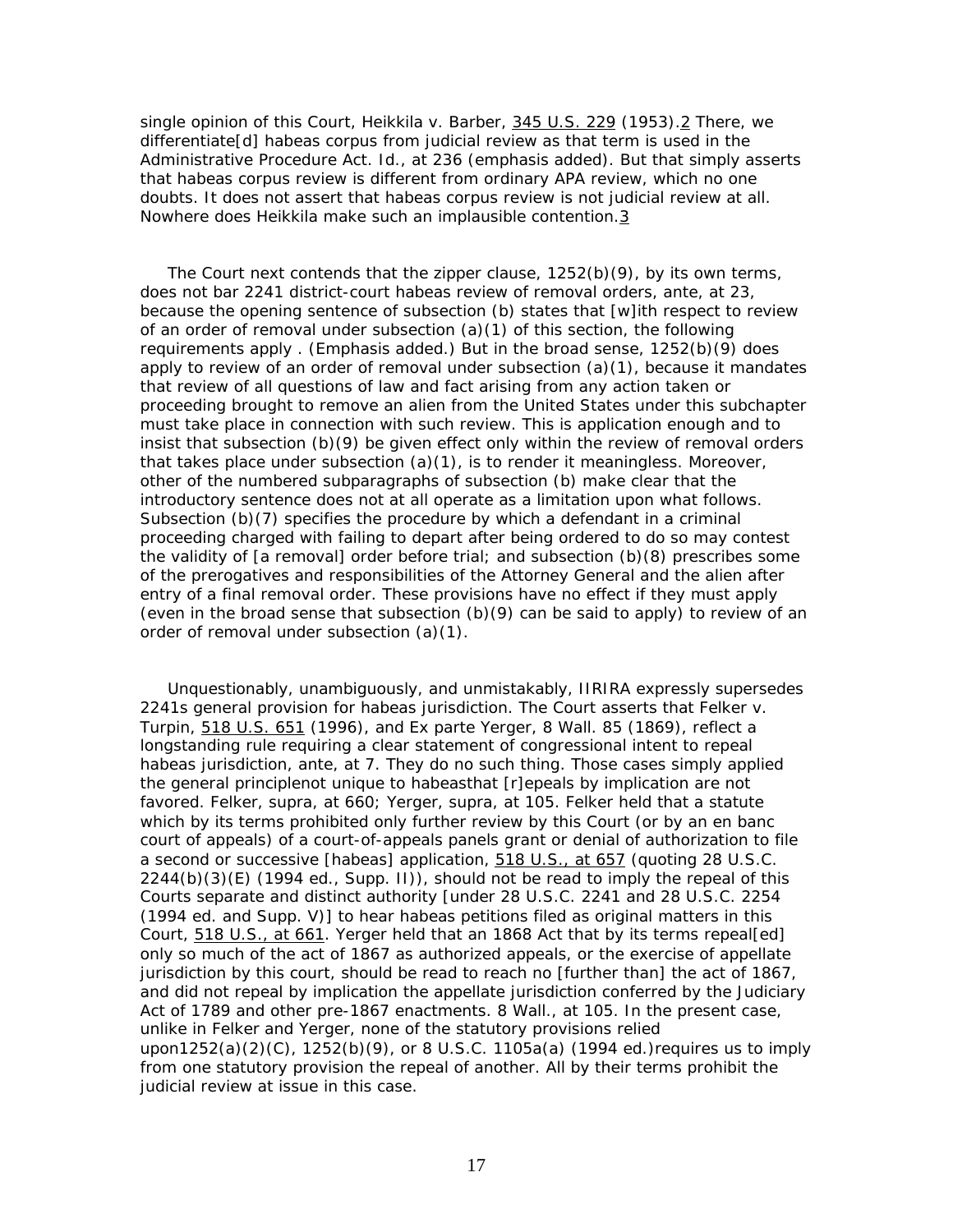The Court insists, however, that since  $[n]$ either  $[1252(a)(1)$  nor  $1252(a)(2)(C)]$ explicitly mentions habeas, or 28 U.S.C. 2241, neither provision speaks with sufficient clarity to bar jurisdiction pursuant to the general habeas statute. *Ante*, at 2223. Even in those areas of our jurisprudence where we *have* adopted a clear statement rule (notably, the sovereign immunity cases to which the Court adverts, *ante*, at 8, n.10), clear statement has never meant the kind of magic words demanded by the Court todayexplicit reference to habeas or to 2241rather than reference to judicial review in a statute that explicitly calls habeas corpus a form of judicial review. In *Gregory* v. *Ashcroft*, 501 U. S. 452, 467 (1991), we said:

This [the Courts clear-statement requirement] does not mean that the [Age Discrimination in Employment] Act must mention [state] judges explicitly, though it does not. Cf. *Dellmuth* v. *Muth*, 491 U. S. 223, 233 (1989) (*Scalia, J.*, concurring). Rather, it must be plain to anyone reading the Act that it covers judges.

In *Gregory*, as in *United States* v. *Nordic Village, Inc.*, 503 U. S. 30, 3435 (1992), and *Atascadero State Hospital* v. *Scanlon*, 473 U. S. 234, 241, 246 (1985), we held that the clear-statement requirement was not met, not because there was no explicit reference to the Eleventh Amendment, but because the statutory intent to eliminate state sovereign immunity *was not clear*. For the reasons discussed above, the intent to eliminate habeas jurisdiction in the present case is entirely clear, and that is all that is required.

 It has happened beforetoo frequently, alasthat courts have distorted plain statutory text in order to produce a more sensible result. The unique accomplishment of todays opinion is that the result it produces is as far removed from what is sensible as its statutory construction is from the language of the text. One would have to study our statute books for a long time to come up with a more unlikely disposition. By authorizing 2241 habeas review in the district court but foreclosing review in the court of appeals, see *Calcano-Martinez*, *post*, at 34, the Courts interpretation routes all legal challenges to removal orders brought by criminal aliens to the district court, to be adjudicated under that courts 2241 habeas authority, which specifies no time limits. After review by that court, criminal aliens will presumably have an appeal as of right to the court of appeals, and can then petition this Court for a writ of certiorari. In contrast, noncriminal aliens seeking to challenge their removal ordersfor example, those charged with having been inadmissible at the time of entry, with having failed to maintain their nonimmigrant status, with having procured a visa through a marriage that was not bona fide, or with having become, within five years after the date of entry, a public charge, see 8 U.S.C.  $1227(a)(1)(A)$ ,  $(a)(1)(C)$ ,  $(a)(1)(G)$ ,  $(a)(5)(1994$  ed., Supp. V) will still presumably be required to proceed directly to the court of appeals by way of petition for review, under the restrictive modified Hobbs Act review provisions set forth in 1252(a)(1), including the 30-day filing deadline, see 1252(b)(1). In fact, prior to the enactment of IIRIRA, criminal aliens also had to follow this procedure for immediate modified Hobbs Act review in the court of appeals. See 8 U.S.C. 1105a(a) (1994 ed.). The Court has therefore succeeded in perverting a statutory scheme designed to *expedite* the removal of criminal aliens into one that now affords them *more* opportunities for (and layers of) judicial review (and hence more opportunities for delay) than are afforded *non*-criminal aliensand more than were afforded criminal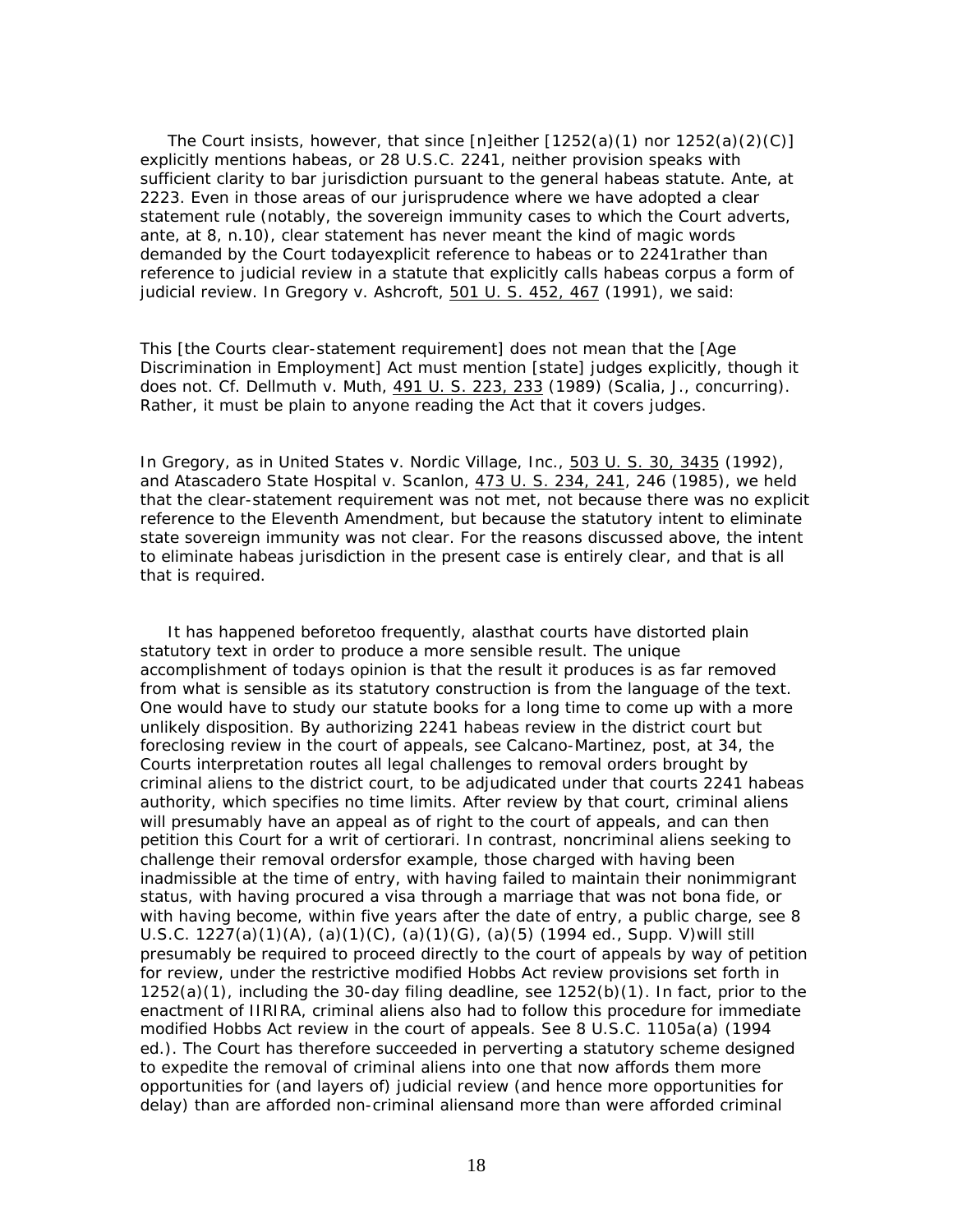aliens prior to the enactment of IIRIRA.4 This outcome speaks for itself; no Congress ever imagined it.

 To excuse the violence it does to the statutory text, the Court invokes the doctrine of constitutional doubt, which it asserts is raised by the Suspension Clause, U.S. Const., Art. I, 9, cl.2. This uses one distortion to justify another, transmogrifying a doctrine designed to maintain a just respect for the legislature, *Ex parte Randolph*, 20 F. Cas. 242, 254 (No. 11,558) (CC Va. 1833) (Marshall, on circuit), into a means of thwarting the clearly expressed intent of the legislature. The doctrine of constitutional doubt is meant to effectuate, not to subvert, congressional intent, by giving *ambiguous* provisions a meaning that will avoid constitutional peril, and that will conform with Congresss presumed intent not to enact measures of dubious validity. The condition precedent for application of the doctrine is that the statute can *reasonably be construed* to avoid the constitutional difficulty. See, *e.g.*, *Miller* v. *French,* 530 U.S. 327, 341 (2000) (We cannot press statutory construction to the point of disingenuous evasion even to avoid a constitutional question (quoting *United States* v. *Locke,* 471 U.S. 84, 96 (1985), in turn quoting *George Moore Ice Cream Co.* v. *Rose,* 289 U.S. 373, 379 (1933))); *Salinas* v. *United States,* 522 U.S. 52, 60 (1997) (quoting *Seminole Tribe of Fla.* v. *Florida,* 517 U.S. 44, 57, n.9 (1996)). It is a device for interpreting what the statute saysnot for *ignoring* what the statute says in order to avoid the trouble of determining whether what it says is unconstitutional. For the reasons I have set forth above, it is crystal clear that the statute before us here bars criminal aliens from obtaining judicial review, including 2241 district-court review, of their removal orders. It is therefore also crystal clear that the doctrine of constitutional doubt has no application.

 In the remainder of this opinion I address the question the Court *should* have addressed: Whether these provisions of IIRIRA are unconstitutional.

## **II**

### **A**

The Suspension Clause of the Constitution, Art. I, 9, cl. 2, provides as follows:

The Privilege of the Writ of Habeas Corpus shall not be suspended, unless when in Cases of Rebellion or Invasion the public Safety may require it.

A straightforward reading of this text discloses that it does not guarantee any content to (or even the existence of) the writ of habeas corpus, but merely provides that the writ shall not (except in case of rebellion or invasion) be suspended. See R. Fallon, D. Meltzer, & D. Shapiro, Hart & Wechslers The Federal Courts and the Federal System 1369 (4th ed. 1996) ([T]he text [of the Suspension Clause] does not confer a right to habeas relief, but merely sets forth when the Privilege of the Writ may be suspended). Indeed, that was precisely the objection expressed by four of the state ratifying conventionsthat the Constitution failed affirmatively to guarantee a right to habeas corpus. See Collings, Habeas Corpus for ConvictsConstitutional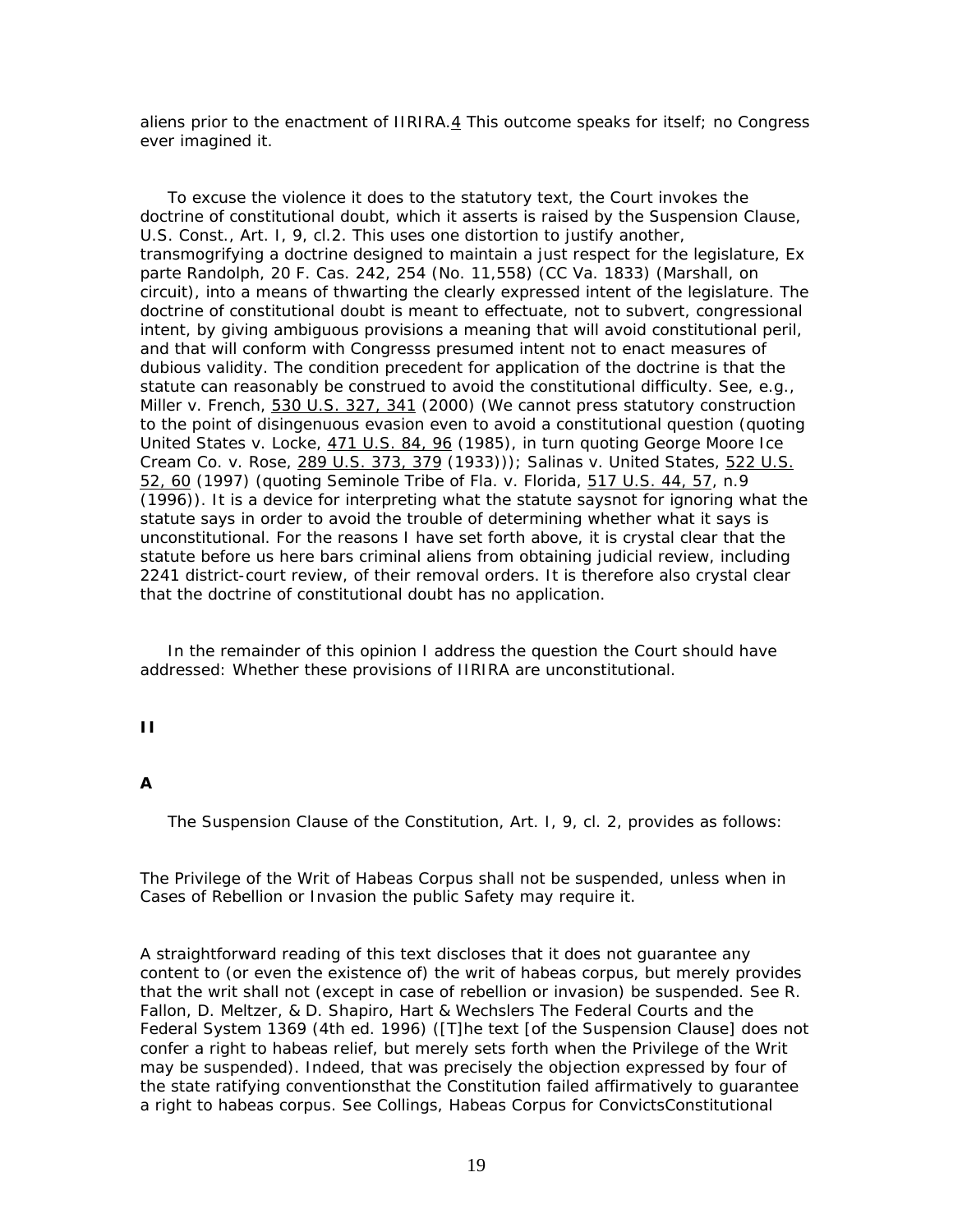Right or Legislative Grace?, 40 Calif. L.Rev. 335, 340, and nn. 3941 (1952) (citing 1 J. Elliott, Debates on the Federal Constitution 328 (2d ed. 1836) (New York); 3 *id.*, at 658 (Virginia); 4 *id.*, at 243 (North Carolina); 1 *id.*, at 334 (Rhode Island)).

 To suspend the writ was not to fail to enact it, much less to refuse to accord it particular content. Noah Webster, in his American Dictionary of the English Language, defined itwith patriotic allusion to the constitutional textas [t]o cause to cease for a time from operation or effect; as, to *suspend* the habeas corpus act. Vol. 2, p. 86 (1828 ed.). See also N. Bailey, An Universal Etymological English Dictionary (1789) (To Suspend [in *Law*] signifies a temporal stop of a mans right); 2 S. Johnson, A Dictionary of the English Language 1958 (1773) (to make to stop for a time). This was a distinct abuse of majority power, and one that had manifested itself often in the Framers experience: temporarily but entirely eliminating the Privilege of the Writ for a certain geographic area or areas, or for a certain class or classes of individuals. Suspension Acts had been adopted (and many more proposed) both in this country and in England during the late 18th century, see B. Mian, American Habeas Corpus: Law, History, and Politics 109127 (1984)including a 7 month suspension by the Massachusetts Assembly during Shays Rebellion in 1787, *id*., at 117. Typical of the genre was the prescription by the Statute of 1794, 34 Geo. 3, c. 54, 2, that [An Act for preventing wrongous imprisonment, and against undue delays in trials], insofar as the same may be construed to relate to the cases of Treason and suspicion of Treason, be suspended [for one year] . Mian, *supra,* at 110. See also 16 Annals of Congress 44, 402425 (1852) (recording the debate on a bill, reported to the House of Representatives from the Senate on January 26, 1807, and ultimately rejected, to suspen[d], for and during the term of three months, the privilege of the writ of *habeas corpus* for any person or persons, charged on oath with treason, misprision of treason, and other specified offenses arising out of the Aaron Burr conspiracy).

 In the present case, of course, Congress has not temporarily withheld operation of the writ, but has permanently altered its content. That is, to be sure, an act subject to majoritarian abuse, as is Congresss framing (or its determination not to frame) a habeas statute in the first place. But that is not the majoritarian abuse against which the Suspension Clause was directed. It is no more irrational to guard against the common and well known suspension abuse, without guaranteeing any particular habeas right that enjoys immunity from suspension, than it is, in the Equal Protection Clause, to guard against unequal application of the laws, without guaranteeing any particular law which enjoys *that* protection. And it is no more acceptable for this Court to write a habeas law, in order that the Suspension Clause might have some effect, than it would be for this Court to write other laws, in order that the Equal Protection Clause might have some effect.

 The Court cites many cases which it says establish that it is a serious and difficult constitutional issue, *ante*, at 14, whether the Suspension Clause prohibits the elimination of habeas jurisdiction effected by IIRIRA. Every one of those cases, however, pertains not to the meaning of the Suspension Clause, but to the content of the habeas corpus provision of the United States Code, which is quite a different matter. The closest the Court can come is a statement in one of those cases to the effect that the Immigration Act of 1917 had the effect of precluding judicial intervention in deportation cases except insofar as it was required by the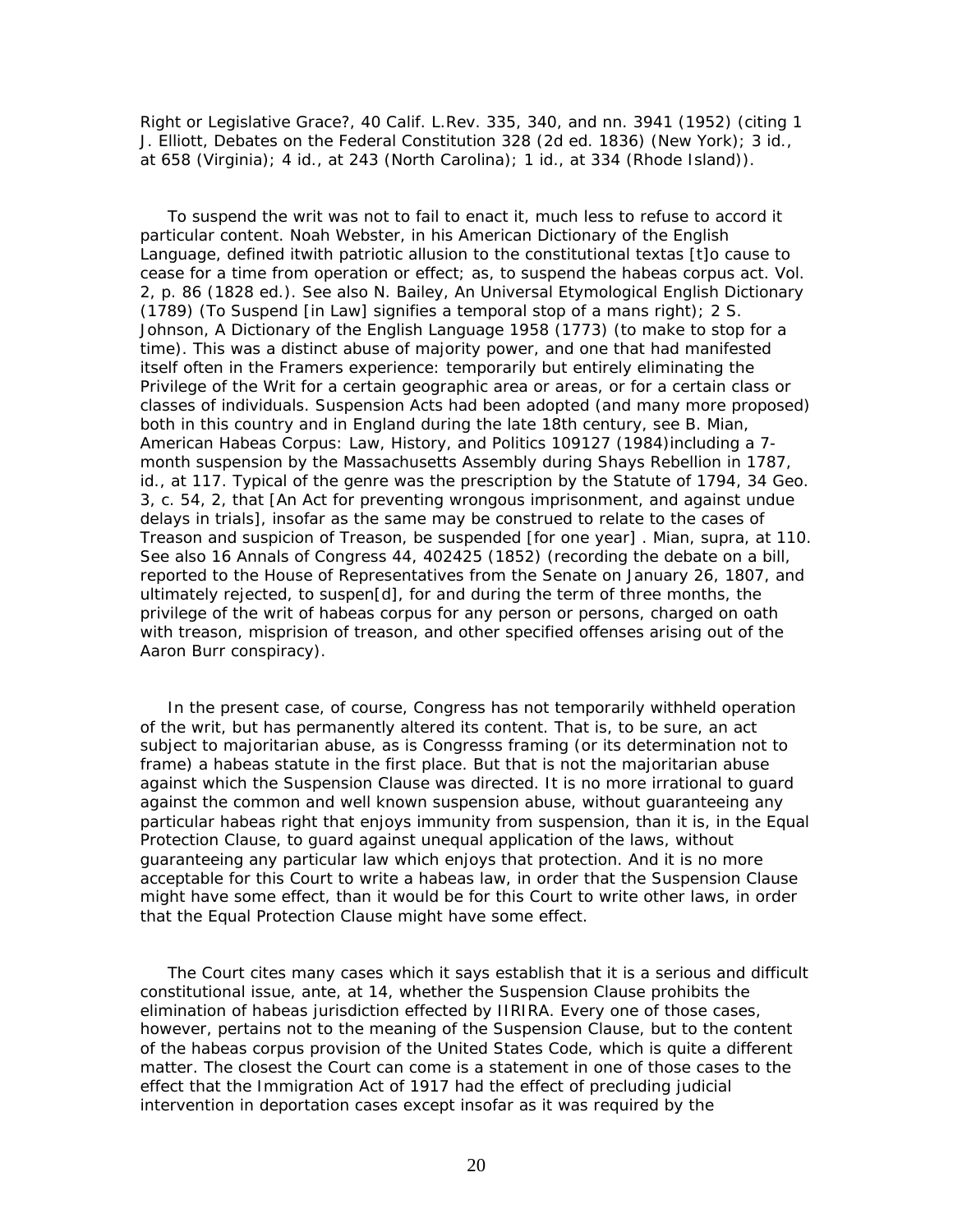Constitution, *Heikkila*, 345 U.S., at 234235. That statement (1) was pure dictum, since the Court went on to hold that the judicial review of petitioners deportation order was unavailable; (2) does not specify to *what* extent judicial review *was* required by the Constitution, which could (as far as the Courts holding was concerned) be zero; and, most important of all, (3) does not refer to the Suspension Clause, so could well have had in mind the due process limitations upon the procedures for determining deportability that our later cases establish, see Part III, *infra*.

 There is, however, another Supreme Court dictum that is unquestionably in pointan unusually authoritative one at that, since it was written by Chief Justice Marshall in 1807. It supports precisely the interpretation of the Suspension Clause I have set forth above. In *Ex parte Bollman,* 4 Cranch 75, one of the cases arising out of the Burr conspiracy, the issue presented was whether the Supreme Court had the power to issue a writ of habeas corpus for the release of two prisoners held for trial under warrant of the Circuit Court of the District of Columbia. Counsel for the detainees asserted not only statutory authority for issuance of the writ, but inherent power. See *id*., at 7793. The Court would have nothing to do with that, whether under Article III or any other provision. While acknowledging an inherent power of the courts over their own officers, or to protect themselves, and their members, from being disturbed in the exercise of their functions, Marshall says that the power of taking cognizance of any question between individuals, or between the government and individuals, must be given by written law.

 The inquiry, therefore, on this motion will be, whether by any statute compatible with the constitution of the United States, the power to award a writ of *habeas corpus*, in such a case as that of Erik Bollman and Samuel Swartwout, has been given to this court. *Id*., at 94.

In the ensuing discussion of the Judiciary Act of 1789, the opinion specifically addresses the Suspension Clausenot invoking it as a source of habeas jurisdiction, but to the contrary pointing out that without *legislated* habeas jurisdiction the Suspension Clause would have no effect.

 It may be worthy of remark, that this act was passed by the first congress of the United States, sitting under a constitution which had declared that the privilege of the writ of *habeas corpus* should not be suspended, unless when, in cases of rebellion or invasion, the public safety might require it.

 Acting under the immediate influence of this injunction, they must have felt, with peculiar force, the obligation of providing efficient means by which this great constitutional privilege should receive life and activity; for if the means be not in existence, the privilege itself would be lost, although no law for its suspension should be enacted. Under the impression of this obligation, they give to all the courts the power of awarding writs of *habeas corpus*. *Id*., at 95.5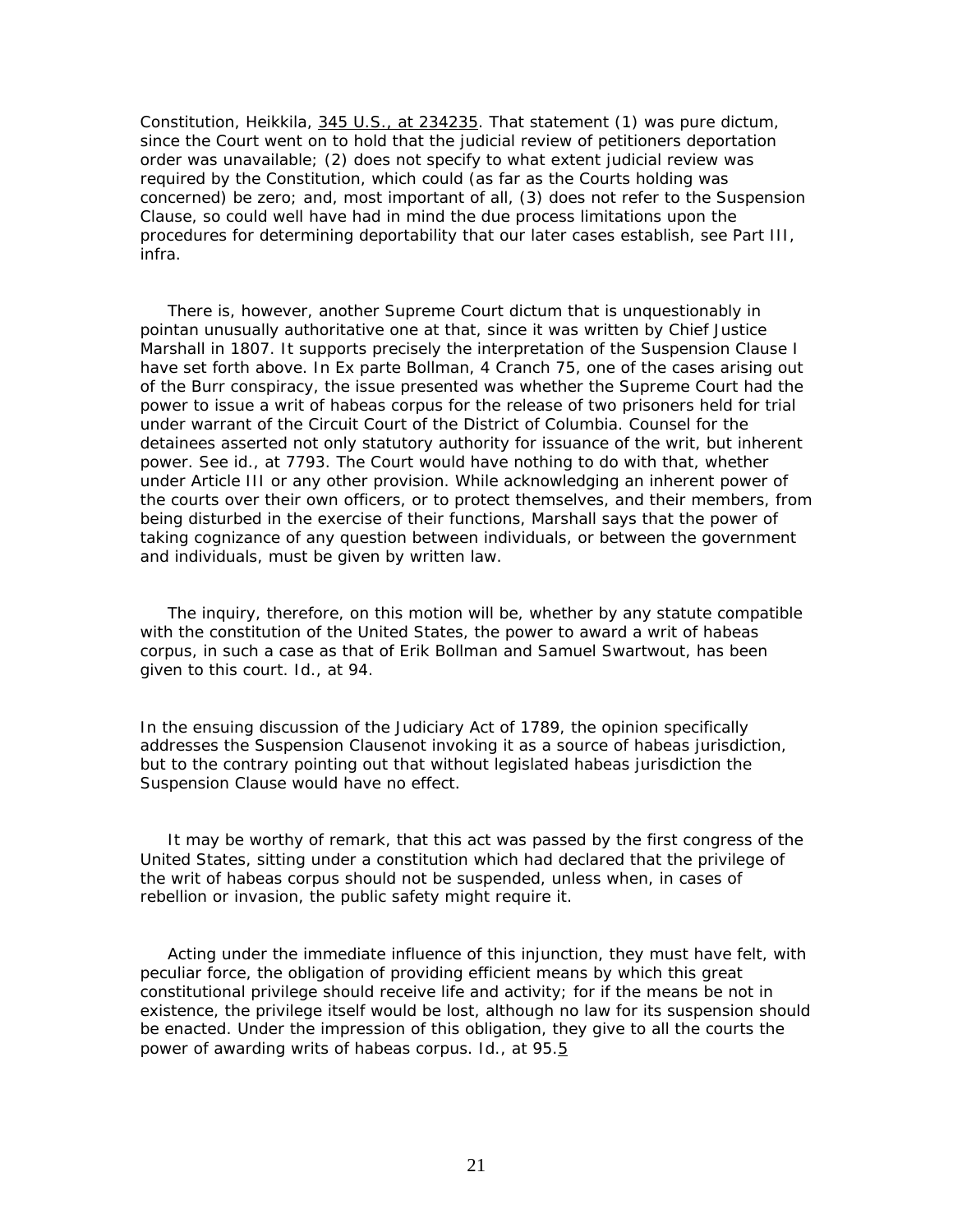There is no more reason for us to believe, than there was for the Marshall Court to believe, that the Suspension Clause means anything other than what it says.

#### **B**

 Even if one were to assume that the Suspension Clause, despite its text and the Marshall Courts understanding, guarantees some constitutional minimum of habeas relief, that minimum would assuredly not embrace the rarified right asserted here: the right to judicial compulsion of the exercise of Executive *discretion* (which may be exercised favorably or unfavorably) regarding a prisoners release. If one reads the Suspension Clause as a guarantee of habeas relief, the obvious question presented is: *What* habeas relief? There are only two alternatives, the first of which is too absurd to be seriously entertained. It could be contended that Congress suspends the writ whenever it eliminates *any* prior ground for the writ that it adopted. Thus, if Congress should ever (in the view of this Court) have authorized immediate habeas corpuswithout the need to exhaust administrative remediesfor a person arrested as an illegal alien, Congress would *never* be able (in the light of sad experience) to revise that disposition. The Suspension Clause, in other words, would be a one-way ratchet that enshrines in the Constitution every grant of habeas jurisdiction. This is, as I say, too absurd to be contemplated, and I shall contemplate it no further.

 The other alternative is that the Suspension Clause guarantees the common-law right of habeas corpus, as it was understood when the Constitution was ratified. There is no doubt whatever that this did not include the right to obtain discretionary release. The Court notes with apparent credulity respondents contention that there is historical evidence of the writ issuing to redress the improper exercise of official discretion, *ante*, at 13. The only Framing-era or earlier cases it alludes to in support of that contention, see *ante*, at 12, n. 23, referred to *ante*, at 13, establish no such thing. In *Ex parte Boggin*, 104 Eng. Rep. 484 (K. B. 1811), the court did not even bother calling for a response from the custodian, where the applicant failed to show that he was statutorily exempt from impressment under any statute then in force. In *Chalacombes Case,* reported in a footnote in *Ex parte Boggin*, the court did let the writ go*i.e.*, called for a response from the Admiralty to Chalacombes petitioneven though counsel for the Admiralty had argued that the Admiraltys general policy of not impressing seafaring persons of [Chalacombes] description was a matter of grace and favour, [and not] of right. But the court never decided that it had authority to grant the relief requested (since the Admiralty promptly discharged Chalacombe of its own accord); in fact, it expressed doubt whether it had that authority. See 104 Eng. Rep., at 484, n.(a)2 (Lord Ellenborough, C.J.) (Considering it merely as a question of discretion, is it not more fit that this should stand over for the consideration of the Admiralty, to whom the matter ought to be disclosed?). And in *Hollingsheads Case*, 91 Eng. Rep. 307 (K. B. 1702), the warrant of commitment issued by the commissioners of bankrupt was held naught, since it authorized the bankrupts continued detention by the commissioners until otherwise discharged by due course of law, whereas the statute authorized commitment only till [the bankrupt] submit himself to be examined by the commissioners. (Emphasis deleted.) There is nothing pertaining to executive discretion here.

 *All* the other Framing-era or earlier cases cited in the Courts opinionindeed, *all the later Supreme Court cases until United States ex rel. Accardi* v. *Shaughnessy,*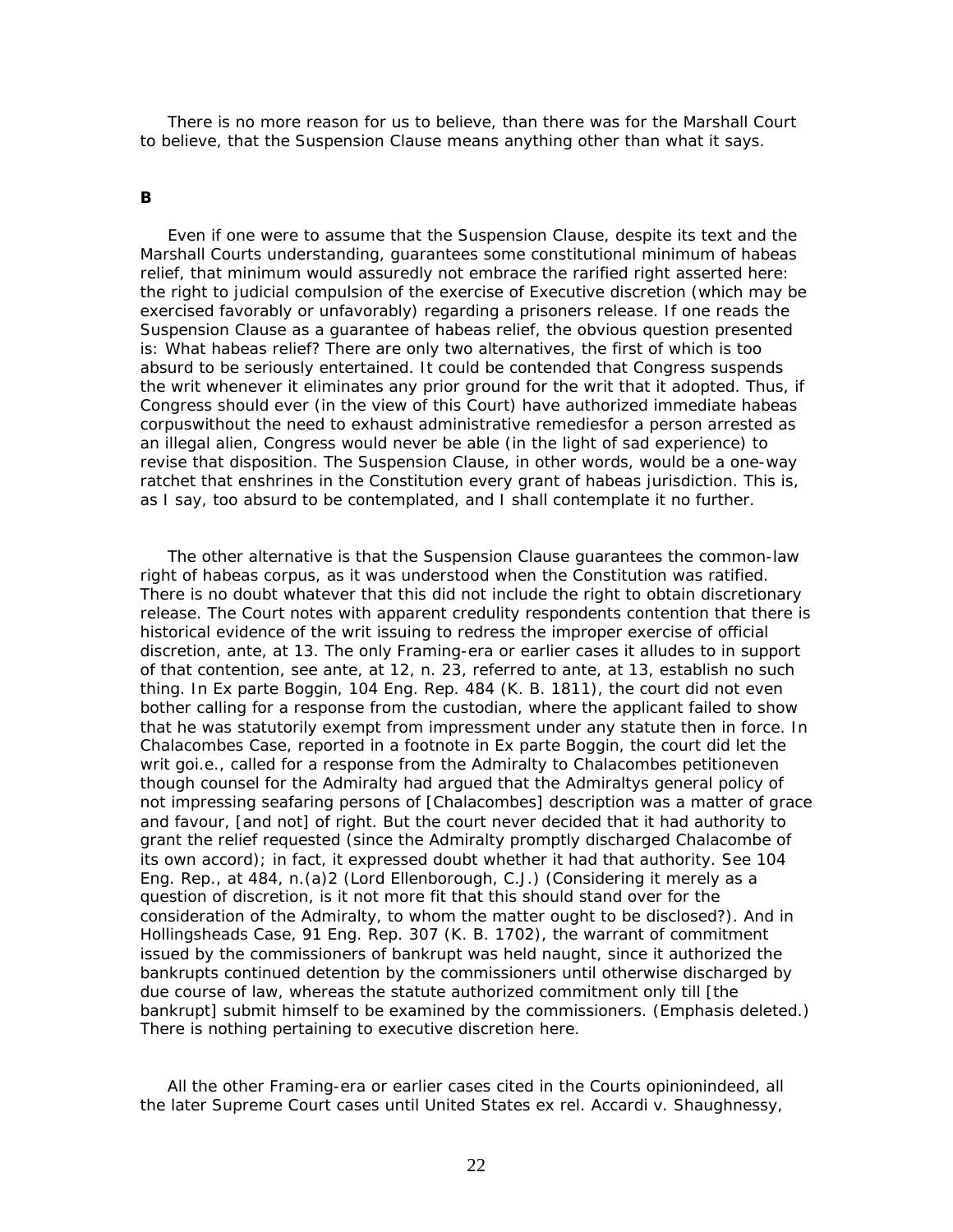347 U.S. 260, *in 1954*provide habeas relief from executive detention only when the custodian had no legal authority to detain. See 3 J. Story, Commentaries on the Constitution of the United States 1333, p.206 (1833) (the writ lies to ascertain whether a sufficient ground of detention appears). The fact is that, far from forming a traditional basis for issuance of the writ of habeas corpus, the whole concept of discretion was not well developed at common law, Hafetz, The Untold Story of Noncriminal Habeas Corpus and the 1996 Immigration Acts, 107 Yale L.J. 2509, 2534 (1998), quoted in Brief for Respondent in *Calcano-Martinez* v. *INS*, O. T. 2000, No. 001011, p.37. An exhaustive search of cases antedating the Suspension Clause discloses few instances in which courts even discussed the concept of executive discretion; and on the rare occasions when they did, they simply confirmed what seems obvious from the paucity of such discussionsnamely, that courts understood executive discretion as lying entirely beyond the judicial ken. See, *e.g., Chalacombes Case, supra,* at \_\_\_. That is precisely what one would expect, since even the executives evaluation of the *facts*a duty that was a good deal *more* than discretionarywas not subject to review on habeas. Both in this country, until passage of the Habeas Corpus Act of 1867, and in England, the longstanding rule had been that the truth of the custodians return *could not be controverted*. See, *e.g.*, *Opinion on the Writ of Habeas Corpus*, 97 Eng. Rep. 29, 43 (H. L. 1758); Note, Developments in the LawFederal Habeas Corpus, 83 Harv. L.Rev. 1038, 11131114, and nn.911 (1970) (quoting Act of Feb. 5, 1867, ch. 28, 1, 14 Stat. 385); Oaks, Legal History in the High CourtHabeas Corpus, 64 Mich. L.Rev. 451, 453 (1966). And, of course, going beyond inquiry into the legal authority of the executive to detain would have been utterly incompatible with the well-established limitation upon habeas relief for a convicted prisoner: [O]nce a person had been convicted by a superior court of general jurisdiction, a court disposing of a habeas corpus petition could not go behind the conviction for any purpose other than to verify the formal jurisdiction of the committing court. *Id.*, at 468, quoted in *Swain* v. *Pressley,* 430 U.S. 372, 384385 (1977) (Burger, C.J., concurring in part and concurring in judgment).

 In sum, there is no authority whatever for the proposition that, at the time the Suspension Clause was ratifiedor, for that matter, even for a century and a half thereafterhabeas corpus relief was available to compel the Executives allegedly wrongful refusal to exercise discretion. The striking proof of that proposition is that when, in 1954, the Warren Court held that the Attorney Generals alleged refusal to exercise his discretion under the Immigration Act of 1917 could be reviewed on habeas, see *United States ex rel. Accardi* v. *Shaughnessy, supra,* it did so without citation of *any* supporting authority, and over the dissent of Justice Jackson, joined by three other Justices, who wrote:

 Of course, it may be thought that it would be better government if even executive acts of grace were subject to judicial review. But the process of the Court seems adapted only to the determination of legal rights, and here the decision is thrusting upon the courts the task of reviewing a discretionary and purely executive function. Habeas corpus, like the currency, can be debased by over-issue quite as certainly as by too niggardly use. We would . . . leave the responsibility for suspension or execution of this deportation squarely on the Attorney General, where Congress has put it. *Id.*, at 271.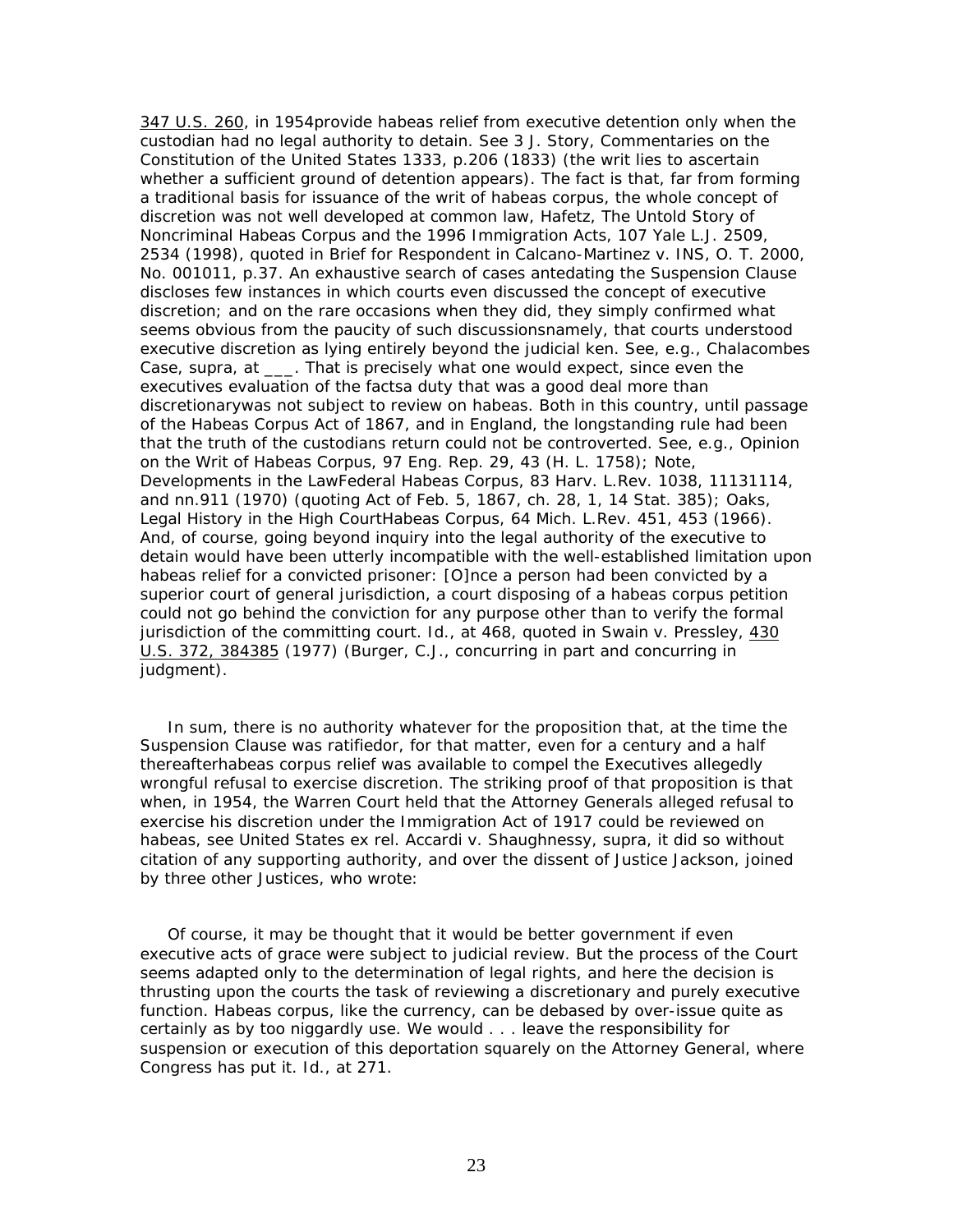Given the insubstantiality of the due process and Article III arguments against barring judicial review of respondents claim (the Court does not even bother to mention them, and the Court of Appeals barely acknowledges them), I will address them only briefly.

 The Due Process Clause does not [r]equir[e] [j]udicial [d]etermination [o]f respondents claim, Brief for Petitioners in *Calcano-Martinez*, v. *INS,* O. T. 2000, No. 001011, p.34. Respondent has no legal entitlement to suspension of deportation, no matter how appealing his case. [T]he Attorney Generals suspension of deportation [is] an act of grace which is accorded pursuant to her unfettered discretion, *Jay* v. *Boyd,* 351 U.S. 345, 354 (1956) , and [can be likened, as Judge Learned Hand observed,] to a judges power to suspend the execution of a sentence, or the Presidents to pardon a convict, 351 U.S., at 354, n.16 . *INS* v. *Yueh-Shaio Yang,* 519 U.S. 26, 30 (1996). The furthest our cases have gone in imposing due process requirements upon analogous exercises of executive discretion is the following. (1) We have required *minimal* procedural safeguards for death-penalty clemency proceedings, to prevent them from becoming so capricious as to involve a state official flipp[ing] a coin to determine whether to grant clemency, *Ohio Adult Parole Authority* v. *Woodard,* 523 U.S. 272, 289 (1998) (*OConnor, J.*, concurring in part and concurring in judgment). Even assuming that this holding is not part of our death-isdifferent jurisprudence, *Shafer* v. *South Carolina,* 532 U.S. \_\_\_, \_\_\_ (2001) (slip op., at 1) (*Scalia, J.*, dissenting) (citation omitted), respondent here is not complaining about the absence of procedural safeguards; he disagrees with the Attorney Generals judgment on a point of law. (2) We have recognized the existence of a due process liberty interest when a States statutory parole procedures prescribe that a prisoner shall be paroled if certain conditions are satisfied, see *Board of Pardons* v. *Allen,* 482 U.S. 369, 370371, 381 (1987); *Greenholtz* v. *Inmates of Neb. Penal and Correctional Complex,* 442 U.S. 1, 12 (1979). There is no such statutory *entitlement* to suspension of deportation, no matter what the facts. Moreover, in neither *Woodard*, nor *Allen*, nor *Greenholtz* did we intimate that the Due Process Clause conferred jurisdiction of its own force, without benefit of statutory authorization. All three cases were brought under 42 U.S.C. 1983.

 Article III, 1s investment of the judicial Power of the United States in the federal courts does not prevent Congress from committing the adjudication of respondents legal claim wholly to non-Article III federal adjudicative bodies, Brief for Petitioners in *Calcano-Martinez* v. *INS,* O. T. 2000, No. 001011, p.38. The notion that Article III requires every Executive determination, on a question of law or of fact, to be subject to judicial review has no support in our jurisprudence. Were it correct, the doctrine of sovereign immunity would not exist, and the APAs general permission of suits challenging administrative action, see 5 U.S.C. 702, would have been superfluous. Of its own force, Article III does no more than commit to the courts matters that are the stuff of the traditional actions at common law tried by the courts at Westminster in 1789, *Northern Pipeline Constr. Co.* v. *Marathon Pipe Line Co.,* 458 U.S. 50, 90 (1982) (*Rehnquist, J.*, concurring in judgment)which (as I have discussed earlier) did not include supervision of discretionary executive action.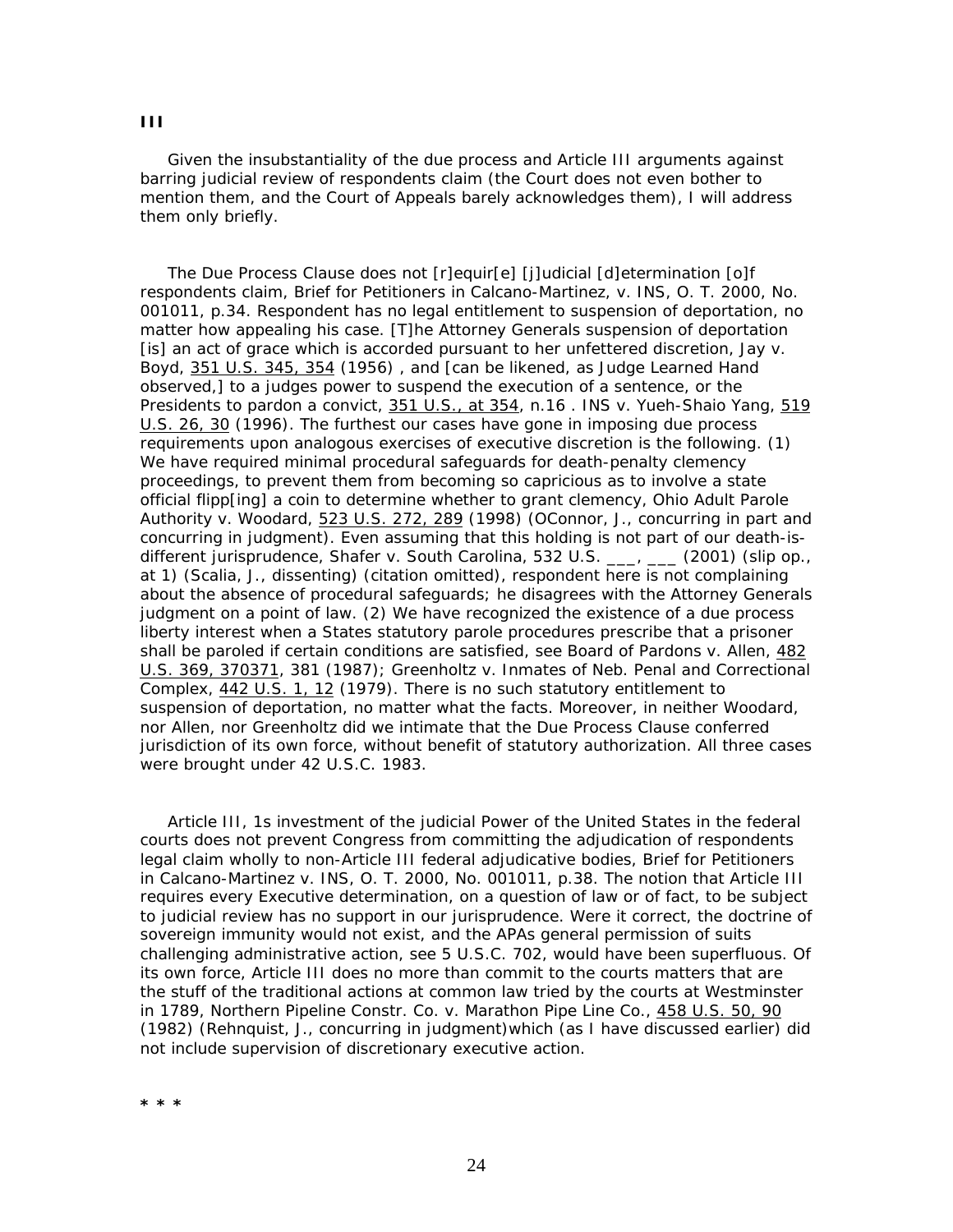The Court has created a version of IIRIRA that is not only unrecognizable to its framers (or to anyone who can read) but gives the statutory scheme precisely the *opposite* of its intended effect, affording criminal aliens *more* opportunities for delayinducing judicial review than others have, or even than criminal aliens had prior to the enactment of this legislation. Because 2241s exclusion of judicial review is unmistakably clear, and unquestionably constitutional, both this Court and the courts below were without power to entertain respondents claims. I would set aside the judgment of the court below and remand with instructions to have the District Court dismiss for want of jurisdiction. I respectfully dissent from the judgment of the Court.

#### **FOOTNOTES**

#### **Footnote 1**

See *Mahadeo* v. *Reno*, 226 F.3d 3 (CA1 2000); *Liang* v. *INS*, 206 F.3d 308 (CA3 2000); *Tasios* v. *Reno*, 204 F.3d 544 (CA4 2000); *Flores-Miramontes* v. *INS*, 212 F.3d 1133 (CA9 2000). But see *Max-George* v. *Reno*, 205 F.3d 194 (CA5 2000); *Morales-Ramirez* v. *Reno*, 209 F.3d 977 (CA7 2000); *Richardson* v. *Reno*, 180 F.3d 1311 (CA11 1999).

#### **Footnote 2**

The INS was subsequently transferred to the Department of Justice. See *Matter of L*, 1 I.&N. Dec., at 2, n.1. As a result, the powers previously delegated to the Secretary of Labor were transferred to the Attorney General. See *id.*, at 2.

## **Footnote 3**

The exercise of discretion was deemed a *nunc pro tunc* correction of the record of reentry. In approving of this construction, the Attorney General concluded that strictly limiting the seventh exception to exclusion proceedings would be capricious and whimsical. *Id.*, at 5.

#### **Footnote 4**

See 8 U.S.C. 1101(a)(43) (1994 ed. and Supp. V). While the term has always been defined expansively, it was broadened substantially by IIRIRA. For example, as amended by that statute, the term includes all convictions for theft or burglary for which a term of imprisonment of at least one year is imposed (as opposed to five years pre-IIRIRA), compare  $1101(a)(43)(G)$  (1994 ed., Supp. V) with 1101(a)(43)(G) (1994 ed.), and all convictions involving fraud or deceit in which the loss to the victim exceeds \$10,000 (as opposed to \$200,000 pre-IIRIRA), compare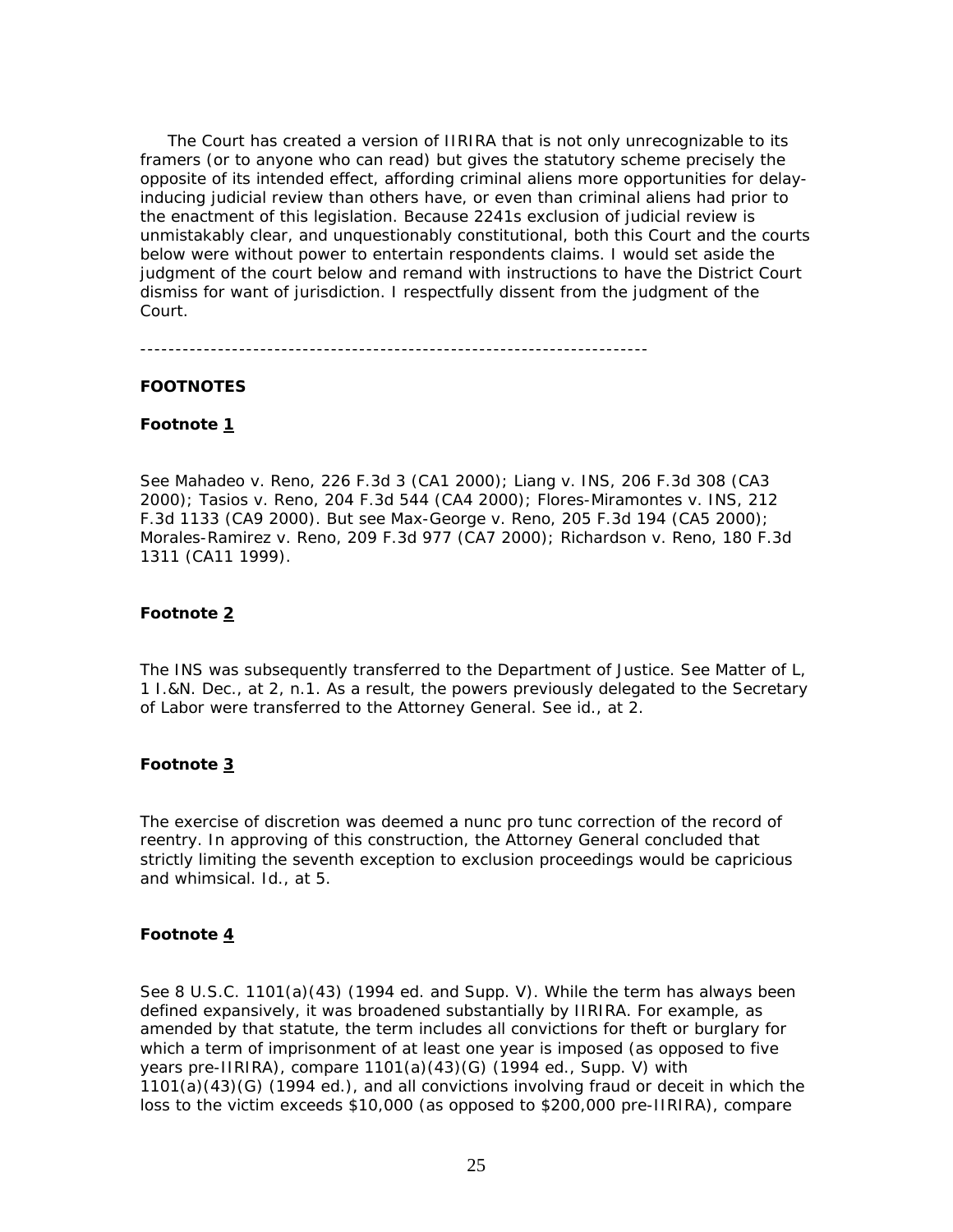1101(a)(43)(M)(i) (1994 ed., Supp. V) with 1101(a)(43)(M)(i) (1994 ed.). In addition, the term includes any crime of violence resulting in a prison sentence of at least one year (as opposed to five years pre-IIRIRA), compare 8 U.S.C. 1101(a)(43)(F) (1994 ed., Supp. V) with 1101(a)(43)(F) (1994 ed.), and that phrase is itself broadly defined. See 18 U.S.C. 16 ([A]n offense that has as an element the use, attempted use, or threatened use of physical force against the person or property of another, or any other offense that is a felony and that, by its nature, involves a substantial risk that physical force against the person or property of another may be used in the course of committing the offense).

### **Footnote 5**

See, *e.g.*, Rannik, The Anti-Terrorism and Effective Death Penalty Act of 1996: A Death Sentence for the 212(c) Waiver, 28 Miami Inter-Am. L.Rev. 123, 150, n. 80 (providing statistics indicating that 51.5% of the applications for which a final decision was reached between 1989 and 1995 were granted); see also *Mattis* v. *Reno*, 212 F.3d 31, 33 (CA1 2000) ([I]n the years immediately preceding the statutes passage, over half the applications were granted); *Tasios*, 204 F.3d, at 551 (same).

 In developing these changes, the Board developed criteria, comparable to common-law rules, for deciding when deportation is appropriate. Those criteria, which have been set forth in several Board opinions, see, *e.g.*, *Matter of Marin*, 16 I.&N. Dec. 581 (1978), include the seriousness of the offense, evidence of either rehabilitation or recidivism, the duration of the aliens residence, the impact of deportation on the family, the number of citizens in the family, and the character of any service in the Armed Forces.

# **Footnote 6**

See Rannik, at 150, n. 80. However, based on these statistics, one cannot form a reliable estimate of the number of individuals who will be affected by todays decision. Since the 1996 statutes expanded the definition of aggravated felony substantiallyand retroactivelythe number of individuals now subject to deportation absent 212(c) relief is significantly higher than these figures would suggest. In addition, the nature of the changes (bringing under the definition more minor crimes which may have been committed many years ago) suggests that an increased percentage of applicants will meet the stated criteria for 212(c) relief.

## **Footnote 7**

The new provision barred review for individuals ordered deported because of a conviction for an aggravated felony, for a drug conviction, for certain weapons or national security violations, and for multiple convictions involving crimes of moral turpitude. See 110 Stat. 1277.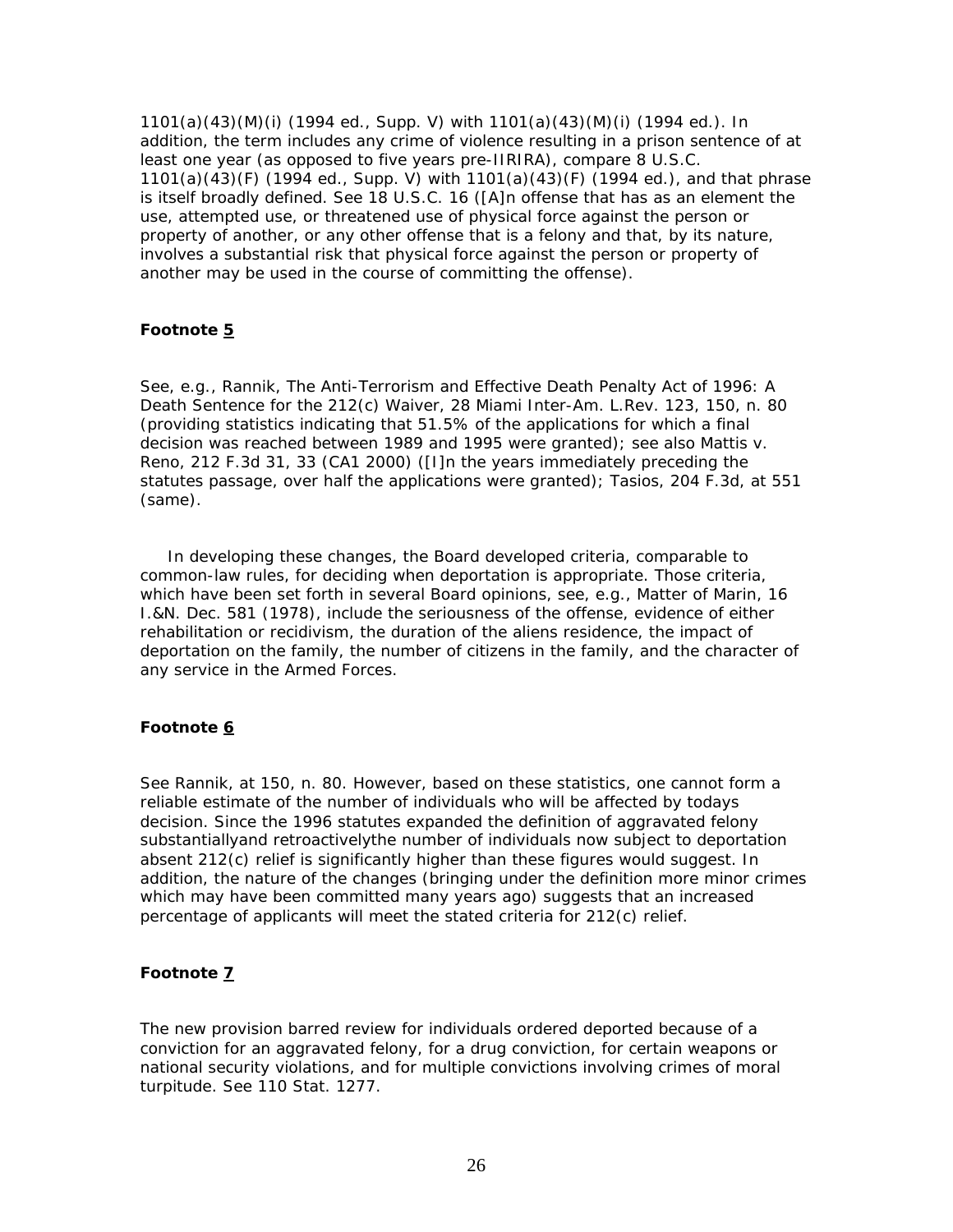### **Footnote 8**

See n.1, *supra*; n. 33, *infra*.

### **Footnote 9**

See, *e.g.*, *Bowen* v. *Michigan Academy of Family Physicians*, 476 U.S. 667, 670 (1986); see also *McNary* v. *Haitian Refugee Center, Inc.*, 498 U.S. 479, 498 (1991); *Webster* v. *Doe*, 486 U.S. 592, 603 (1988); *Johnson* v. *Robison*, 415 U.S. 361, 373374 (1974).

#### **Footnote 10**

In traditionally sensitive areas, the requirement of [a] clear statement assures that the legislature has in fact faced, and intended to bring into issue, the critical matters involved in the judicial decision. *Gregory* v. *Ashcroft*, 501 U.S. 452, 461 (1991) (internal quotation marks and citations omitted); see *United States* v. *Nordic Village,* Inc., 503 U.S. 30, 33 (1992) (Waivers of the [Federal] Governments sovereign immunity, to be effective, must be unequivocally expressed); *Atascadero State Hospital* v. *Scanlon*, 473 U.S. 234, 242 (1985) (Congress may abrogate the States constitutionally secured immunity from suit in federal court only by making its intention unmistakably clear in the language of the statute); see also Eskridge  $\&$ Frickey, Quasi-Constitutional Law: Clear Statement Rules as Constitutional Lawmaking, 45 Vand. L.Rev. 593, 597 (1992) ([T]he Court has tended to create the strongest clear statement rules to confine Congresss power in areas in which Congress has the constitutional power to do virtually anything).

## **Footnote 11**

Cf. *Ruckelshaus* v. *Monsanto Co.*, 467 U.S. 986, 1018 (1984) ([W]here two statutes are capable of co-existence, it is the duty of the courts, absent a clearly expressed congressional intention to the contrary, to regard each as effective (internal quotation marks omitted)).

#### **Footnote 12**

As was stated in *Hooper* v. *California*, 155 U. S. 648, 657 (1895), [t]he elementary rule is that every reasonable construction must be resorted to, in order to save a statute from unconstitutionality. This approach also recognizes that Congress, like this Court, is bound by and swears an oath to uphold the Constitution. The courts will therefore not lightly assume that Congress intended to infringe constitutionally protected liberties or usurp power constitutionally forbidden it. *Edward J. DeBartolo Corp.* v. *Florida Gulf Coast Building & Constr. Trades Council*, 485 U.S. 568, 575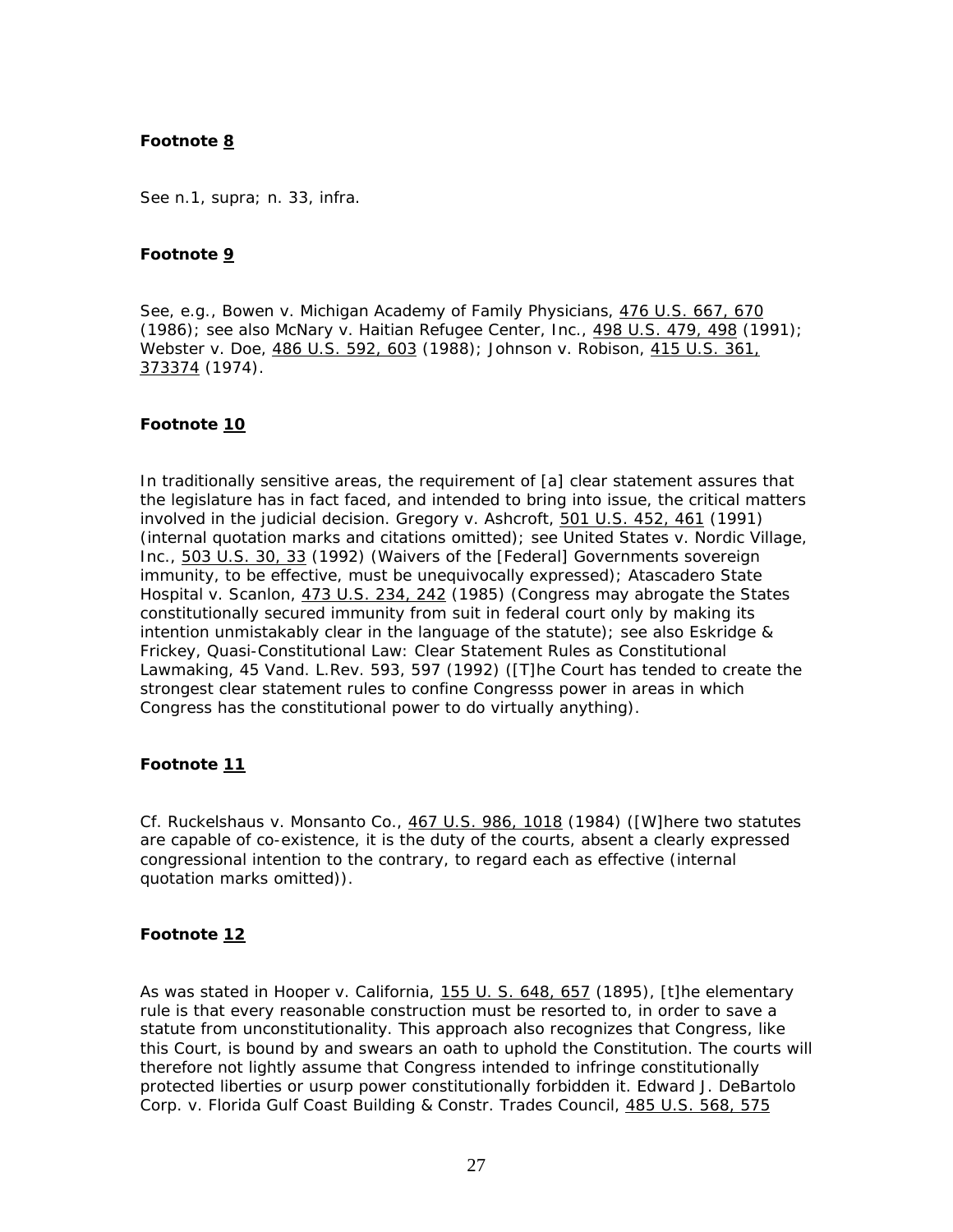(1988) (citing *Grenada County Supervisors* v. *Brogden*, 112 U. S. 261, 269 (1884)); see also *NLRB* v. *Catholic Bishop of Chicago*, 440 U. S. 490, 499501, 504 (1979); *Murray* v. *Schooner Charming Betsy*, 2 Cranch 64, 118 (1804); *Machinists* v. *Street*, 367 U. S. 740, 749750 (1961); *Crowell* v. *Benson*, 285 U. S. 22, 62 (1932); *Lucas* v. *Alexander*, 279 U. S. 573, 577 (1929); *Panama R. Co.* v. *Johnson*, 264 U. S. 375, 390 (1924); *Delaware & Hudson Co.*, 213 U. S., at 407408; *Parsons* v. *Bedford*, 3 Pet. 433, 448449 (1830) (Story, J.).

## **Footnote 13**

The fact that this Court would be required to answer the difficult question of what the Suspension Clause protects is in and of itself a reason to avoid answering the constitutional questions that would be raised by concluding that review was barred entirely. Cf. Neuman, Habeas Corpus, Executive Detention, and the Removal of Aliens, 98 Colum. L.Rev. 961, 980 (1998) (noting that reconstructing habeas corpus law . . . [for purposes of a Suspension Clause analysis] would be a difficult enterprise, given fragmentary documentation, state-by-state disuniformity, and uncertainty about how state practices should be transferred to new national institutions).

## **Footnote 14**

At common law, [w]hile habeas review of a court judgment was limited to the issue of the sentencing courts jurisdictional competency, an attack on an executive order could raise all issues relating to the legality of the detention. Note, Developments in the LawFederal Habeas Corpus, 83 Harv. L.Rev. 1038, 1238 (1970).

### **Footnote 15**

See W. Duker, A Constitutional History of Habeas Corpus 115 (1980) (noting that the common-law writ of habeas corpus was in operation in all thirteen of the British colonies that rebelled in 1776).

### **Footnote 16**

See *Sommersett* v. *Stewart*, 20 How. St. Tr. 1, 7982 (K. B. 1772); *Case of the Hottentot Venus*, 104 Eng. Rep. 344, 344 (K. B. 1810); *King* v. *Schiever,* 97 Eng. Rep. 551 (K. B. 1759); *United States* v. *Villato*, 28 F. Cas. 377 (No. 16,622) (Pa. 1797); *Commonwealth* v. *Holloway*, 1 Serg. & Rawle 392 (Pa. 1815); *Ex parte DOlivera*, 7 F.Cas. 853 (No. 3,967) (CC Mass. 1813); see also Brief for Legal Historians as *Amici Curiae* 1011; Neuman, Habeas Corpus, Executive Detention, and the Removal of Aliens, 98 Colum. L.Rev. 961, 9901004 (1998).

### **Footnote 17**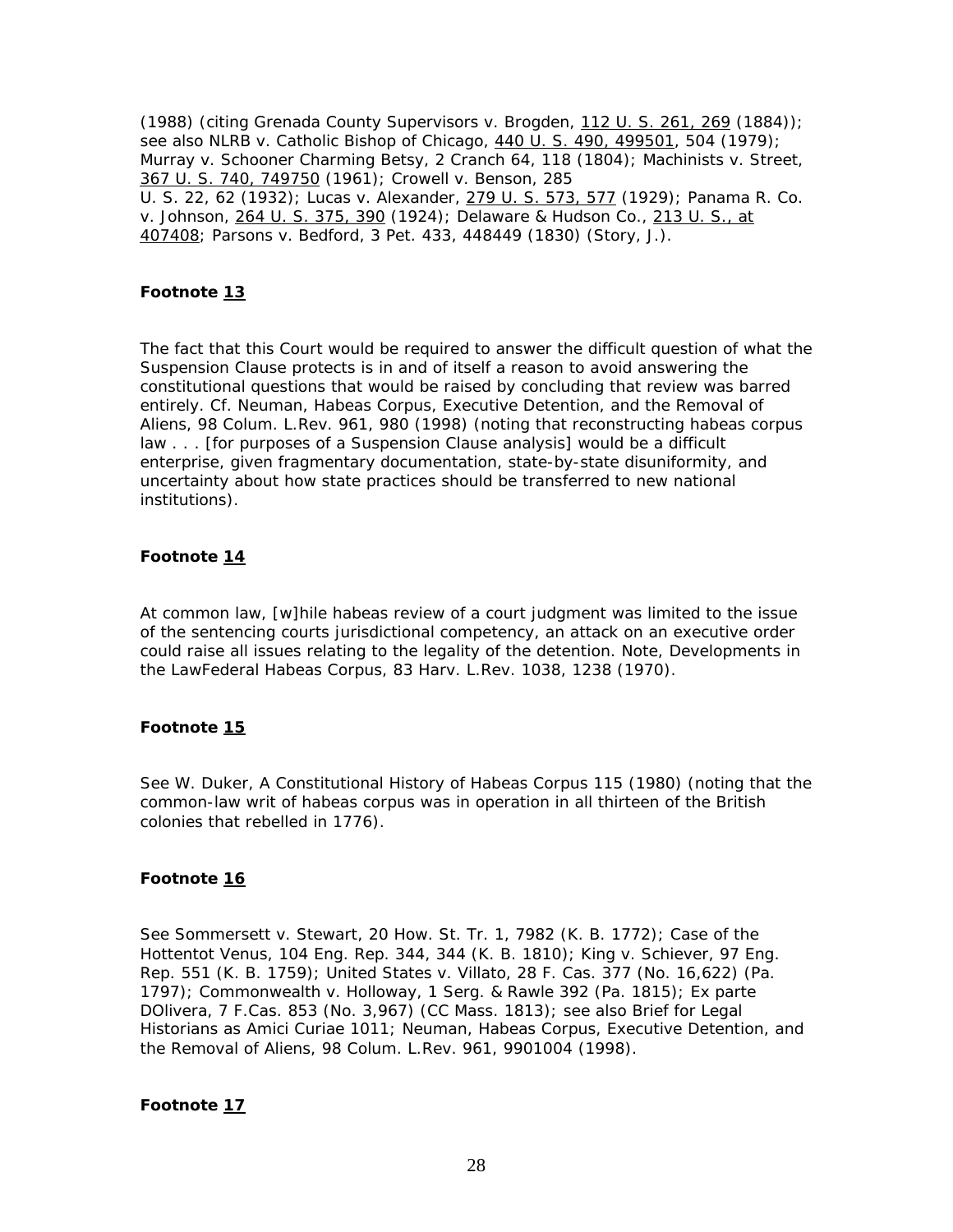See *King* v. *Nathan*, 93 Eng. Rep. 97 (K. B. 1724); *Ex parte Boggin*, 104 Eng. Rep. 484 (K. B. 1811); *Hollingsheads Case*, 91 Eng. Rep. 307 (K. B. 1702); *Dr. Groenvelts Case*, 91 Eng. Rep. 1038 (K. B. 1702); *Bushells Case*, 124 Eng. Rep. 1006 (C. P. 1670); *Inre Randolph*, 20 F. Cas. 242 (No. 11,558) (CC Va. 1833) (Marshall, C.J., on circuit); *Ex parte DOlivera*, 7 F. Cas. 853 (No. 3,967) (CC Mass. 1813); *Respublica* v. *Keppele*, 2 Dall. 197 (Pa. 1793).

### **Footnote 18**

See, *e.g.*, *Hollingsheads Case*, 91 Eng. Rep. 307 (K. B. 1702); *King* v. *Nathan*, 93 Eng. Rep. 914 (K. B. 1724); *United States* v. *Bainbridge*, 24 F.Cas. 946 (No. 14,497) (CC Mass. 1816); *Inre Randolph*, 20 F. Cas. 242 (No. 11,558) (CC Va. 1833) (Marshall, C.J., on circuit); see also Brief for Legal Historians as *Amici Curiae* 310 (collecting cases).

#### **Footnote 19**

See, *e.g*., the case of *King* v. *White* (1746) quoted in the addendum to *Sommersett* v. *Stewart*, 20 How. St. Tr., at 1376.

#### **Footnote 20**

*Sommersett* v. *Stewart*, 20 How. St. Tr., at 7982.

### **Footnote 21**

*King* v. *Delaval*, 97 Eng. Rep. 913 (K. B. 1763).

### **Footnote 22**

*King* v. *Turlington*, 97 Eng. Rep. 741 (K. B. 1761).

## **Footnote 23**

See, *e.g.*, *Ex parte Boggin*, 104 Eng. Rep. 484, n.(a)2 (K. B. 1811) (referring to *Chalacombes Case*, in which the court required a response from the Admiralty in a case involving the impressment of a master of a coal vessel, despite the argument that exemptions for seafaring persons of this description were given only as a matter of grace and favour, not of right); *Hollingsheads Case*, 91 Eng. Rep. 307 (K. B.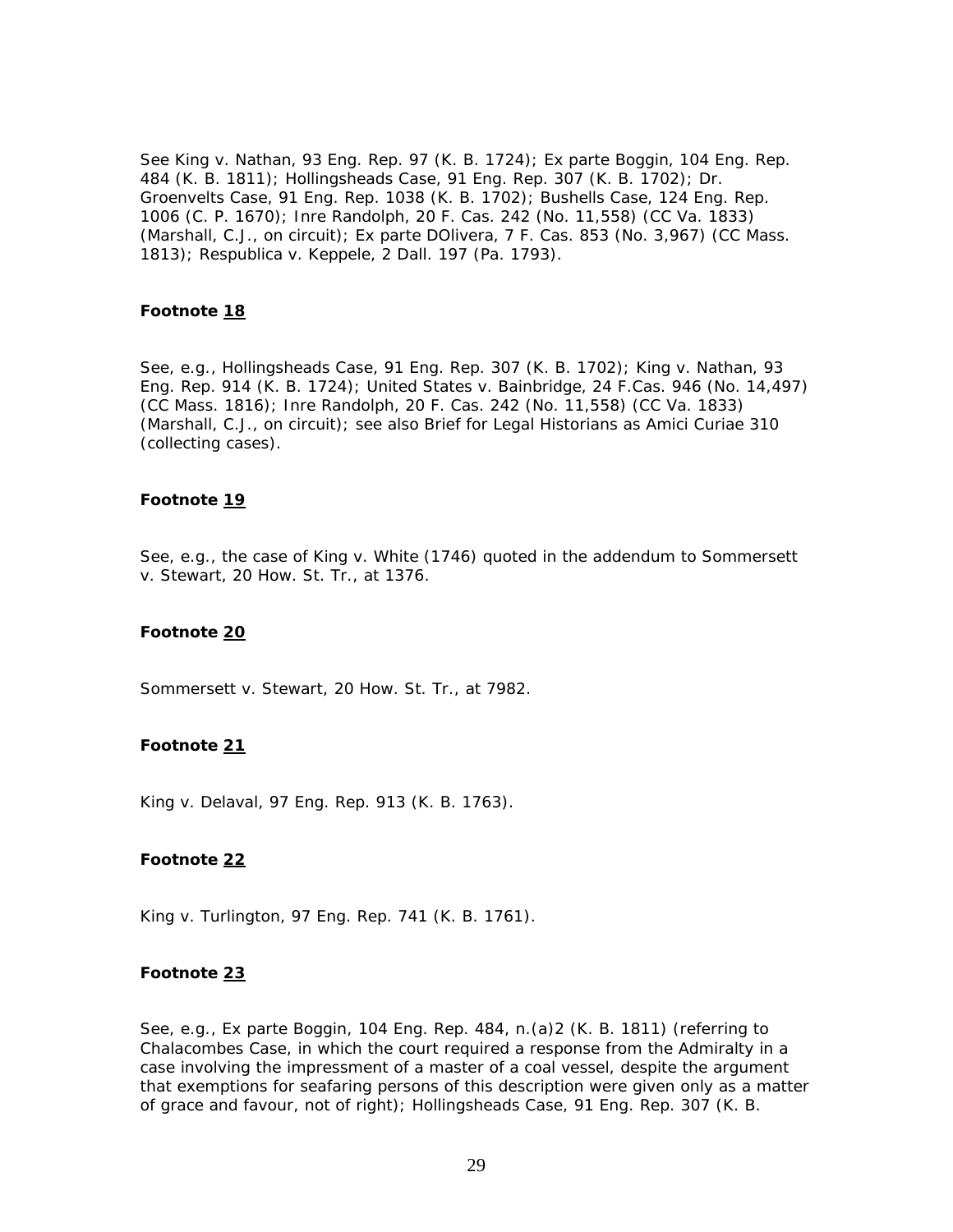1702) (granting relief on the grounds that the language of the warrant of commitmentauthorizing detention until otherwise discharged by due course of lawexceeded the authority granted under the statute to commit till [the bankrupt] submit himself to be examined by the commissioners); see also Brief for Legal Historians as *Amici Curiae*, 810, 1828.

The dissent, however, relies on *Chalacombes Case* as its sole support for the proposition that courts treated executive discretion as lying entirely beyond the judicial ken. See *post*, at 18. Although Lord Ellenborough expressed some hesitation as to whether the case should stand over for the consideration of the Admiralty, he concluded that, given the public importance of the question, the response should be called for. 104 Eng. Rep. 484 n.(a)2. The case ultimately became moot when the Admiralty discharged Chalacombe, but it is significant that, despite some initial hesitation, the court decided to proceed.

### **Footnote 24**

The dissent reads into Chief Justice Marshalls opinion in *Ex parte Bollman*, 4 Cranch 75 (1807), support for a proposition that the Chief Justice did not endorse, either explicitly or implicitly. See *post*, at 1415. He did note that the first congress of the United States acted under the immediate influence of the injunction provided by the Suspension Clause when it gave life and activity to this great constitutional privilege in the Judiciary Act of 1789, and that the writ could not be suspended until after the statute was enacted. 4 Cranch*,* at 95. That statement, however, surely does not imply that Marshall believed the Framers had drafted a Clause that would proscribe a temporary abrogation of the writ, while permitting its permanent suspension. Indeed, Marshalls comment expresses the far more sensible view that the Clause was intended to preclude any possibility that the privilege itself would be lost by either the inaction or the action of Congress. See, *e.g.*, *ibid.* (noting that the Founders must have felt, with peculiar force, the obligation imposed by the Suspension Clause).

### **Footnote 25**

In fact, 2241 descends directly from 14 of the Judiciary Act of 1789 and the 1867 Act. See Act of Sept. 24, 1789, ch. 20, 14, 1 Stat. 82; Act of Feb. 5, 1867, ch. 28, 14 Stat. 385. Its text remained undisturbed by either AEDPA or IIRIRA.

### **Footnote 26**

After 1952, judicial review of deportation orders could also be obtained by declaratory judgment actions brought in federal district court. *Shaughnessy* v. *Pedreiro*, 349 U.S. 48 (1955). However, in 1961, Congress acted to consolidate review in the courts of appeals. See *Foti* v. *INS*, 375 U.S. 217 (1963).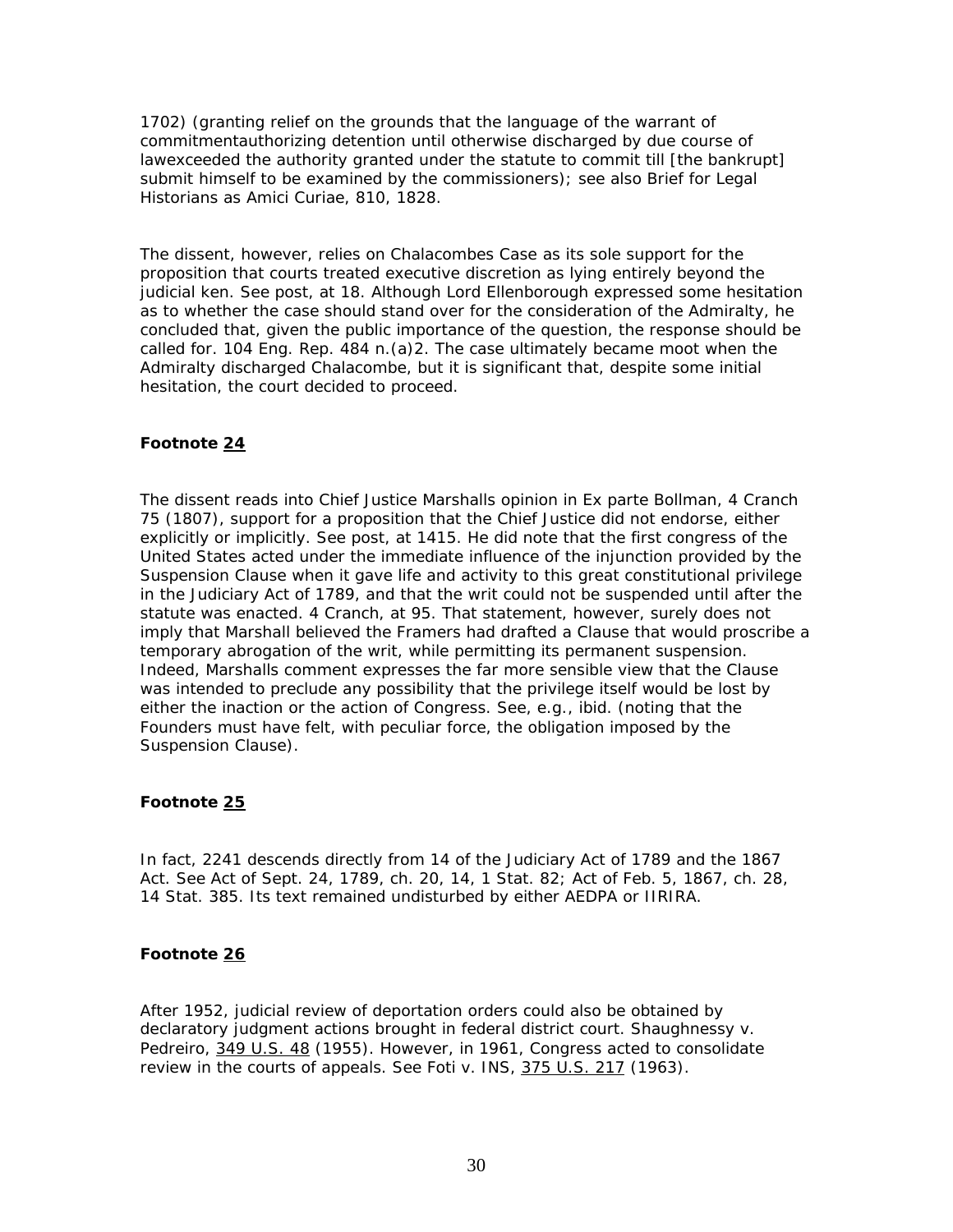#### **Footnote 27**

See, *e.g.*, *United States ex rel. Vajtauer* v. *Commissioner of Immigration*, 273 U.S. 103, 106 (1927) (holding that deportation on charges unsupported by any evidence is a denial of due process which may be corrected on *habeas corpus*).

### **Footnote 28**

And when the record shows that a commissioner of immigration is exceeding his power, the alien may demand his release upon *habeas corpus*. The conclusiveness of the decisions of immigration officers under 25 is conclusiveness upon matters of fact. This was implied in *Nishimura Ekiu* v. *United States*, 142 U.S. 651, relied on by the Government. *Gegiow* v. *Uhl*, 239 U.S. 3, 9 (1915).

### **Footnote 29**

See, *e.g.*, *Delgadillo* v. *Carmichael*, 332 U.S. 388, 391 (1947) (rejecting on habeas the Governments interpretation of the statutory term entry); *Bridges* v. *Wixon*, 326 U.S. 135, 149 (1945) (rejecting on habeas the Governments interpretation of the term affiliation with the Communist Party); *Kessler* v. *Strecker*, 307 U.S. 22, 35 (1939) (holding that as the Secretary erred in the construction of the statute, the writ must be granted). Cf. *Mahler* v. *Eby*, 264 U.S. 32, 46 (1924) (reviewing on habeas the question whether the absence of an explicit factual finding that the aliens were undesirable invalidated the warrant of deportation).

#### **Footnote 30**

Indeed, under the pre-1952 regime which provided only what *Heikkila* termed the constitutional minimum of review, on habeas lower federal courts routinely reviewed decisions under the Seventh Proviso, the statutory predecessor to 212(c), to ensure the lawful exercise of discretion. See, *e.g.*, *United States ex rel. Devenuto* v. *Curran*, 299 F. 206 (CA2 1924); *Hee Fuk Yuen* v. *White*, 273 F. 10 (CA9 1921); *United States ex rel. Patti* v. *Curran*, 22 F.2d 314 (SDNY 1926); *Gabriel* v. *Johnson*, 29 F.2d 347 (CA1 1928). During the same period, habeas was also used to review legal questions that arose in the context of the Governments exercise of other forms of discretionary relief under the 1917 Act. See, *e.g.*, *United States ex rel. Adel* v. *Shaughnessy*, 183 F.2d 371 (CA2 1950); *United States ex rel. Kaloudis* v. *Shaughnessy*, 180 F.2d 489 (CA2 1950); *Mastrapasqua* v. *Shaughnessy*, 180 F.2d 999 (CA2 1950); *United States ex rel. de Sousa* v. *Day*, 22 F.2d 472 (CA2 1927); *Gonzalez-Martinez* v. *Landon*, 203 F.2d 196 (CA9 1953); *United States ex rel. Berman* v. *Curran*, 13 F.2d 96 (CA3 1926).

#### **Footnote 31**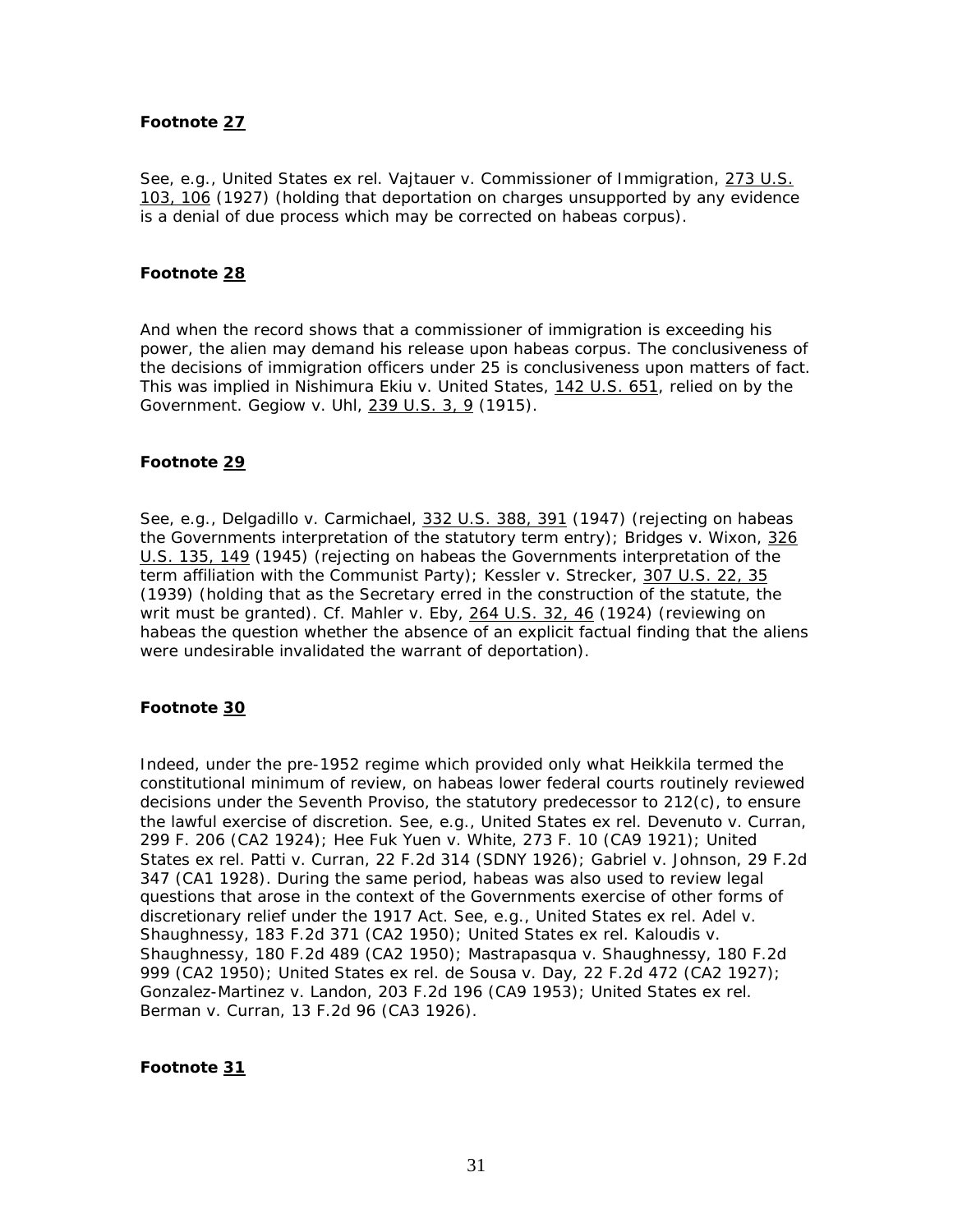The section reads as follows:

(e) *Elimination of Custody Review by Habeas Corpus*.Section 106(a) of the Immigration and Nationality Act  $(8 \text{ U.S.C. } 1105a(a))$  is amended

(1) in paragraph (8), by adding and at the end;

- (2) in paragraph (9), by striking ; and at the end and inserting a period; and
- (3) by striking paragraph (10). 110 Stat. 1268.

### **Footnote 32**

Moreover, the focus of the 1961 amendments appears to have been the elimination of Administrative Procedure Act (APA) suits that were brought in the district court and that sought declaratory relief. See, *e.g.*, H. R. No. 2478, 85th Cong., 2d Sess., 9 (1958) ([H]abeas corpus is a far more expeditious judicial remedy than that of declaratory judgment); 104 Cong. Rec. 17173 (1958) (statement of Rep. Walter) (stating that courts would be relieved of a great burden once declaratory actions were eliminated and noting that habeas corpus was an expeditious means of review).

### **Footnote 33**

As the INS acknowledges, the overwhelming majority of Circuit Courts concluded that district courts retained habeas jurisdiction under 2241 after AEDPA. See *Goncalves* v. *Reno*, 144 F.3d 110 (CA1 1998); *Henderson* v. *INS*, 157 F.3d 106 (CA2 1998); *Sandoval* v. *Reno*, 166 F.3d 225 (CA3 1999); *Bowrin* v. *INS*, 194 F.3d 483 (CA4 1999); *Requena-Rodriguez* v. *Pasquarell*, 190 F.3d 299 (CA5 1999); *Pak* v. *Reno*, 196 F.3d 666 (CA6 1999); *Shah* v. *Reno*, 184 F.3d 719 (CA8 1999); *Magana-Pizano* v. *INS*, 200 F.3d 603 (CA9 1999); *Jurado-Gutierrez* v. *Greene*, 190 F.3d 1135 (CA10 1999); *Mayers* v. *INS*, 175 F.3d 1289 (CA11 1999). But see *LaGuerre* v. *Reno*, 164 F.3d 1035 (CA7 1998).

#### **Footnote 34**

8 U.S.C. 1252(g) (1994 ed., Supp. V), entitled Exclusive jurisdiction, is not relevant to our analysis of the jurisdictional issue. In *Reno* v. *American-Arab Anti-Discrimination Comm.*, 525 U.S. 471 (1991) (*AADC*), we explained that that provision applied only to three types of discretionary decisions by the Attorney Generalspecifically, to commence proceedings, to adjudicate cases, or to execute removal ordersnone of which are at issue here.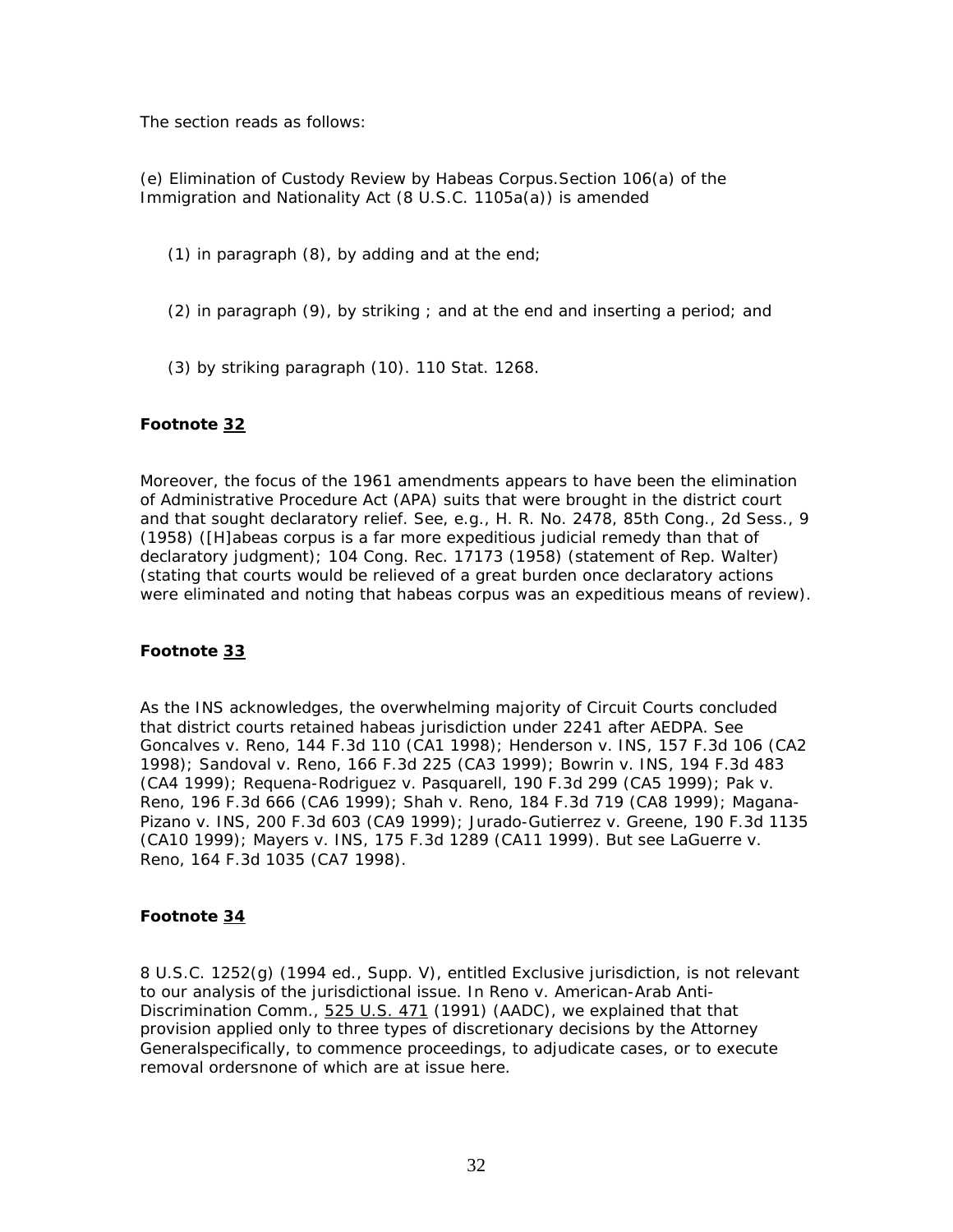#### **Footnote 35**

Contrary to the dissent, see *post*, at 4, we do not think, given the longstanding distinction between judicial review and habeas, that  $1252(e)(2)s$  mention of habeas in the subsection governing [j]udicial review of orders under section  $1225(b)(1)$  is sufficient to establish that Congress intended to abrogate the historical distinction between two terms of art in the immigration context when enacting IIRIRA.

 [W]here Congress borrows terms of art in which are accumulated the legal tradition and meaning of centuries of practice, it presumably knows and adopts the cluster of ideas that were attached to each borrowed word in the body of learning from which it was taken and the meaning its use will convey to the judicial mind unless otherwise instructed. In such case, absence of contrary direction may be taken as satisfaction with widely accepted definitions, not as a departure from them. *Morissette* v. *United States*, 342 U.S. 246, 263 (1952).

At most,  $1252(e)(2)$  introduces additional statutory ambiguity, but ambiguity does not help the INS in this case. As we noted above, only the clearest statement of congressional intent will support the INS position. See *supra*, at 14.

### **Footnote 36**

It is worth noting that in enacting the provisions of AEDPA and IIRIRA that restricted or altered judicial review, Congress did refer specifically to several different sources of jurisdiction. See, *e.g.,* 381, 110 Stat. 3009650 (adding to grant of jurisdiction under 8 U.S.C. 1329 (1994 ed., Supp. V) a provision barring jurisdiction under that provision for suits against the United States or its officers or agents). Section 401(e), which eliminated supplemental habeas jurisdiction under the INA, expressly strikes paragraph 10 of 106(a) of the Immigration and Nationality Act, *not* 28 U.S.C. 2241. Similarly, 306 of IIRIRA, which enacted the new INA 242, specifically precludes reliance on the provisions of the APA providing for the taking of additional evidence, and imposes specific limits on the availability of declaratory relief. See, *e.g.*, 8 U.S.C. 1535(e)(2) (1994 ed., Supp. V) (explicitly barring aliens detained under alien terrorist removal procedures from seeking judicial review, including application for a writ of habeas corpus, except for a claim by the alien that continued detention violates the aliens rights under the Constitution). At no point, however, does IIRIRA make express reference to 2241. Given the historic use of 2241 jurisdiction as a means of reviewing deportation and exclusion orders, Congress failure to refer specifically to 2241 is particularly significant. Cf. *Chisom* v. *Roemer*, 501 U.S. 380, 396, n. 23 (1991).

## **Footnote 37**

As we noted in *AADC*, courts construed the 1961 amendments as channeling review of final orders to the courts of appeals, but still permitting district courts to exercise their traditional jurisdiction over claims that were viewed as being outside of a final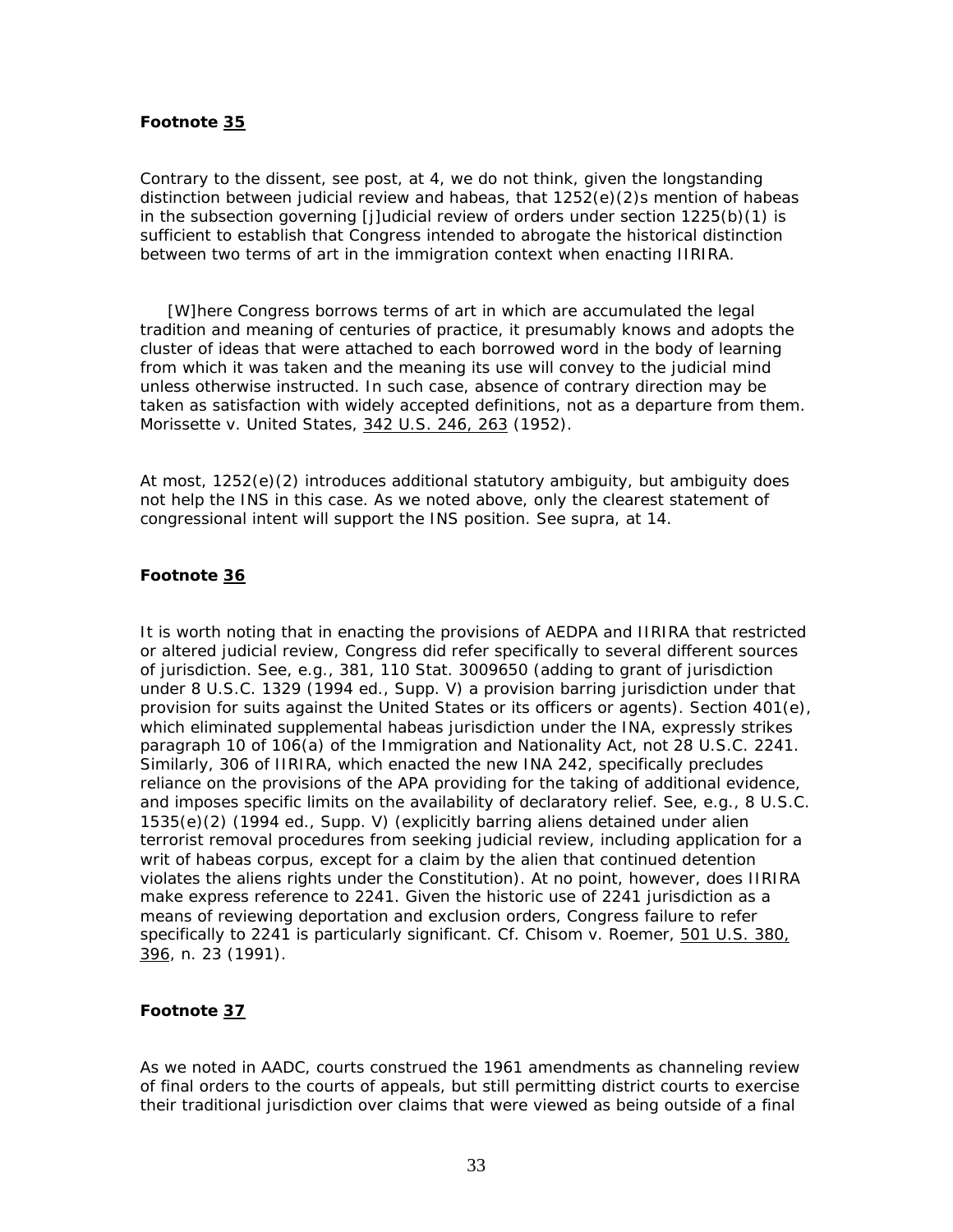order. 525 U.S., at 485. Read in light of this history, 1252(b)(9) ensures that review of those types of claims will now be consolidated in a petition for review and considered by the courts of appeals.

## **Footnote 38**

The dissent argues that our decision will afford more rights to criminal aliens than to noncriminal aliens. However, as we have noted, the scope of review on habeas is considerably more limited than on APA-style review. Moreover, this case raises only a pure question of law as to respondents statutory eligibility for discretionary relief, not, as the dissent suggests, an objection to the manner in which discretion was exercised. As to the question of timing and congruent means of review, we note that Congress could, without raising any constitutional questions, provide an adequate substitute through the courts of appeals. See, *e.g., Swain* v. *Pressley*, 430 U.S. 372, 381 (1977) ([T]he substitution of a collateral remedy which is neither inadequate nor ineffective to test the legality of a persons detention does not violate the Suspension Clause).

### **Footnote 39**

The INS appears skeptical of the notion that immigrants might be considered an unpopular group. See Brief for Petitioner 15, n.8. But see Legomsky, Fear and Loathing in Congress and the Courts: Immigration and Judicial Review, 78 Texas L.Rev. 1615, 1626 (2000) (observing that, because noncitizens cannot vote, they are particularly vulnerable to adverse legislation).

### **Footnote 40**

The INS argument that refusing to apply 304(b) retroactively creates an unrecognizable hybrid of old and new is, for the same reason, unconvincing.

# **Footnote 41**

(c) *Transition For Aliens In Proceedings.*

(1) General Rule That New Rules Do Not Apply.Subject to the succeeding provisions of this subsection, in the case of an alien who is in exclusion or deportation proceedings as of the title IIIA effective date

(A) the amendments made by this subtitle shall not apply, and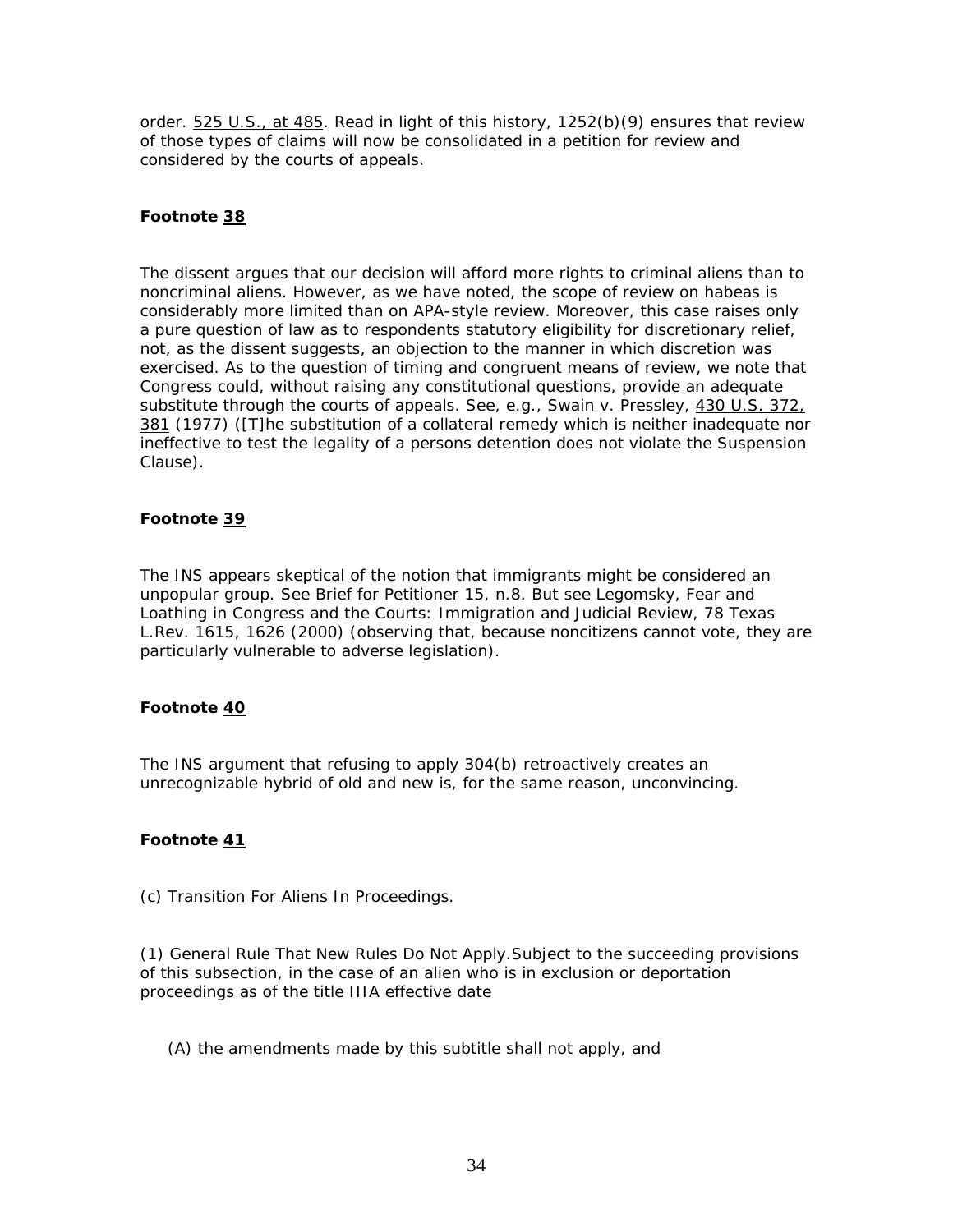(B) the proceedings (including judicial review thereof) shall continue to be conducted without regard to such amendments. 309, 101 Stat. 3009626.

#### **Footnote 42**

The INS reliance, see Reply Brief for Petitioner 12, on *INS* v. *Aguirre-Aguirre,* 526 U.S. 415, 420 (1999), is beside the point because that decision simply observed that the new rules would not apply to a proceeding filed *before* IIRIRAs effective date.

#### **Footnote 43**

See also IIRIRA  $321(c)$  (The amendments made by this section shall apply to actions taken on or after the date of the enactment of this Act, regardless of when the conviction occurred ); 322(c) (The amendments made by subsection (a) shall apply to convictions and sentences entered before, on, or after the date of the enactment of this Act); 342(b) (the amendment adding incitement of terrorist activity as a ground for exclusion shall apply to incitement regardless of when it occurs); 344(c) (the amendment adding false claims of U.S. citizenship as ground for removal shall apply to representations made on or after the date of enactment); 347(c) (amendments rendering alien excludable or deportable any alien who votes unlawfully shall apply to voting occurring before, on, or after the date of enactment); 348(b) (amendment providing for automatic denial of discretionary waiver from exclusion shall be effective on the date of the enactment and shall apply in the case of any alien who is in exclusion or deportation proceedings as of such date unless a final administrative order in such proceedings has been entered as of such date); 350(b) (amendment adding domestic violence and stalking as grounds for deportation shall apply to convictions, or violations of court orders, occurring after the date of enactment); 351(c) (discussing deportation for smuggling and providing that amendments shall apply to applications for waivers filed before, on, or after the date of enactment);  $352(b)$  (amendments adding renouncement of citizenship to avoid taxation as a ground for exclusion shall apply to individuals who renounce United States citizenship on or after the date of enactment); 380(c) (amendment imposing civil penalties on aliens for failure to depart shall apply to actions occurring on or after effective date); 384(d)(2) (amendments adding penalties for disclosure of information shall apply to offenses occurring on or after the date of enactment); 531(b) (public charge considerations as a ground for exclusion shall apply to applications submitted on or after such date); 604(c) (new asylum provision shall apply to applications for asylum filed on or after the first day of the first month beginning more than 180 days after the date of enactment). The INS argues that the Title IIIB amendments containing such express temporal provisions are unrelated to the subject matter of 304(b). Brief for Petitioner 3738. But it is clear that provisions such as IIRIRA 321(b), which addresses IIRIRAs redefinition of aggravated felony, deal with subjects quite closely related to 304(b)s elimination of 212(c) relief for aliens convicted of aggravated felonies.

#### **Footnote 44**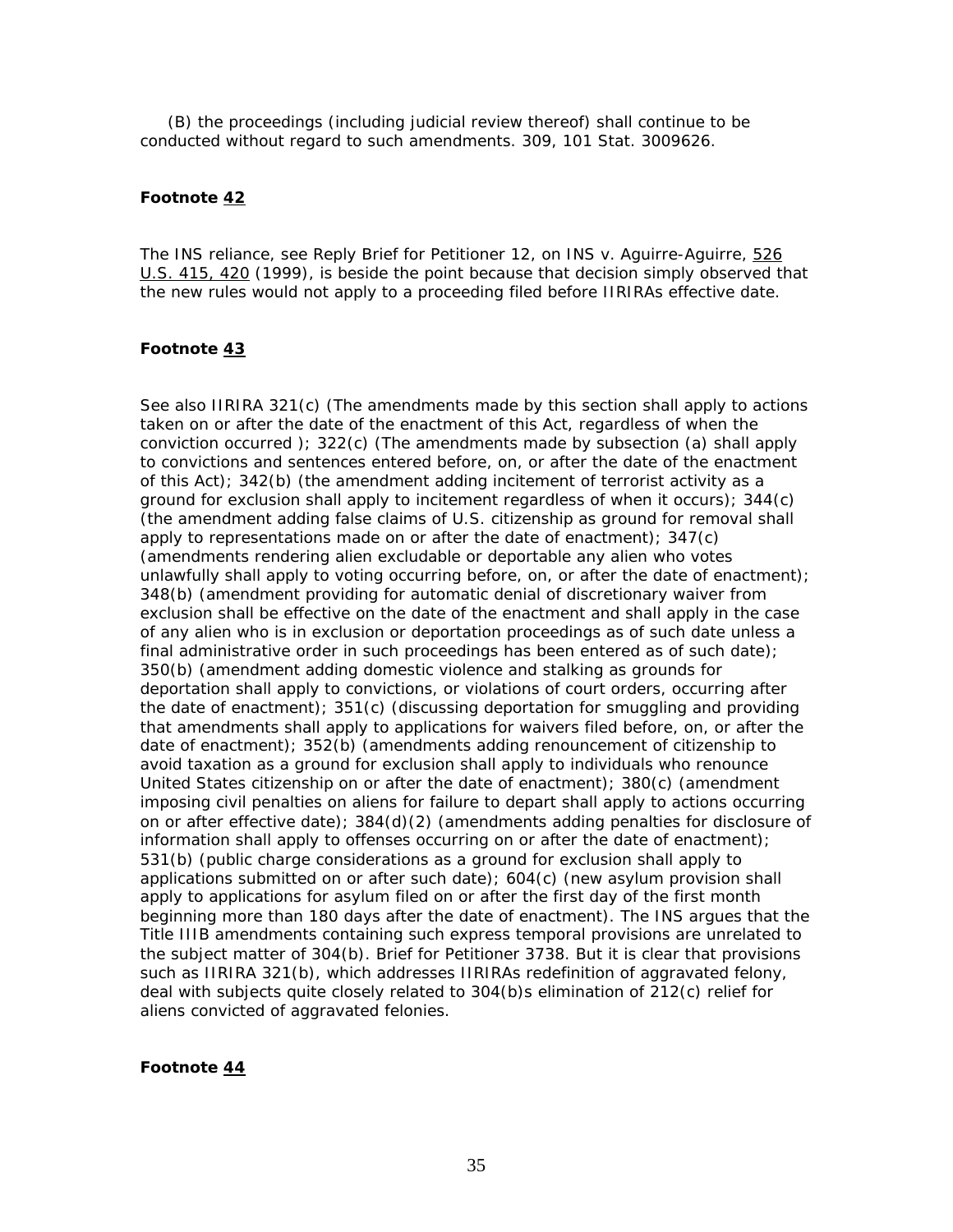The legislative history is significant because, despite its comprehensive character, it contains no evidence that Congress specifically considered the question of the applicability of IIRIRA 304(b) to pre-IIRIRA convictions. Cf. *Harrison* v. *PPG Industries, Inc.,* 446 U.S. 578, 602 (1980) (*Rehnquist, J.*, dissenting) (In a case where the construction of legislative language such as this makes so sweeping and so relatively unorthodox a change as that made here, I think judges as well as detectives may take into consideration the fact that a watchdog did not bark in the night), cited in *Chisom* v. *Roemer,* 501 U.S. 380, 396, n. 23. (1991) (citing A. Doyle, Silver Blaze, in The Complete Sherlock Holmes 335 (1927)).

## **Footnote 45**

The INS argues that we should extend deference under *Chevron U.S.A. Inc.* v. *Natural Resources Defense Council, Inc.,* 467 U.S. 837 (1984), to the BIAs interpretation of IIRIRA as applying to all deportation proceedings initiated after IIRIRAs effective date. We only defer, however, to agency interpretations of statutes that, applying the normal tools of statutory construction, are ambiguous. *Id.*, at 843, n.9; *INS* v. *CardozaFonseca,* 480 U.S., at 447448. Because a statute that is ambiguous with respect to retroactive application is construed under our precedent to be unambiguously prospective, *Landgraf*, 511 U.S., at 264, there is, for *Chevron* purposes, no ambiguity in such a statute for an agency to resolve.

### **Footnote 46**

As we noted in *Hughes Aircraft Co.* v. *United States ex rel. Schumer,* 520 U.S. 939 (1997), this language by Justice Story does not purport to define the outer limit of impermissible retroactivity. *Id.*, at 947. Instead, it simply describes several *sufficient*, as opposed to *necessary*, conditions for finding retroactivity. *Ibid.*

### **Footnote 47**

If every criminal charge were subjected to a full-scale trial, the States and the Federal Government would need to multiply by many times the number of judges and court facilities. *Santobello* v. *New York,* 404 U.S. 257, 260 (1971).

### **Footnote 48**

Many States, including Connecticut, the State in which respondent pled guilty, require that trial judges advise defendants that immigration consequences may result from accepting a plea agreement. See Cal. Penal Code Ann. 1016.5 (West 1985); Conn. Gen. Stat. 541j (2001); D.C. Code Ann. 16713 (1997); Fla. Rule Crim. Proc.3.172(c)(8) (1999); Ga. Code Ann. 17793 (1997); Haw. Rev. Stat. 802E2 (1993); Md. Rule 4242 (2001); Mass. Gen. Laws 278:29D (1996 Supp.); Minn. Rule Crim. Proc. 15.01 (2000); Mont. Code Ann. 4612210 (1997); N.M. Rule Crim. Form 9406 (2001); N.Y. Crim. Proc. Law 220.50(7) (McKinney 2001 Cum. Supp.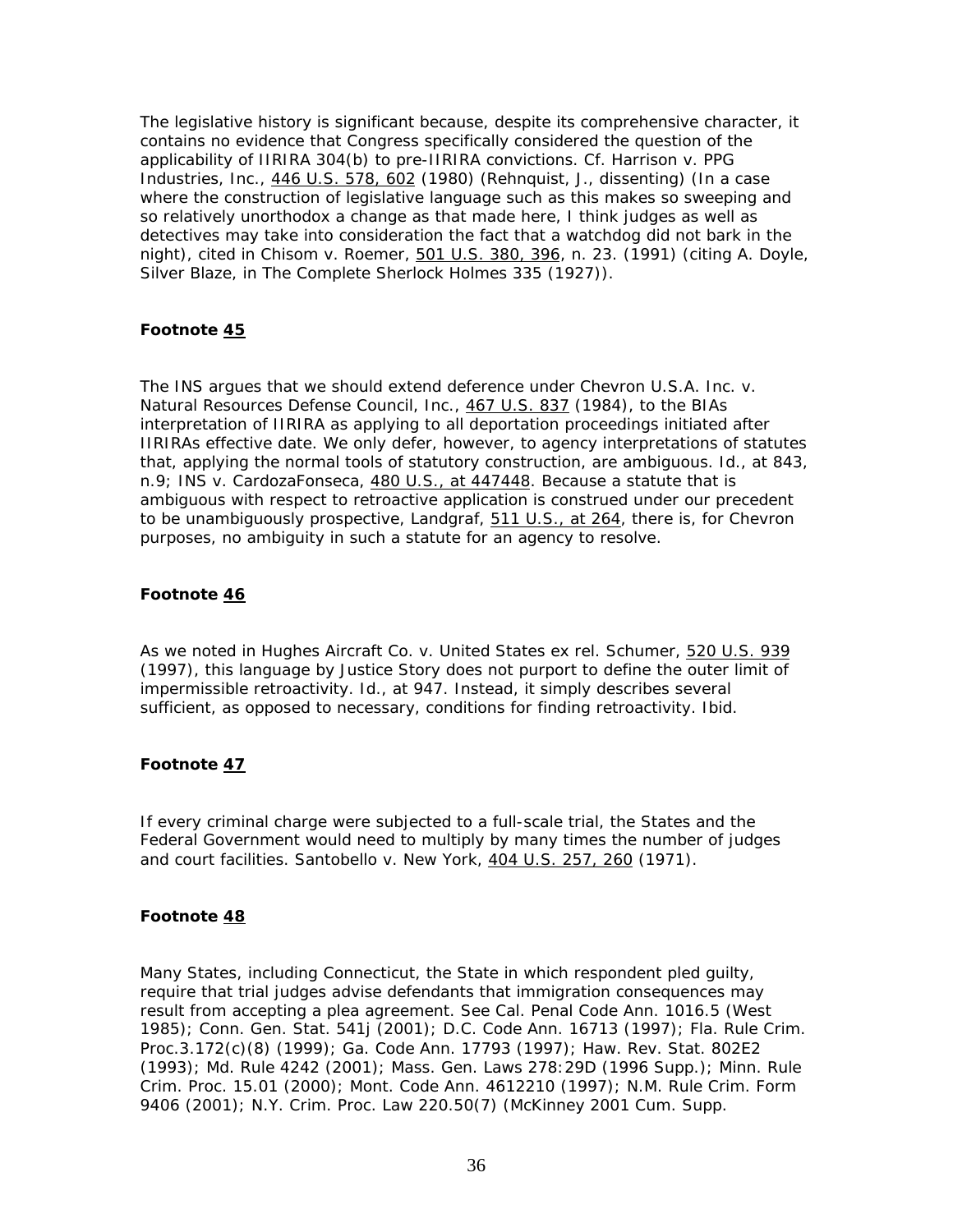Pamphlet); N.C. Gen. Stat. 15A1022 (1999); Ohio Rev. Code Ann. 2943.031 (1997); Ore. Rev. Stat. 135.385 (1997); R.I. Gen. Laws 121222 (2000); Tex. Code Crim. Proc. Ann., Art. 26.13(a)(4) (Vernon 1989 and Supp. 2001); Wash. Rev. Code 10.40.200 (1990); Wis. Stat. 971.08 (19931994). And the American Bar Associations Standards for Criminal Justice provide that, if a defendant will face deportation as a result of a conviction, defense counsel should fully advise the defendant of these consequences. ABA Standards for Criminal Justice, 143.2 Comment, 75 (2d ed. 1982).

#### **Footnote 49**

See n.5, *supra*.

#### **Footnote 50**

Even if the defendant were not initially aware of 212(c), competent defense counsel, following the advice of numerous practice guides, would have advised him concerning the provisions importance. See Brief for National Association of Criminal Defense Lawyers etal. as *Amici Curiae* 68.

#### **Footnote 51**

Ninety percent of criminal convictions today are obtained by guilty plea. See U. S. Dept. of Justice, Office of Justice Programs, Bureau of Justice Statistics, Section 5: Judicial Processing of Defendants, Tables 5.30, 5.51, in United States Sentencing Commission, 1999 Sourcebook of Criminal Justice Statistics (2000).

#### **Footnote 52**

The significance of that reliance is obvious to those who have participated in the exercise of the discretion that was previously available to delegates of the Attorney General under 212(c). See *Inre Soriano*, 16 Immig. Rptr. B1227, B1238 to B1239 (BIA 1996) (Lory D. Rosenberg, Board Member, concurring and dissenting) (I find compelling policy and practical reasons to go beyond such a limited interpretation as the one the majority proposes in this case. All of these people, and no doubt many others, had settled expectations to which they conformed their conduct).

# **Footnote 53**

We are equally unconvinced by the INS comparison of the elimination of 212(c) relief for people like St. Cyr with the Clayton Acts elimination of federal courts power to enjoin peaceful labor actions. In *American Steel Foundries* v. *Tri-City Central Trades Council,* 257 U.S. 184 (1921), and *Duplex Printing Press Co.* v. *Deering,* 254 U.S.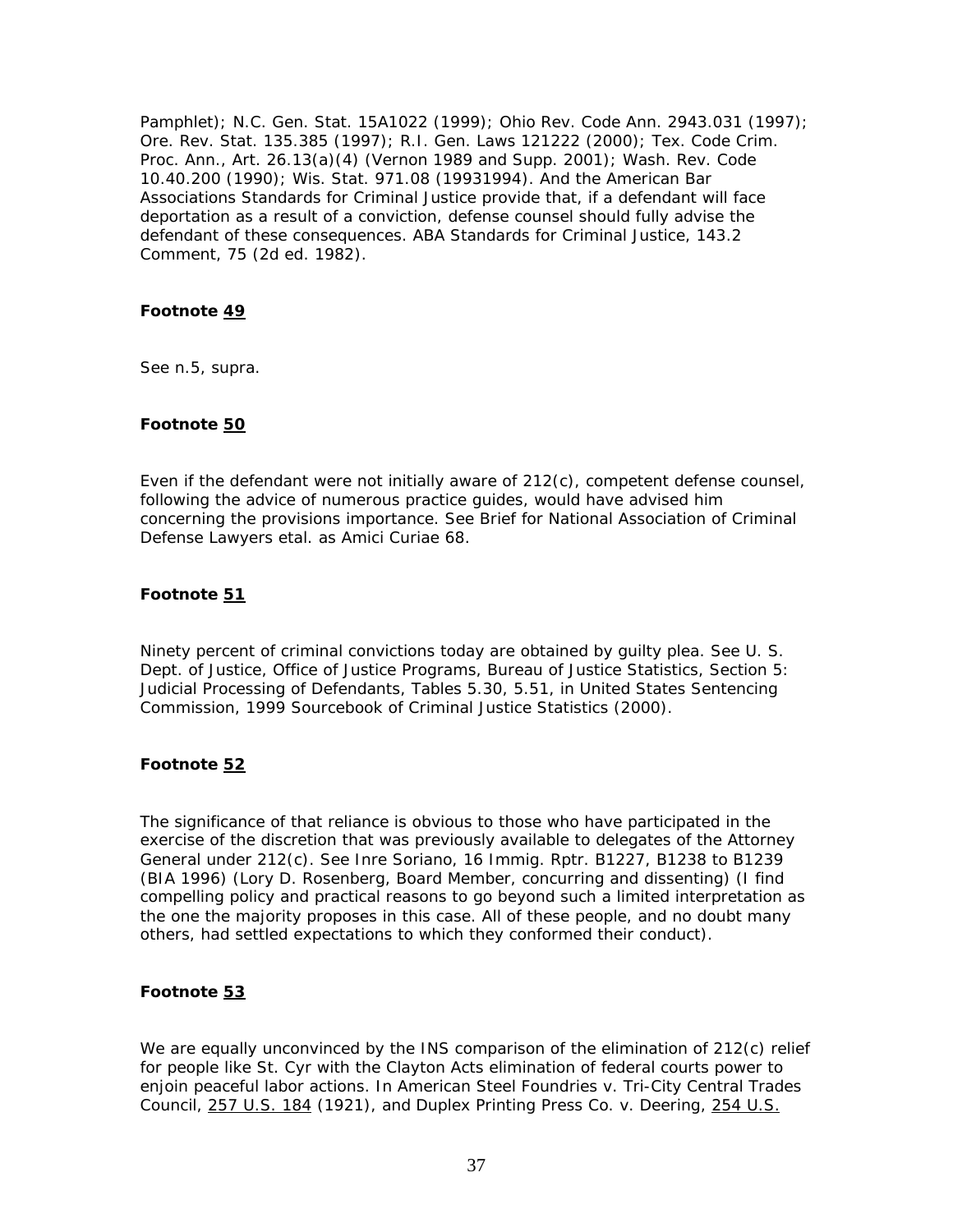443, 464 (1921), we applied the Clayton Acts limitations on injunctive relief to cases pending at the time of the statutes passage. But unlike the elimination of  $212(c)$ relief in this case, which depends upon an aliens decision to plead guilty to an aggravated felony, the deprivation of the District Courts power to grant injunctive relief at issue in *Duplex Printing* did not in any way result from or depend on the past action of the party seeking the injunction. Thus, it could not plausibly have been argued that the Clayton Act attached a new disability, in respect to transactions or considerations already past. *Landgraf*, 511 U.S., at 269.

## **Footnote 54**

See n.5, *supra*.

## **Footnote 55**

The INS cites several cases affirming Congress power to retroactively unsettle such expectations in the immigration context. See Brief for Petitioner 4041, and n. 21. But our recognition that Congress has the power to act retrospectively in the immigration context sheds no light on the question at issue at this stage of the *Landgraf* analysis: whether a particular statute in fact has such a retroactive effect. Moreover, our decision today is fully consistent with a recognition of Congress power to act retrospectively. We simply assert, as we have consistently done in the past, that in legislating retroactively, Congress must make its intention plain.

Similarly, the fact that Congress has the power to alter the rights of resident aliens to remain in the United States is not determinative of the question whether a particular statute has a retroactive effect. See *Chew Heong* v. *United States,* 112 U.S. 536 (1884). Applying a statute barring Chinese nationals from reentering the country without a certificate prepared when they left to people who exited the country before the statute went into effect would have retroactively unsettled their reliance on the state of the law when they departed. See *id.*, at 559. So too, applying IIRIRA 304(b) to aliens who pled guilty or *nolo contendere* to crimes on the understanding that, in so doing, they would retain the ability to seek discretionary 212(c) relief would retroactively unsettle their reliance on the state of the law at the time of their plea agreement.

# **FOOTNOTES**

# **Footnote 1**

In the course of this opinion I shall refer to some of the Courts analysis in this companion case; the two opinions are intertwined.

## **Footnote 2**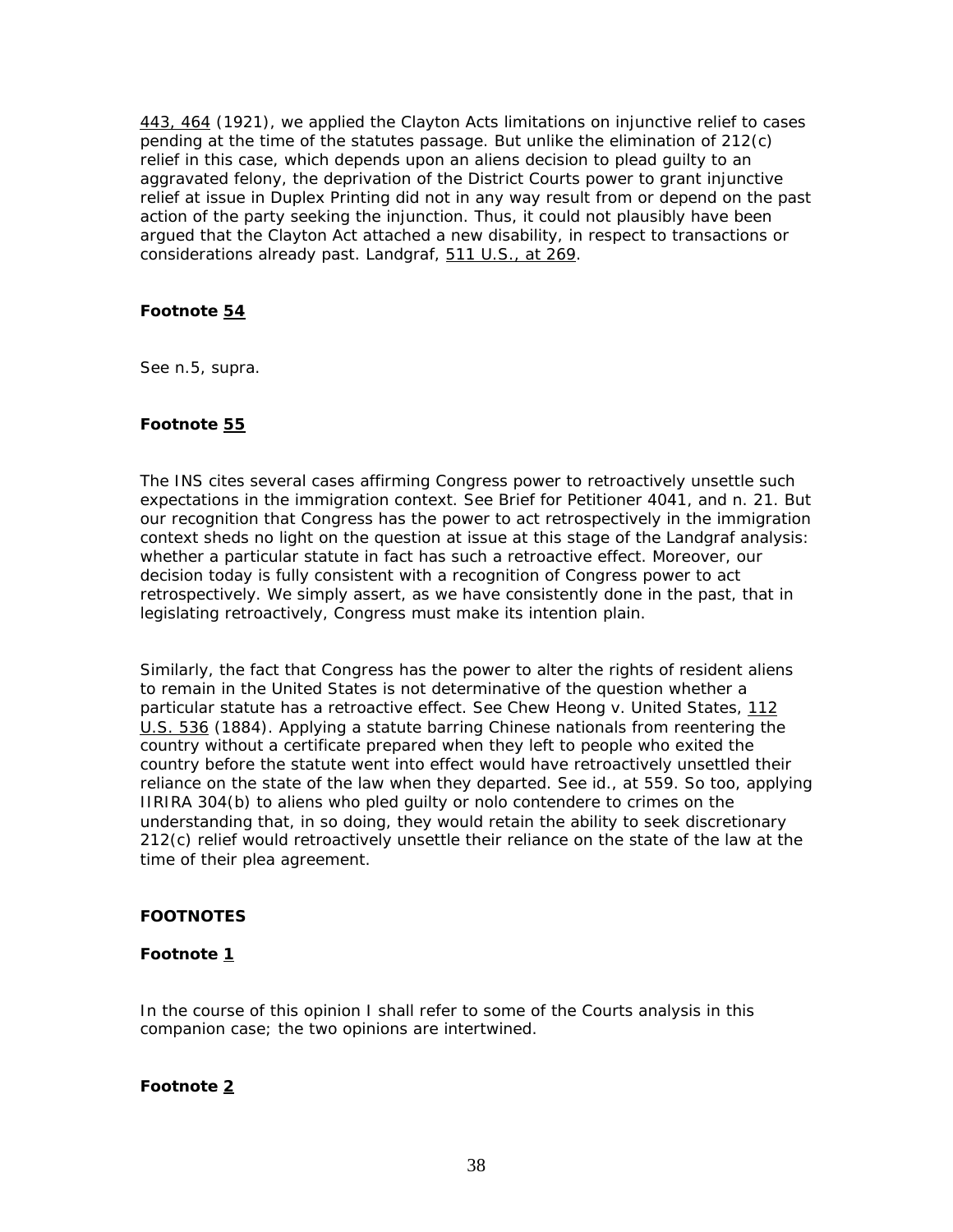The recent Circuit authorities cited by the Court, which postdate IIRIRA, see *Mahadeo* v. *Reno*, 226 F.3d 3, 12 (CA1 2000); and *Flores-Miramontes* v. *INS*, 212 F.3d 1133, 1140 (CA9 2000)), cited *ante*, at 23, hardly demonstrate any historical usage upon which IIRIRA was based. Anyway, these cases rely for their analysis upon a third circuit-court decision*Sandoval* v. *Reno*, 166 F.3d 225, 235 (CA3 1999)which simply relies on the passage from *Heikkila* under discussion.

## **Footnote 3**

The older, pre-1961 judicial interpretations relied upon by the Court, see *ante*, at 2122, are similarly unavailing. *Ekiu* v. *United States,* 142 U.S. 651 (1892), never purported to distinguish judicial review from habeas, and the Courts attempt to extract such a distinction from the opinion is unpersuasive. *Ekiu* did state that the statute prevent[ed] the question of an alien immigrants right to land, when once decided adversely by an inspector, acting within the jurisdiction conferred upon him, from being *impeached or reviewed*, *id.,* at 663 (emphasis added), italicized words quoted *ante*, at 22; but the clear implication was that the question whether the inspector was acting within the jurisdiction conferred upon him *was* reviewable. The distinction pertained, in short, to the *scope* of judicial review on habeasnot to whether judicial review was available. *Terlinden* v. *Ames,* 184 U.S. 270, 278 (1902), likewise drew no distinction between judicial review and habeas; it simply stated that the extradition statute gives no right of review to be exercised by any court or judicial officer, and what cannot be done directly [under the extradition statute] cannot be done indirectly through the writ of *habeas corpus*. Far from saying that habeas is *not* a form of judicial review, it says that habeas *is* an *indirect* means of review.

### **Footnote 4**

The Court disputes this conclusion by observing that the scope of review on habeas is considerably more limited than on APA-style review, *ante*, at 24, n. 38 (a statement, by the way, that confirms our contention that habeas is, along with the APA, one form of judicial review). It is more limited, to be surebut not considerably more limited in any respect that would disprove the fact that criminal aliens are much better off than others. In all the many cases that (like the present one) involve question[s] of law, *ibid*., the Courts statutory misconstruction gives criminal aliens a preferred position.

### **Footnote 5**

The Court claims that I rea[d] into Chief Justice Marshalls opinion in *Ex parte Bollman* support for a proposition that the Chief Justice did not endorse, either explicitly or implicitly, *ante*, at 13, n. 24. Its support for this claim is a highly selective quotation from the opinion, see *ibid*. There is nothing implici[t] whatsoever about Chief Justice Marshalls categorical statement that the power to award the writ [of habeas corpus] by any of the courts of the United States, must be given by